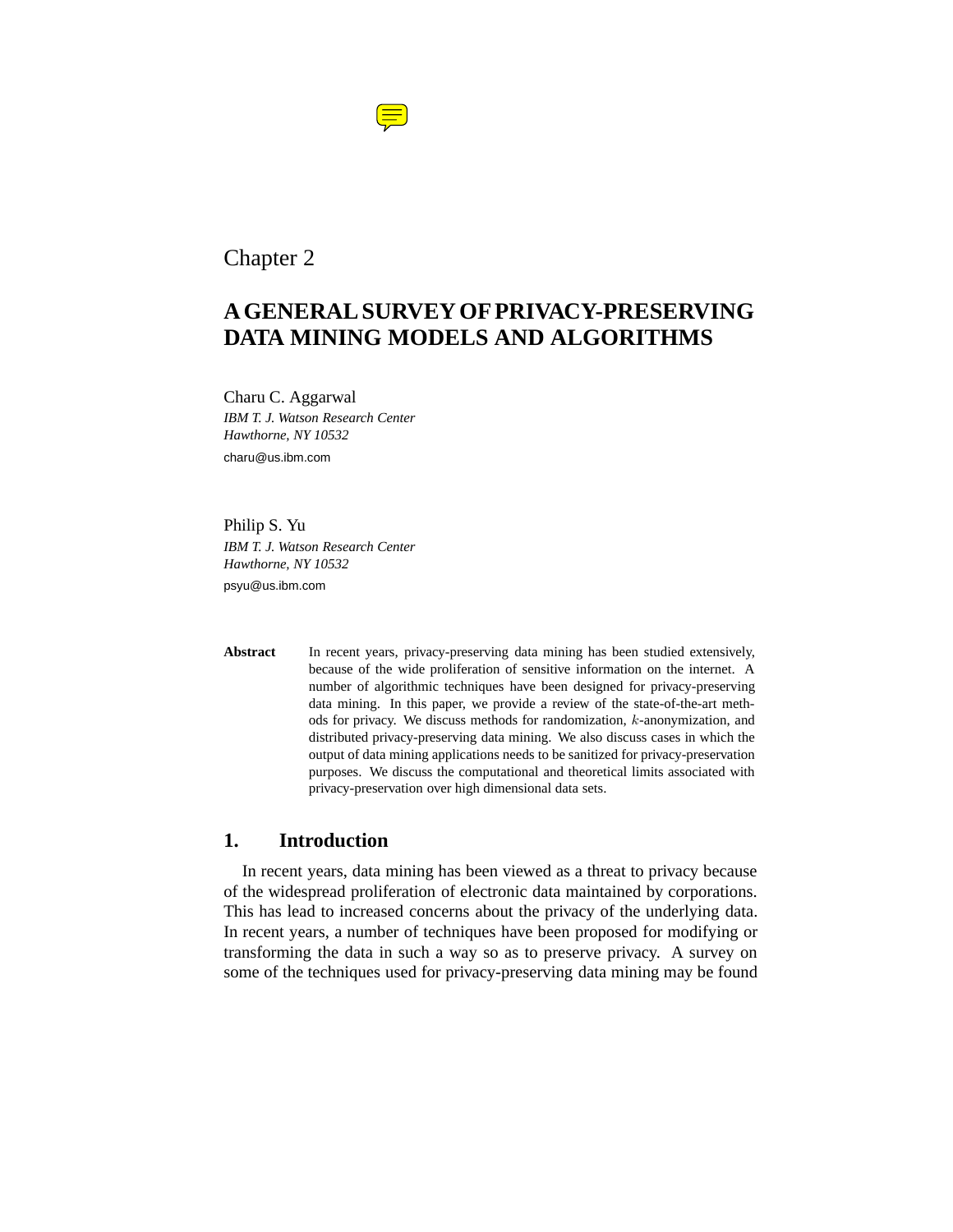in [123]. In this chapter, we will study an overview of the state-of-the-art in privacy-preserving data mining.

Privacy-preserving data mining finds numerous applications in surveillance which are naturally supposed to be "privacy-violating" applications. The key is to design methods [113] which continue to be effective, without compromising security. In [113], a number of techniques have been discussed for bio-surveillance, facial de-dentification, and identity theft. More detailed discussions on some of these sssues may be found in [96, 114–116].

Most methods for privacy computations use some form of transformation on the data in order to perform the privacy preservation. Typically, such methods reduce the granularity of representation in order to reduce the privacy. This reduction in granularity results in some loss of effectiveness of data management or mining algorithms. This is the natural trade-off between information loss and privacy. Some examples of such techniques are as follows:

- *The randomization method:* The randomization method is a technique for privacy-preserving data mining in which noise is added to the data in order to mask the attribute values of records [2, 5]. The noise added is sufficiently large so that individual record values cannot be recovered. Therefore, techniques are designed to derive aggregate distributions from the perturbed records. Subsequently, data mining techniques can be developed in order to work with these aggregate distributions. We will describe the randomization technique in greater detail in a later section.
- *The k-anonymity model and l-diversity:* The *k*-anonymity model was developed because of the possibility of indirect identification of records from public databases. This is because combinations of record attributes can be used to exactly identify individual records. In the  $k$ -anonymity method, we reduce the granularity of data representation with the use of techniques such as generalization and suppression. This granularity is reduced sufficiently that any given record maps onto at least  $k$  other records in the data. The l-diversity model was designed to handle some weaknesses in the k-anonymity model since protecting identities to the level of  $k$ -individuals is not the same as protecting the corresponding sensitive values, especially when there is homogeneity of sensitive values within a group. To do so, the concept of intra-group diversity of sensitive values is promoted within the anonymization scheme [83].
- $\blacksquare$ *Distributed privacy preservation:* In many cases, individual entities may wish to derive *aggregate results* from data sets which are partitioned across these entities. Such partitioning may be horizontal (when the records are distributed across multiple entities) or vertical (when the attributes are distributed across multiple entities). While the individual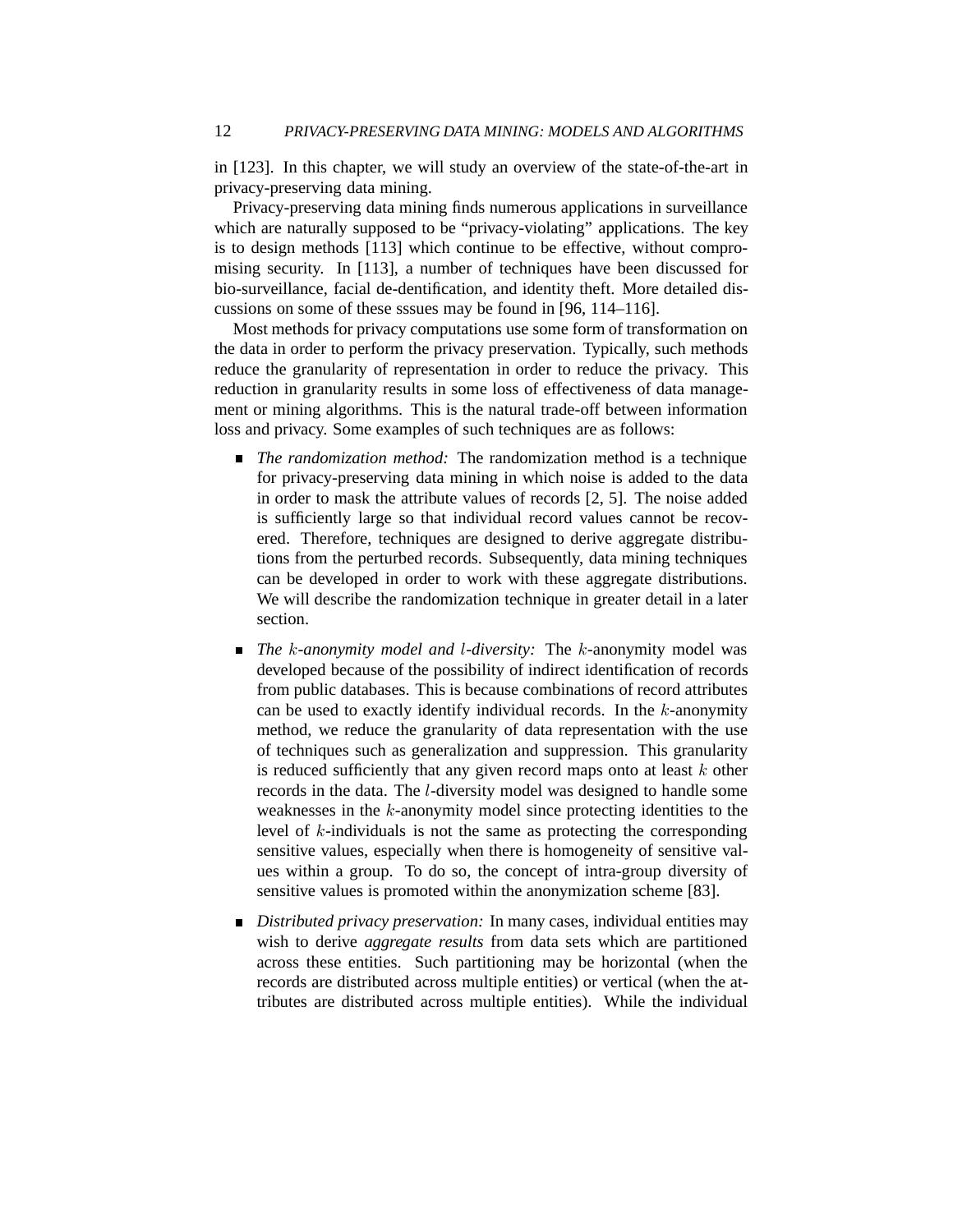entities may not desire to share their entire data sets, they may consent to limited information sharing with the use of a variety of protocols. The overall effect of such methods is to maintain privacy for each individual entity, while deriving aggregate results over the entire data.

■ *Downgrading Application Effectiveness:* In many cases, even though the data may not be available, the output of applications such as association rule mining, classification or query processing may result in violations of privacy. This has lead to research in downgrading the effectiveness of applications by either data or application modifications. Some examples of such techniques include association rule hiding [124], classifier downgrading [92], and query auditing [1].

In this paper, we will provide a broad overview of the different techniques for privacy-preserving data mining. We will provide a review of the major algorithms available for each method, and the variations on the different techniques. We will also discuss a number of combinations of different concepts such as k-anonymous mining over vertically- or horizontally-partitioned data. We will also discuss a number of unique challenges associated with privacy-preserving data mining in the high dimensional case.

This paper is organized as follows. In section 2, we will introduce the randomization method for privacy preserving data mining. In section 3, we will discuss the k-anonymization method along with its different variations. In section 4, we will discuss issues in distributed privacy-preserving data mining. In section 5, we will discuss a number of techniques for privacy which arise in the context of sensitive output of a variety of data mining and data management applications. In section 6, we will discuss some unique challenges associated with privacy in the high dimensional case. A number of applications of privacy-preserving models and algorithms are discussed in Section 7. Section 8 contains the conclusions and discussions.

### **2. The Randomization Method**

In this section, we will discuss the randomization method for privacy-preserving data mining. The randomization method has been traditionally used in the context of distorting data by probability distribution for methods such as surveys which have an evasive answer bias because of privacy concerns [74, 129]. This technique has also been extended to the problem of privacy-preserving data mining [2].

The method of randomization can be described as follows. Consider a set of data records denoted by  $X = \{x_1 \dots x_N\}$ . For record  $x_i \in X$ , we add a noise component which is drawn from the probability distribution  $f_Y(y)$ . These noise components are drawn independently, and are denoted  $y_1 \ldots y_N$ . Thus, the new set of distorted records are denoted by  $x_1 + y_1 \ldots x_N + y_N$ . We denote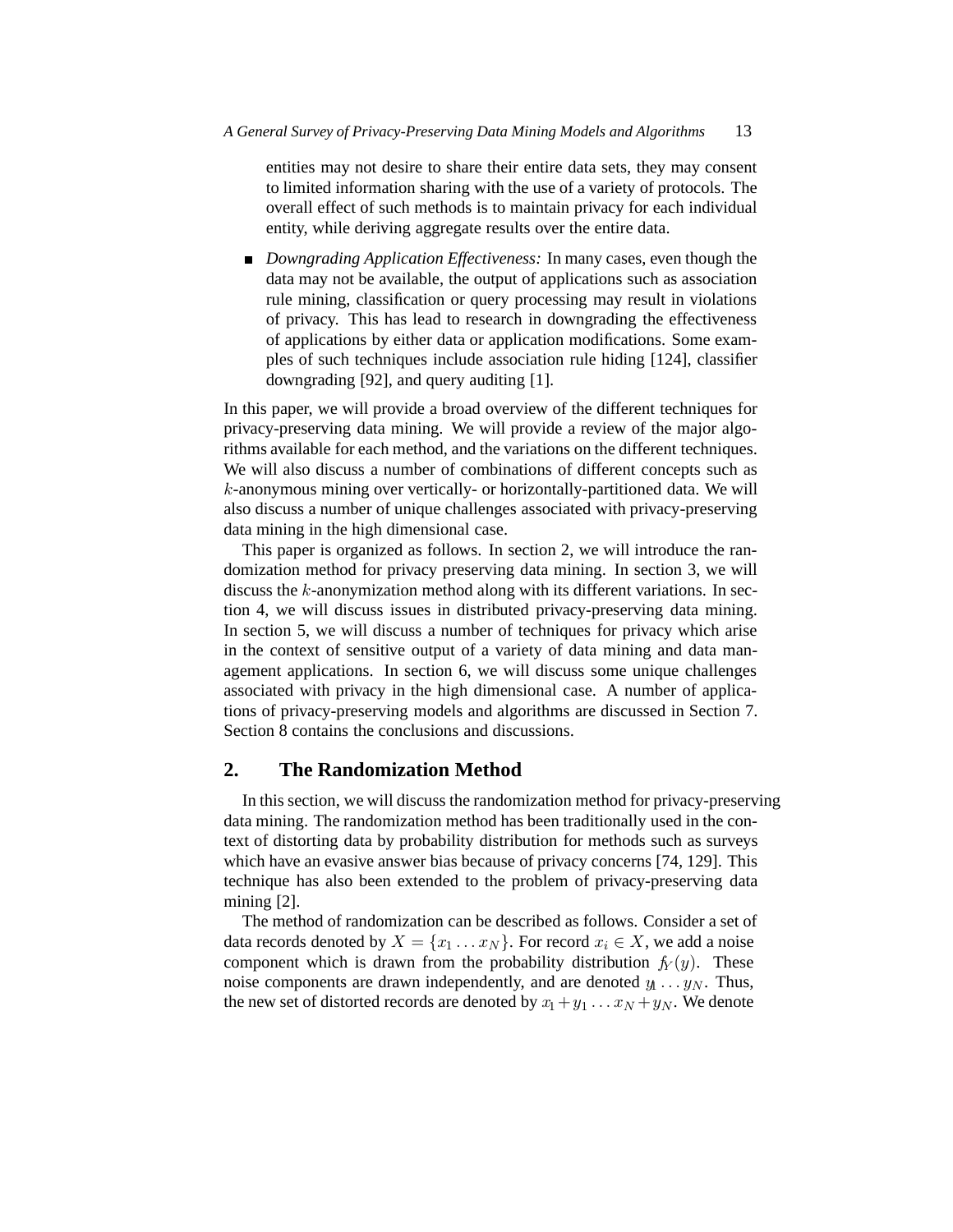this new set of records by  $z_1 \ldots z_N$ . In general, it is assumed that the variance of the added noise is large enough, so that the original record values cannot be easily guessed from the distorted data. Thus, the original records cannot be recovered, but the distribution of the original records can be recovered.

Thus, if  $X$  be the random variable denoting the data distribution for the original record, Y be the random variable describing the noise distribution, and  $Z$  be the random variable denoting the final record, we have:

$$
Z = X + Y
$$

$$
X = Z - Y
$$

Now, we note that N instantiations of the probability distribution  $Z$  are known, whereas the distribution  $Y$  is known publicly. For a large enough number of values of  $N$ , the distribution  $Z$  can be approximated closely by using a variety of methods such as kernel density estimation. By subtracting Y from the approximated distribution of  $Z$ , it is possible to approximate the original probability distribution  $X$ . In practice, one can combine the process of approximation of  $Z$  with subtraction of the distribution  $Y$  from  $Z$  by using a variety of iterative methods such as those discussed in [2, 5]. Such iterative methods typically have a higher accuracy than the sequential solution of first approximating  $Z$  and then subtracting  $Y$  from it. In particular, the EM method proposed in [5] shows a number of optimal properties in approximating the distribution of X.

We note that at the end of the process, we only have a *distribution* containing the behavior of  $X$ . Individual records are not available. Furthermore, the distributions are available only along individual dimensions. Therefore, new data mining algorithms need to be designed to work with the uni-variate distributions rather than the individual records. This can sometimes be a challenge, since many data mining algorithms are inherently dependent on statistics which can only be extracted from either the individual records or the multivariate probability distributions associated with the records. While the approach can certainly be extended to multi-variate distributions, density estimation becomes inherently more challenging [112] with increasing dimensionalities. For even modest dimensionalities such as 7 to 10, the process of density estimation becomes increasingly inaccurate, and falls prey to the curse of dimensionality.

One key advantage of the randomization method is that it is relatively simple, and does not require knowledge of the distribution of other records in the data. This is not true of other methods such as  $k$ -anonymity which require the knowledge of other records in the data. Therefore, the randomization method can be implemented at *data collection time*, and does not require the use of a trusted server containing all the original records in order to perform the anonymization process. While this is a strength of the randomization method,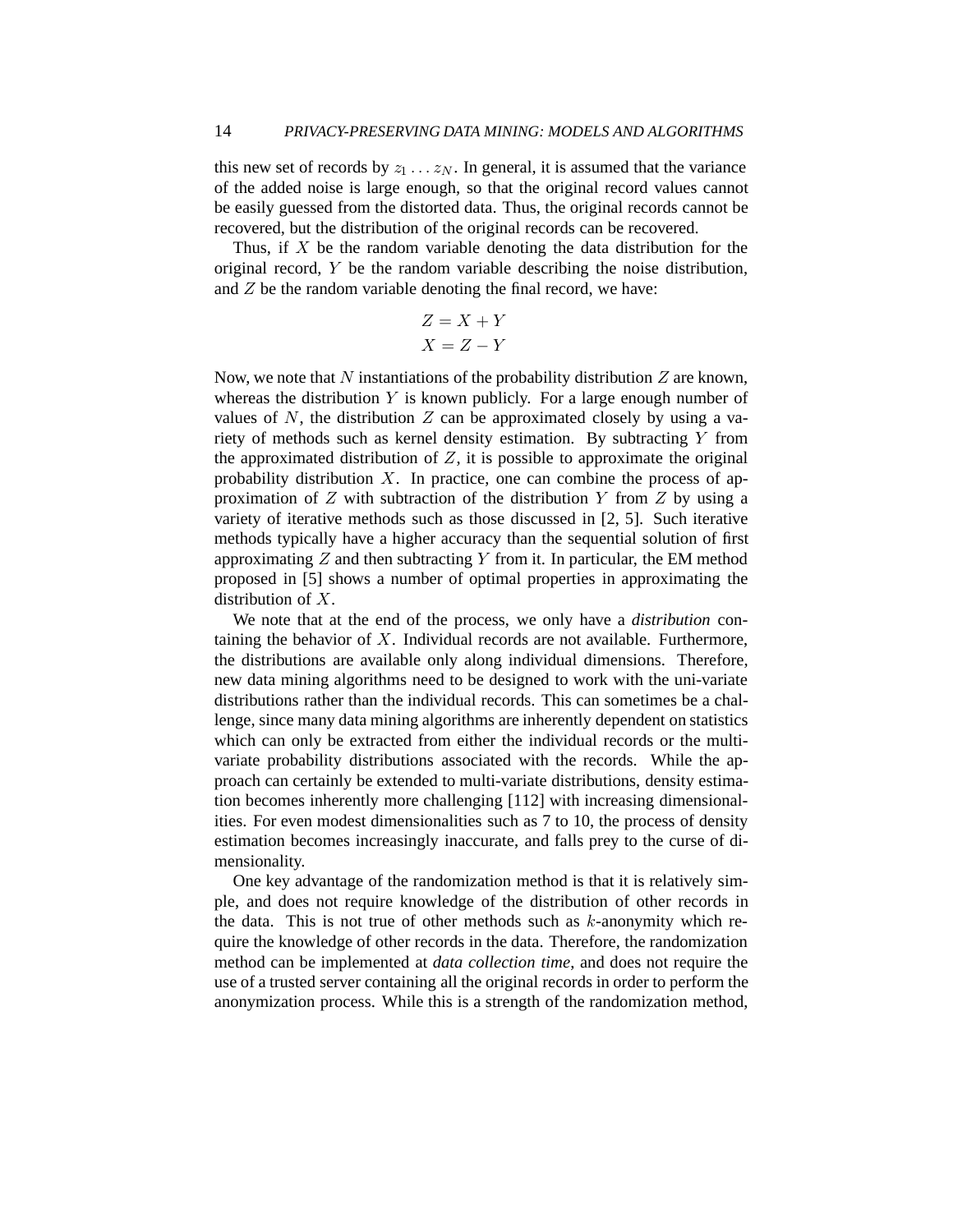it also leads to some weaknesses, since it treats all records equally irrespective of their local density. Therefore, outlier records are more susceptible to adversarial attacks as compared to records in more dense regions in the data [10]. In order to guard against this, one may need to be needlessly more aggressive in adding noise to all the records in the data. This reduces the utility of the data for mining purposes.

The randomization method has been extended to a variety of data mining problems. In [2], it was discussed how to use the approach for classification. A number of other techniques [143, 145] have also been proposed which seem to work well over a variety of different classifiers. Techniques have also been proposed for privacy-preserving methods of improving the effectiveness of classifiers. For example, the work in [51] proposes methods for privacypreserving boosting of classifiers. Methods for privacy-preserving mining of association rules have been proposed in [47, 107]. The problem of association rules is especially challenging because of the discrete nature of the attributes corresponding to presence or absence of items. In order to deal with this issue, the randomization technique needs to be modified slightly. Instead of adding quantitative noise, random items are dropped or included with a certain probability. The perturbed transactions are then used for aggregate association rule mining. This technique has shown to be extremely effective in [47]. The randomization approach has also been extended to other applications such as OLAP [3], and SVD based collaborative filtering [103].

### **2.1 Privacy Quantification**

The quantity used to measure privacy should indicate how closely the original value of an attribute can be estimated. The work in [2] uses a measure that defines privacy as follows: If the original value can be estimated with  $c\%$  confidence to lie in the interval  $[\alpha_1, \alpha_2]$ , then the interval width  $(\alpha_2 - \alpha_1)$  defines the amount of privacy at  $c\%$  confidence level. For example, if the perturbing additive is uniformly distributed in an interval of width  $2\alpha$ , then  $\alpha$  is the amount of privacy at confidence level 50% and  $2\alpha$  is the amount of privacy at confidence level 100%. However, this simple method of determining privacy can be subtly incomplete in some situations. This can be best explained by the following example.

EXAMPLE 2.1 *Consider an attribute X with the density function*  $f_X(x)$  *given by:*

 $f_X(x) = 0.5$  0  $\leq x \leq 1$  $0.54 \leq x \leq 5$ *0 otherwise*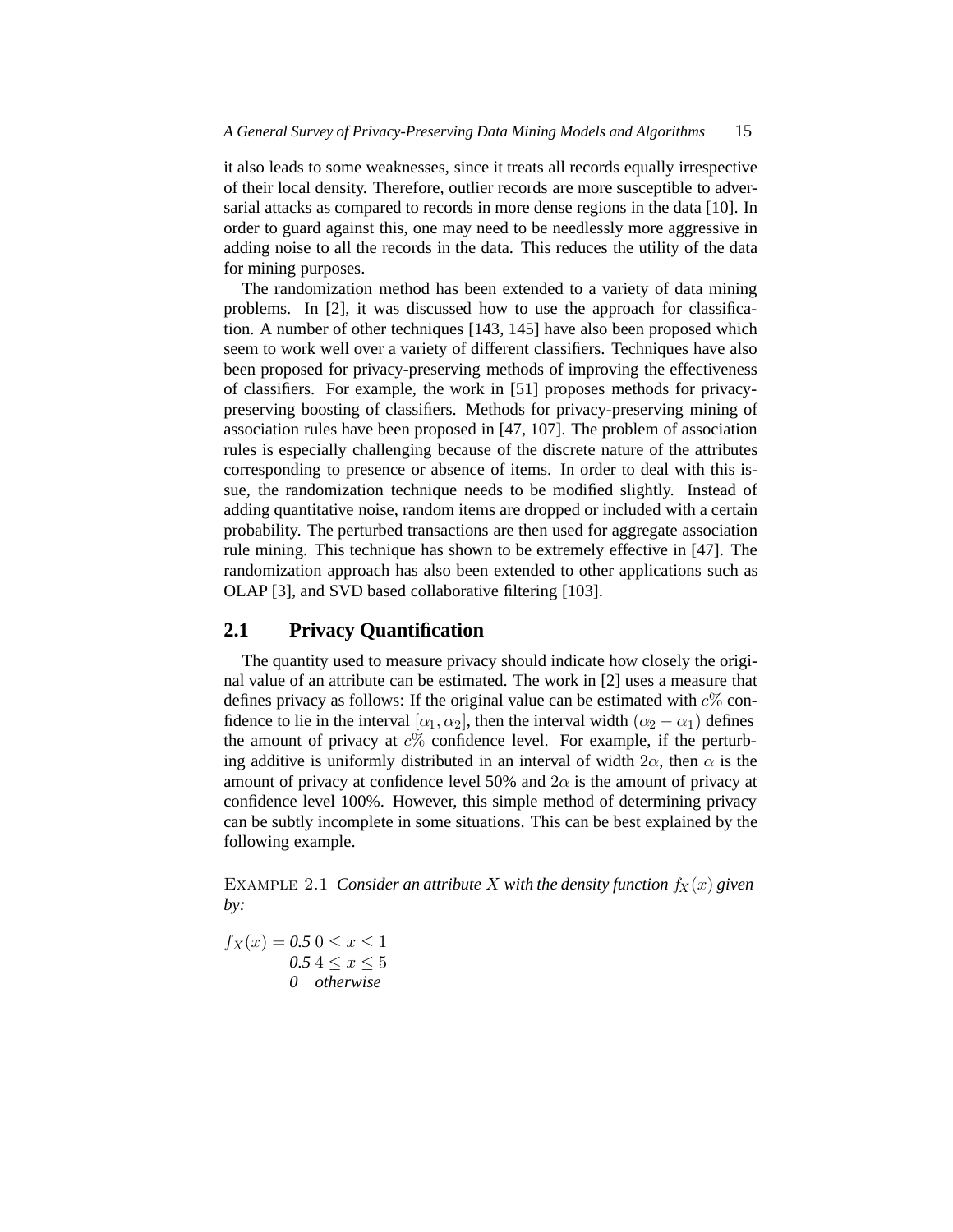*Assume that the perturbing additive* Y *is distributed uniformly between* [−1, 1]*. Then according to the measure proposed in [2], the amount of privacy is 2 at confidence level 100%.*

*However, after performing the perturbation and subsequent reconstruction, the density function*  $f_X(x)$  *will be approximately revealed. Let us assume for a moment that a large amount of data is available, so that the distribution function is revealed to a high degree of accuracy. Since the (distribution of the) perturbing additive is publically known, the two pieces of information can be combined to determine that if*  $Z \in [-1,2]$ *, then*  $X \in [0,1]$ *; whereas if*  $Z \in [3, 6]$  *then*  $X \in [4, 5]$ *.* 

*Thus, in each case, the value of* X *can be localized to an interval of length 1. This means that the actual amount of privacy offered by the perturbing additive* Y *is* at most *1 at confidence level 100%. We use the qualifier 'at most' since* X *can often be localized to an interval of length less than one. For example, if the value of* Z *happens to be* −0.5*, then the value of* X *can be localized to an even smaller interval of* [0, 0.5]*.*

This example illustrates that the method suggested in [2] does not take into account the distribution of original data. In other words, the (aggregate) reconstruction of the attribute value also provides a certain level of knowledge which can be used to guess a data value to a higher level of accuracy. To accurately quantify privacy, we need a method which takes such side-information into account.

A key privacy measure [5] is based on the *differential entropy* of a random variable. The differential entropy  $h(A)$  of a random variable A is defined as follows:

$$
h(A) = -\int_{\Omega_A} f_A(a) \log_2 f_A(a) \, da \tag{2.1}
$$

where  $\Omega_A$  is the domain of A. It is well-known that  $h(A)$  is a measure of uncertainty inherent in the value of  $A$  [111]. It can be easily seen that for a random variable U distributed uniformly between 0 and a,  $h(U) = \log_2(a)$ . For  $a = 1$ ,  $h(U) = 0$ .

In [5], it was proposed that  $2^{h(A)}$  is a measure of privacy inherent in the random variable A. This value is denoted by  $\Pi(A)$ . Thus, a random variable U distributed uniformly between 0 and a has privacy  $\Pi(U)=2^{log_2(a)} = a$ . For a general random variable A,  $\Pi(A)$  denote the length of the interval, over which a uniformly distributed random variable has the same uncertainty as A.

Given a random variable B, the *conditional* differential entropy of A is defined as follows:

$$
h(A|B) = -\int_{\Omega_{A,B}} f_{A,B}(a,b) \log_2 f_{A|B=b}(a) \, da \, db \tag{2.2}
$$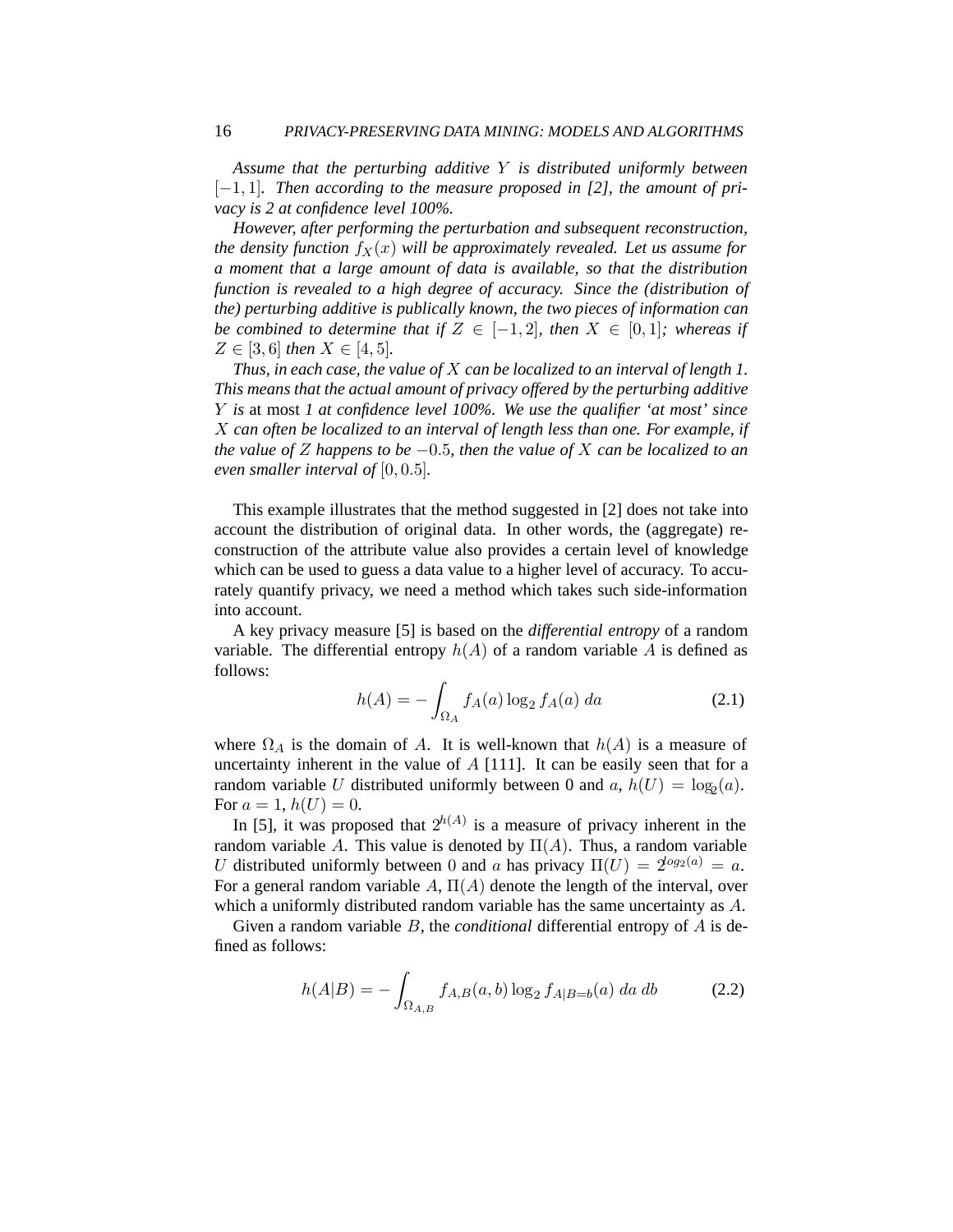Thus, the average conditional privacy of A given B is  $\Pi(A|B) = 2^{h(A|B)}$ . This motivates the following metric  $P(A|B)$  for the conditional privacy loss of  $A$ , given  $B$ :

$$
\mathcal{P}(A|B) = 1 - \Pi(A|B)/\Pi(A) = 1 - 2^{h(A|B)}/2^{h(A)} = 1 - 2^{-I(A;B)}.
$$

where  $I(A; B) = h(A) - h(A|B) = h(B) - h(B|A)$ .  $I(A; B)$  is also known as the *mutual information* between the random variables A and B. Clearly,  $P(A|B)$  is the fraction of privacy of A which is lost by revealing B.

As an illustration, let us reconsider Example 2.1 given above. In this case, the differential entropy of  $X$  is given by:

$$
h(X) = -\int_{\Omega_X} f_X(x) \log_2 f_X(x) dx
$$

$$
= -\int_0^1 0.5 \log_2 0.5 dx - \int_4^5 0.5 \log_2 0.5 dx
$$

$$
= 1
$$

Thus the privacy of X,  $\Pi(X)=2^1=2$ . In other words, X has as much privacy as a random variable distributed uniformly in an interval of length 2. The density function of the perturbed value Z is given by  $f_Z(z) = \int_{-\infty}^{\infty} f_X(v) f_Y(z \nu$ )  $d\nu$ .

Using  $f_Z(z)$ , we can compute the differential entropy  $h(Z)$  of Z. It turns out that  $h(Z)=9/4$ . Therefore, we have:

$$
I(X; Z) = h(Z) - h(Z|X) = 9/4 - h(Y) = 9/4 - 1 = 5/4
$$

Here, the second equality  $h(Z|X) = h(Y)$  follows from the fact that X and Y are independent and  $Z = X + Y$ . Thus, the fraction of privacy loss in this case is  $P(X|Z) = 1 - 2^{-5/4} = 0.5796$ . Therefore, after revealing Z, X has privacy  $\Pi(X|Z) = \Pi(X) \times (1 - \mathcal{P}(X|Z)) = 2 \times (1.0 - 0.5796) = 0.8408$ . This value is less than 1, since  $X$  can be localized to an interval of length less than one for many values of Z.

The problem of privacy quantification has been studied quite extensively in the literature, and a variety of metrics have been proposed to quantify privacy. A number of quantification issues in the measurement of privacy breaches has been discussed in [46, 48]. In [19], the problem of privacy-preservation has been studied from the broader context of the tradeoff between the privacy and the information loss. We note that the quantification of privacy alone is not sufficient without quantifying the utility of the data created by the randomization process. A framework has been proposed to explore this tradeoff for a variety of different privacy transformation algorithms.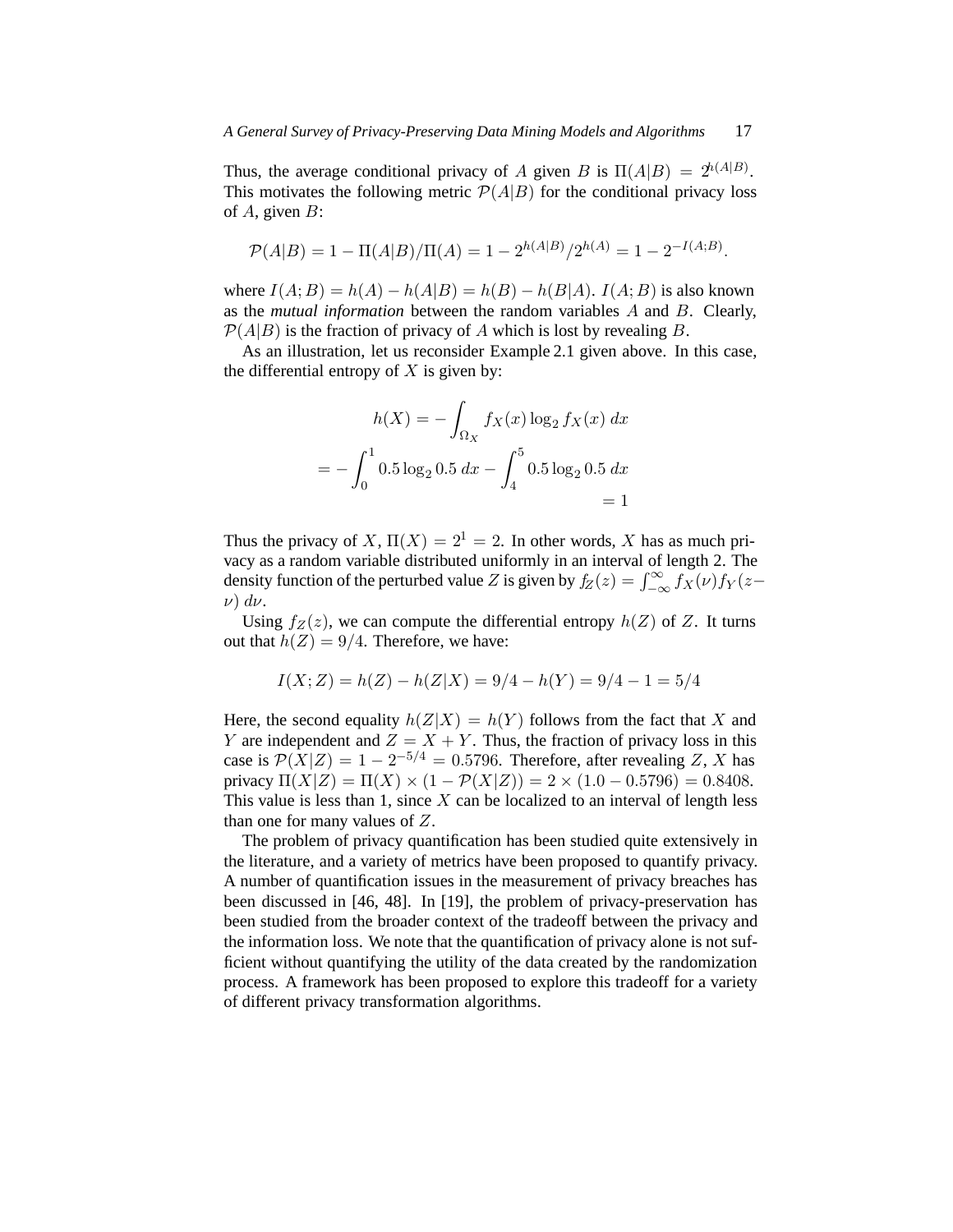#### **2.2 Adversarial Attacks on Randomization**

In the earlier section on privacy quantification, we illustrated an example in which the reconstructed distribution on the data can be used in order to reduce the privacy of the underlying data record. In general, a systematic approach can be used to do this in multi-dimensional data sets with the use of spectral filtering or PCA based techniques [54, 66]. The broad idea in techniques such as PCA [54] is that the correlation structure in the original data can be estimated fairly accurately (in larger data sets) even after noise addition. Once the broad correlation structure in the data has been determined, one can then try to remove the noise in the data in such a way that it fits the aggregate correlation structure of the data. It has been shown that such techniques can reduce the privacy of the perturbation process significantly since the noise removal results in values which are fairly close to their original values [54, 66]. Some other discussions on limiting breaches of privacy in the randomization method may be found in [46].

A second kind of adversarial attack is with the use of public information. Consider a record  $X = (x_1 \dots x_d)$ , which is perturbed to  $Z = (z_1 \dots z_d)$ . Then, since the distribution of the perturbations is known, we can try to use a maximum likelihood fit of the *potential perturbation* of Z to a public record. Consider the publicly public record  $W = (w_1 \dots w_d)$ . Then, the *potential perturbation* of Z with respect to W is given by  $(Z - W) = (z_1 - w_1 ... z_d - w_d)$ . Each of these values  $(z_i - w_i)$  should fit the distribution  $f_Y(y)$ . The corresponding log-likelihood fit is given by  $-\sum_{i=1}^{d} \log(f_y(z_i - w_i))$ . The higher the log-likelihood fit, the greater the probability that the record  $W$  corresponds to X. If it is known that the public data set always includes  $X$ , then the maximum likelihood fit can provide a high degree of certainty in identifying the correct record, especially in cases where  $d$  is large. We will discuss this issue in greater detail in a later section.

## **2.3 Randomization Methods for Data Streams**

The randomization approach is particularly well suited to privacy-preserving data mining of streams, since the noise added to a given record is independent of the rest of the data. However, streams provide a particularly vulnerable target for adversarial attacks with the use of PCA based techniques [54] because of the large volume of the data available for analysis. In [78], an interesting technique for randomization has been proposed which uses the autocorrelations in different time series while deciding the noise to be added to any particular value. It has been shown in [78] that such an approach is more robust since the noise correlates with the stream behavior, and it is more difficult to create effective adversarial attacks with the use of correlation analysis techniques.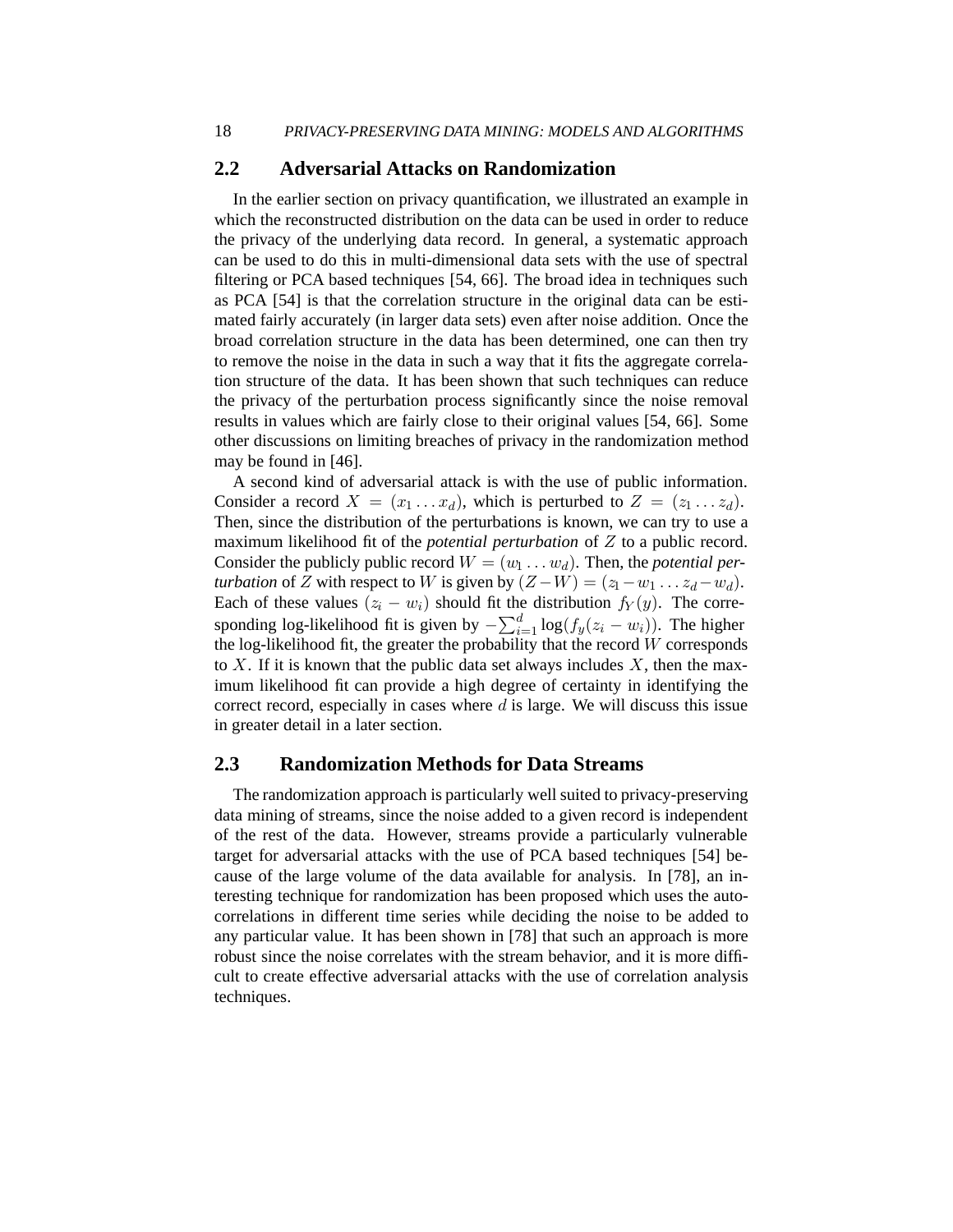#### **2.4 Multiplicative Perturbations**

The most common method of randomization is that of additive perturbations. However, multiplicative perturbations can also be used to good effect for privacy-preserving data mining. Many of these techniques derive their roots in the work of [61] which shows how to use multi-dimensional projections in order to reduce the dimensionality of the data. This technique preserves the interrecord distances approximately, and therefore the transformed records can be used in conjunction with a variety of data mining applications. In particular, the approach is discussed in detail in [97, 98], in which it is shown how to use the method for privacy-preserving clustering. The technique can also be applied to the problem of classification as discussed in [28]. Multiplicative perturbations can also be used for distributed privacy-preserving data mining. Details can be found in [81]. A number of techniques for multiplicative perturbation in the context of masking census data may be found in [70]. A variation on this theme may be implemented with the use of distance preserving fourier transforms, which work effectively for a variety of cases [91].

As in the case of additive perturbations, multiplicative perturbations are not entirely safe from adversarial attacks. In general, if the attacker has no prior knowledge of the data, then it is relatively difficult to attack the privacy of the transformation. However, with some prior knowledge, two kinds of attacks are possible [82]:

- **Known Input-Output Attack:** In this case, the attacker knows some linearly independent collection of records, and their corresponding perturbed version. In such cases, linear algebra techniques can be used to reverse-engineer the nature of the privacy preserving transformation.
- **Known Sample Attack:** In this case, the attacker has a collection of independent data samples from the same distribution from which the original data was drawn. In such cases, principal component analysis techniques can be used in order to reconstruct the behavior of the original data.

# **2.5 Data Swapping**

We note that noise addition or multiplication is not the only technique which can be used to perturb the data. A related method is that of data swapping, in which the values across different records are swapped in order to perform the privacy-preservation [49]. One advantage of this technique is that the lower order marginal totals of the data are completely preserved and are not perturbed at all. Therefore certain kinds of aggregate computations can be exactly performed without violating the privacy of the data. We note that this technique does not follow the general principle in randomization which allows the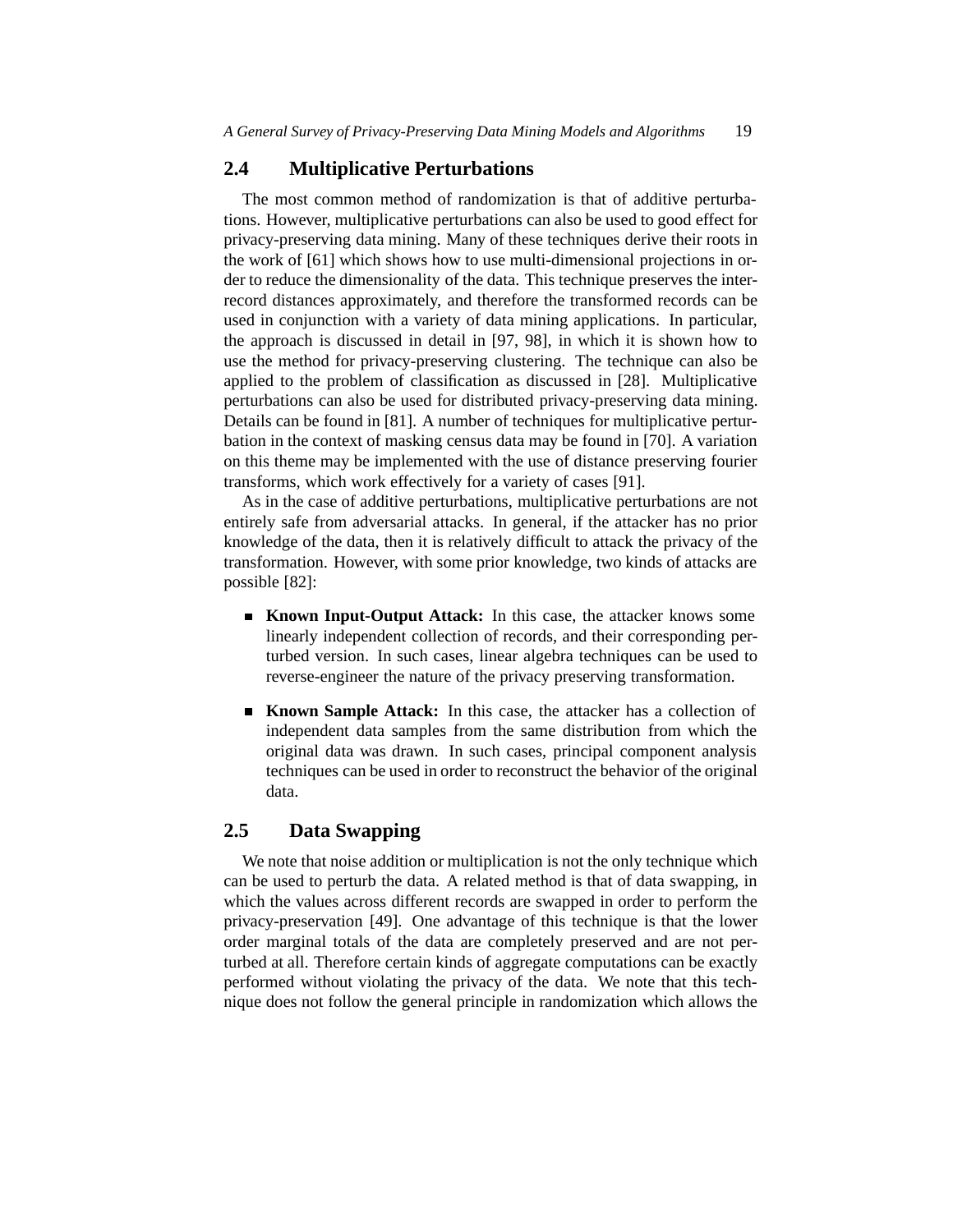value of a record to be perturbed independent;y of the other records. Therefore, this technique can be used in combination with other frameworks such as k-anonymity, as long as the swapping process is designed to preserve the definitions of privacy for that model.

### **3. Group Based Anonymization**

The randomization method is a simple technique which can be easily implemented at *data collection time*, because the noise added to a given record is independent of the behavior of other data records. This is also a weakness because outlier records can often be difficult to mask. Clearly, in cases in which the privacy-preservation does not need to be performed at data-collection time, it is desirable to have a technique in which the level of inaccuracy depends upon the behavior of the locality of that given record. Another key weakness of the randomization framework is that it does not consider the possibility that publicly available records can be used to identify the identity of the owners of that record. In [10], it has been shown that the use of publicly available records can lead to the privacy getting heavily compromised in high-dimensional cases. This is especially true of outlier records which can be easily distinguished from other records in their locality. Therefore, a broad approach to many privacy transformations is to construct groups of anonymous records which are transformed in a group-specific way.

### **3.1 The** *k***-Anonymity Framework**

In many applications, the data records are made available by simply removing key identifiers such as the name and social-security numbers from personal records. However, other kinds of attributes (known as pseudo-identifiers) can be used in order to accurately identify the records. Foe example, attributes such as age, zip-code and sex are available in public records such as census rolls. When these attributes are also available in a given data set, they can be used to infer the identity of the corresponding individual. A combination of these attributes can be very powerful, since they can be used to narrow down the possibilities to a small number of individuals.

In  $k$ -anonymity techniques [110], we reduce the granularity of representation of these pseudo-identifiers with the use of techniques such as *generalization* and *suppression*. In the method of *generalization*, the attribute values are generalized to a range in order to reduce the granularity of representation. For example, the date of birth could be generalized to a range such as year of birth, so as to reduce the risk of identification. In the method of *suppression*, the value of the attribute is removed completely. It is clear that such methods reduce the risk of identification with the use of public records, while reducing the accuracy of applications on the transformed data.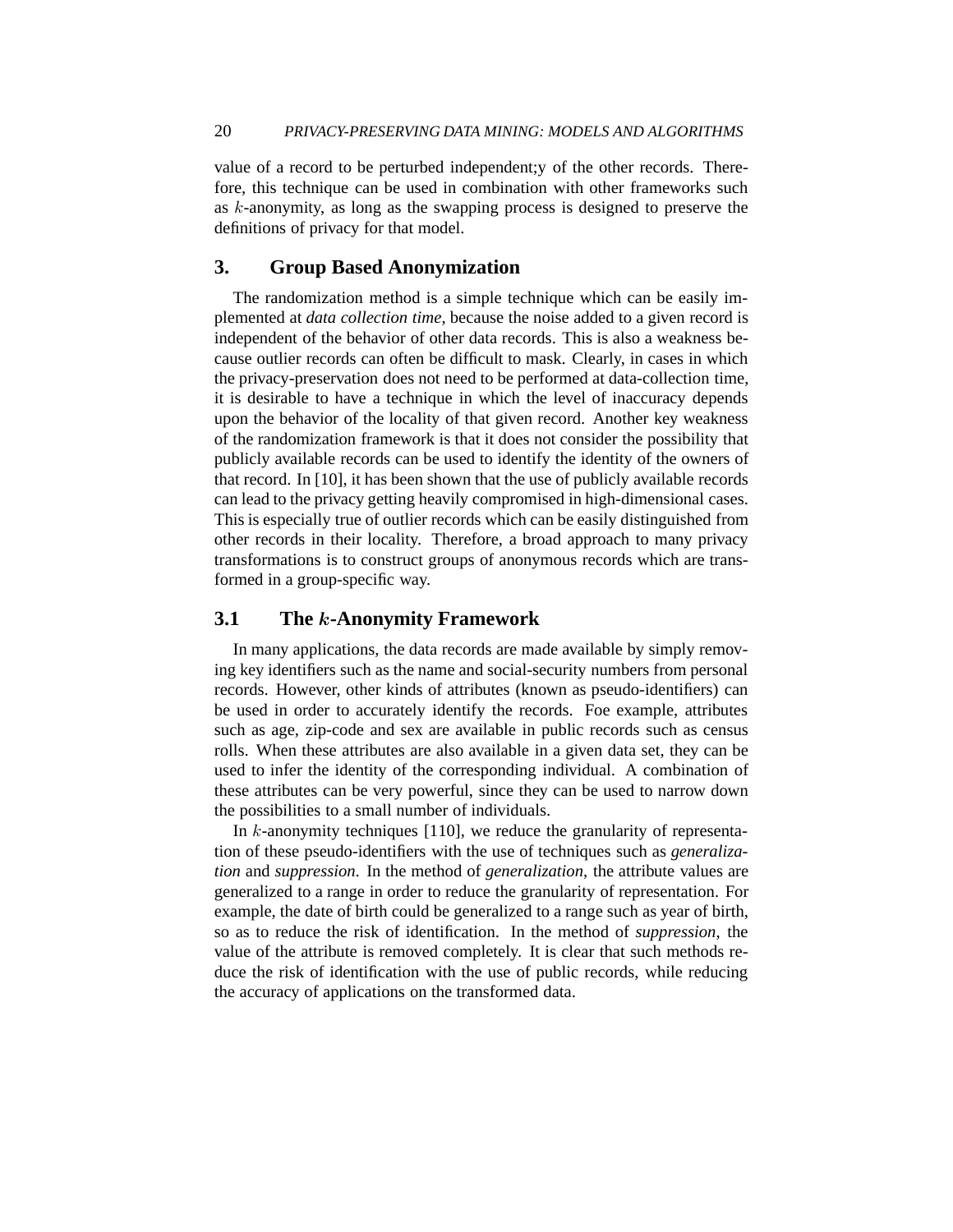In order to reduce the risk of identification, the  $k$ -anonymity approach requires that every tuple in the table be indistinguishability related to no fewer than  $k$  respondents. This can be formalized as follows:

DEFINITION 2.2 *Each release of the data must be such that every combination of values of quasi-identifiers can be indistinguishably matched to at least* k *respondents.*

The first algorithm for  $k$ -anonymity was proposed in [110]. The approach uses *domain generalization hierarchies* of the quasi-identifiers in order to build kanonymous tables. The concept of k-minimal generalization has been proposed in [110] in order to limit the level of generalization for maintaining as much data precision as possible for a given level of anonymity. Subsequently, the topic of k-anonymity has been widely researched. A good overview and survey of the corresponding algorithms may be found in [31].

We note that the problem of optimal anonymization is inherently a difficult one. In [89], it has been shown that the problem of optimal  $k$ -anonymization is NP-hard. Nevertheless, the problem can be solved quite effectively by the use of a number of heuristic methods. A method proposed by Bayardo and Agrawal [18] is the k*-Optimize* algorithm which can often obtain effective solutions.

The approach assumes an ordering among the quasi-identifier attributes. The values of the attributes are discretized into intervals (quantitative attributes) or grouped into different sets of values (categorical attributes). Each such grouping is an *item*. For a given attribute, the corresponding items are also ordered. An index is created using these attribute-interval pairs (or items) and a set enumeration tree is constructed on these attribute-interval pairs. This set enumeration tree is a systematic enumeration of all possible generalizations with the use of these groupings. The root of the node is the null node, and every successive level of the tree is constructed by appending one item which is lexicographically larger than all the items at that node of the tree. We note that the number of possible nodes in the tree increases exponentially with the data dimensionality. Therefore, it is not possible to build the entire tree even for modest values of *n*. However, the *k*-Optimize algorithm can use a number of pruning strategies to good effect. In particular, a node of the tree can be pruned when it is determined that no descendent of it could be optimal. This can be done by computing a bound on the quality of all descendents of that node, and comparing it to the quality of the current best solution obtained during the traversal process. A branch and bound technique can be used to successively improve the quality of the solution during the traversal process. Eventually, it is possible to terminate the algorithm at a maximum computational time, and use the current solution at that point, which is often quite good, but may not be optimal.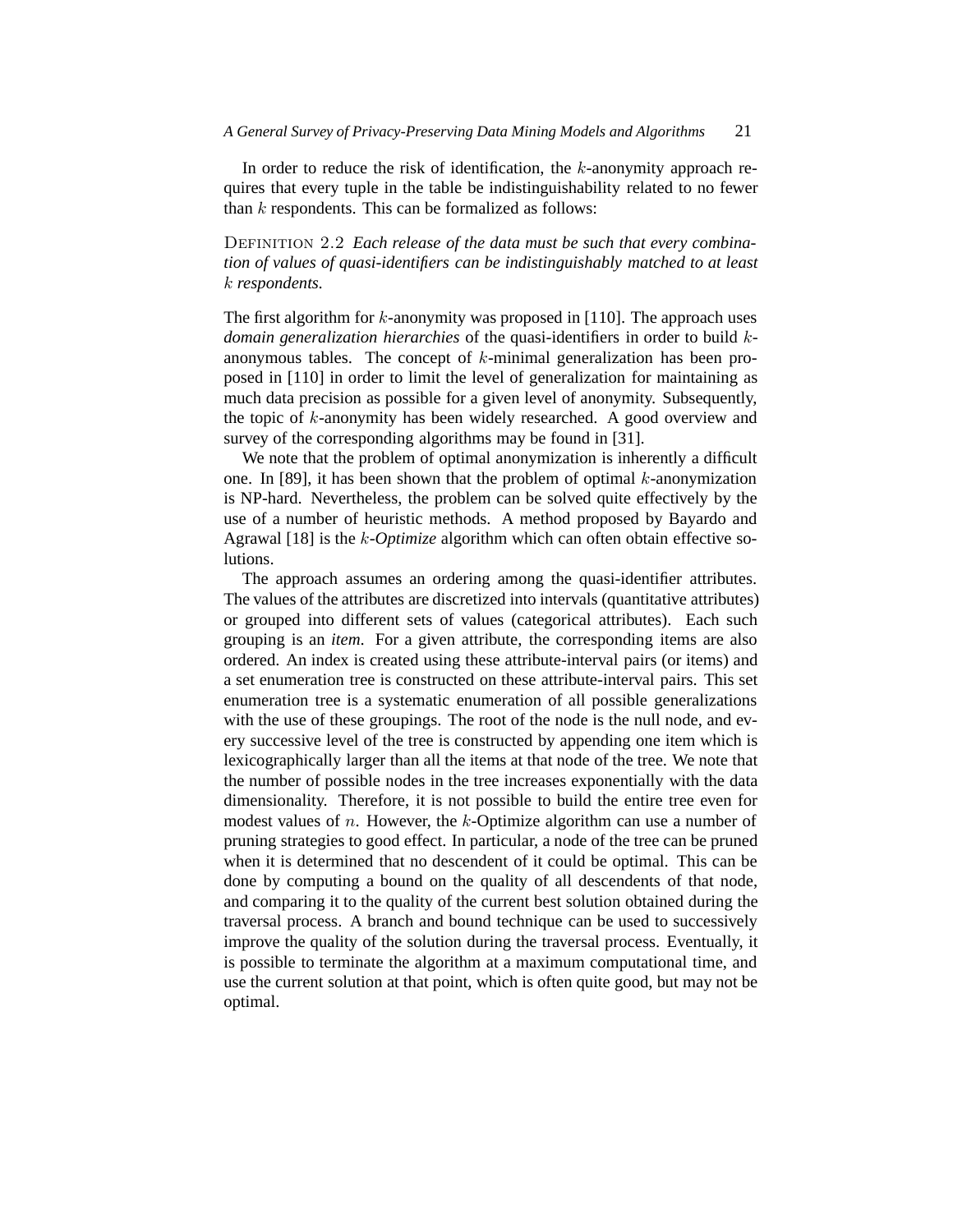#### 22 *PRIVACY-PRESERVING DATA MINING: MODELS AND ALGORITHMS*

In [75], the *Incognito* method has been proposed for computing a k-minimal generalization with the use of bottom-up aggregation along domain generalization hierarchies. The Incognito method uses a bottom-up breadth-first search of the domain generalization hierarchy, in which it generates all the possible minimal  $k$ -anonymous tables for a given private table. First, it checks  $k$ -anonymity for each single attribute, and removes all those generalizations which do not satisfy k-anonymity. Then, it computes generalizations in pairs, again pruning those pairs which do not satisfy the  $k$ -anonymity constraints. In general, the Incognito algorithm computes (i + 1)-dimensional generalization *candidates* from the i-dimensional generalizations, and removes all those those generalizations which do not satisfy the k-anonymity constraint. This approach is continued until, no further candidates can be constructed, or all possible dimensions have been exhausted. We note that the methods in [76, 75] use a more general model for k-anonymity than that in [110]. This is because the method in [110] assumes that the value generalization hierarchy is a tree, whereas that in [76, 75] assumes that it is a graph.

Two interesting methods for top-down specialization and bottom-up generalization for k-anonymity have been proposed in [50, 125]. In [50], a top-down heuristic is designed, which starts with a general solution, and then specializes some attributes of the current solution so as to increase the information, but reduce the anonymity. The reduction in anonymity is always controlled, so that  $k$ -anonymity is never violated. At the same time each step of the specialization is controlled by a goodness metric which takes into account both the gain in information and the loss in anonymity. A complementary method to top down specialization is that of *bottom up generalization*, for which an interesting method is proposed in [125].

We note that generalization and suppression are not the only transformation techniques for implementing  $k$ -anonymity. For example in [38] it is discussed how to use micro-aggregation in which clusters of records are constructed. For each cluster, its representative value is the average value along each dimension in the cluster. A similar method for achieving anonymity via clustering is proposed in [15]. The work in [15] also provides constant factor approximation algorithms to design the clustering. In [8], a related method has been independently proposed for condensation based privacy-preserving data mining. This technique generates pseudo-data from clustered groups of k-records. The process of pseudo-data generation uses principal component analysis of the behavior of the records within a group. It has been shown in [8], that the approach can be effectively used for the problem of classification. We note that the use of pseudo-data provides an additional layer of protection, since it is difficult to perform adversarial attacks on synthetic data. At the same time, the aggregate behavior of the data is preserved, and this can be useful for a variety of data mining problems.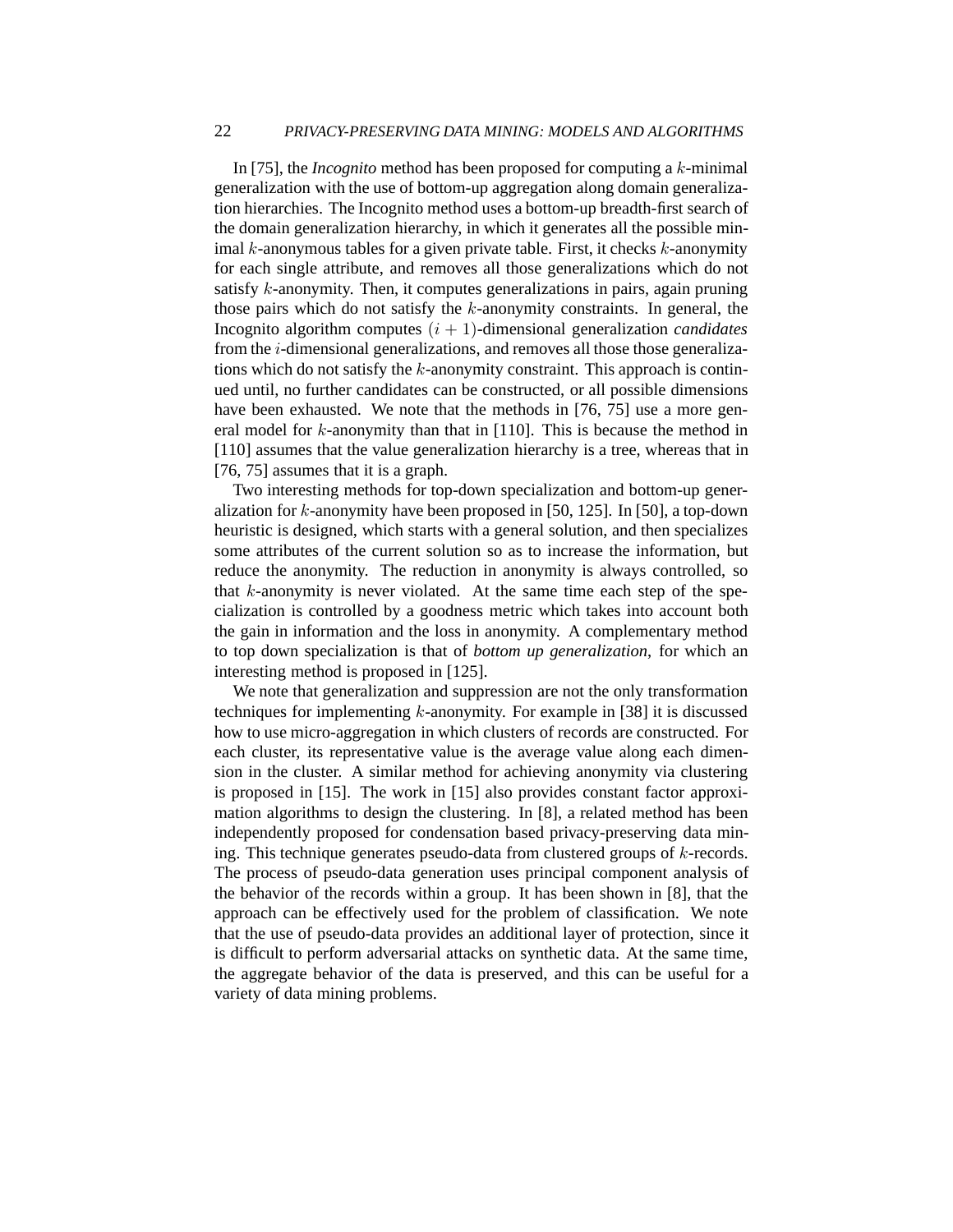Since the problem of k-anonymization is essentially a search over a space of possible multi-dimensional solutions, standard heuristic search techniques such as genetic algorithms or simulated annealing can be effectively used. Such a technique has been proposed in [130] in which a simulated annealing algorithm is used in order to generate  $k$ -anonymous representations of the data. Another technique proposed in [59] uses genetic algorithms in order to construct  $k$ -anonymous representations of the data. Both of these techniques require high computational times, and provide no guarantees on the quality of the solutions found.

The only known techniques which provide guarantees on the quality of the solution are *approximation algorithms* [13, 14, 89], in which the solution found is guaranteed to be within a certain factor of the cost of the optimal solution. An approximation algorithm for  $k$ -anonymity was proposed in [89], and it provides an  $O(k \cdot \log k)$  optimal solution. A number of techniques have also been proposed in [13, 14], which provide  $O(k)$ -approximations to the optimal cost  $k$ -anonymous solutions. In [100], a large improvement was proposed over these different methods. The technique in [100] proposes an  $O(log(k))$ -approximation algorithm. This is significantly better than competing algorithms. Furthermore, the work in [100] also proposes a  $O(\beta \cdot \log(k))$ approximation algorithm, where the parameter  $\beta$  can be gracefully adjusted based on running time constraints. Thus, this approach not only provides an approximation algorithm, but also gracefully explores the tradeoff between accuracy and running time.

In many cases, associations between pseudo-identifiers and sensitive attributes can be protected by using multiple views, such that the pseudo-identifiers and sensitive attributes occur in different views of the table. Thus, only a small subset of the selected views may be made available. It may be possible to achieve k-anonymity because of the lossy nature of the join across the two views. In the event that the join is not lossy enough, it may result in a violation of  $k$ -anonymity. In [140], the problem of violation of  $k$ -anonymity using multiple views has been studied. It has been shown that the problem is NPhard in general. It has been shown in [140] that a polynomial time algorithm is possible if functional dependencies exist between the different views.

An interesting analysis of the safety of  $k$ -anonymization methods has been discussed in [73]. It tries to model the effectiveness of a  $k$ -anonymous representation, given that the attacker has some prior knowledge about the data such as a sample of the original data. Clearly, the more similar the sample data is to the true data, the greater the risk. The technique in [73] uses this fact to construct a model in which it calculates the expected number of items identified. This kind of technique can be useful in situations where it is desirable to determine whether or not anonymization should be used as the technique of choice for a particular situation.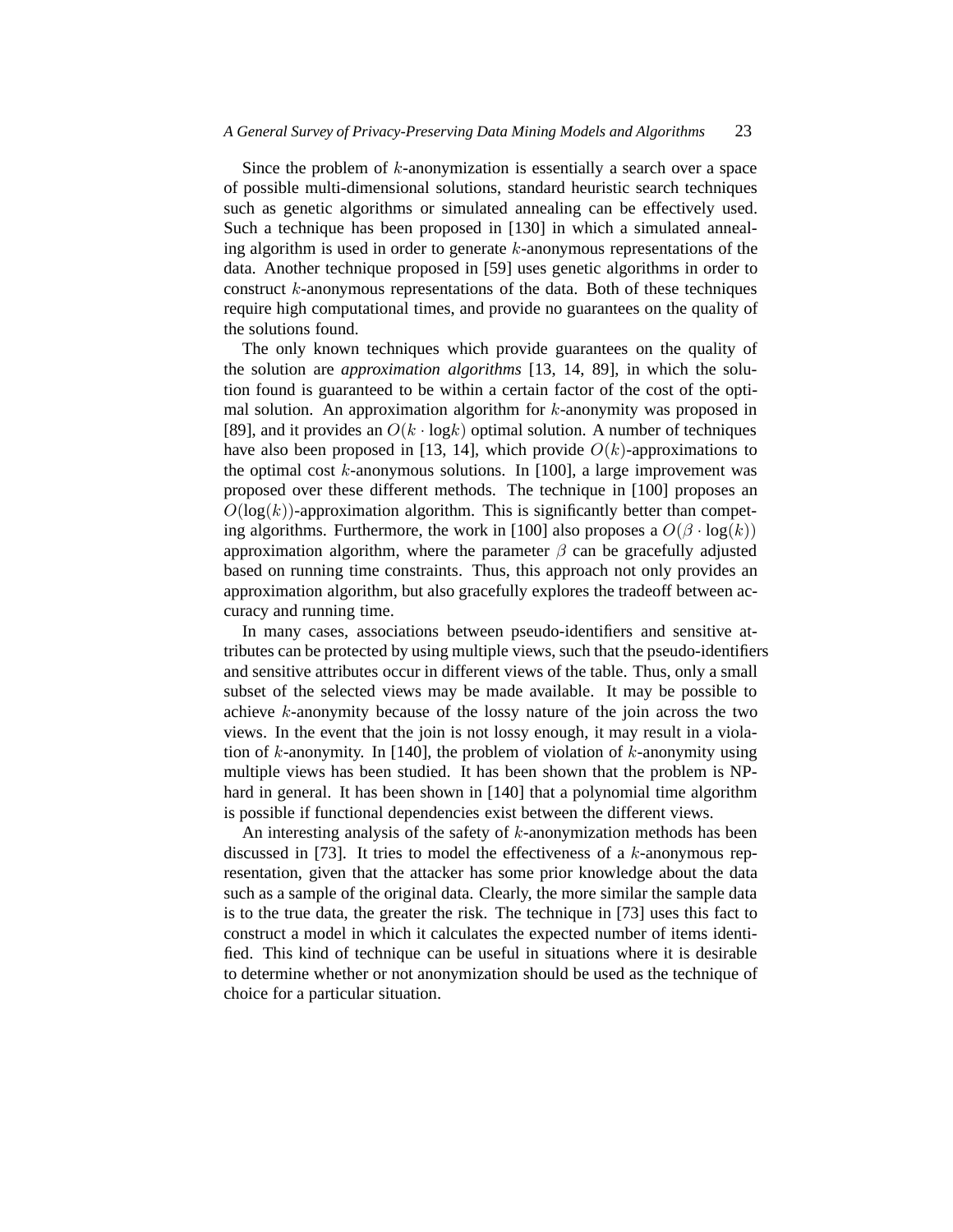#### **3.2 Personalized Privacy-Preservation**

Not all individuals or entities are equally concerned about their privacy. For example, a corporation may have very different constraints on the privacy of its records as compared to an individual. This leads to the natural problem that we may wish to treat the records in a given data set very differently for anonymization purposes. From a technical point of view, this means that the value of  $k$ for anonymization is not fixed but may vary with the record. A condensationbased approach [9] has been proposed for privacy-preserving data mining in the presence of variable constraints on the privacy of the data records. This technique constructs groups of non-homogeneous size from the data, such that it is guaranteed that each record lies in a group whose size is at least equal to its anonymity level. Subsequently, pseudo-data is generated from each group so as to create a synthetic data set with the same aggregate distribution as the original data.

Another interesting model of personalized anonymity is discussed in [132] in which a person can specify the level of privacy for his or her *sensitive values*. This technique assumes that an individual can specify a node of the domain generalization hierarchy in order to decide the level of anonymity that he can work with. This approach has the advantage that it allows for direct protection of the sensitive values of individuals than a vanilla  $k$ -anonymity method which is susceptible to different kinds of attacks.

### **3.3 Utility Based Privacy Preservation**

The process of privacy-preservation leads to loss of information for data mining purposes. This loss of information can also be considered a loss of *utility* for data mining purposes. Since some negative results [7] on the curse of dimensionality suggest that a lot of attributes may need to be suppressed in order to preserve anonymity, it is extremely important to do this carefully in order to preserve utility. We note that many anonymization methods [18, 50, 83, 126] use cost measures in order to measure the information loss from the anonymization process. examples of such utility measures include generalization height [18], size of anonymized group [83], discernability measures of attribute values [18], and privacy information loss ratio[126]. In addition, a number of metrics such as the classification metric [59] explicitly try to perform the privacy-preservation in such a way so as to tailor the results with use for specific applications such as classification.

The problem of utility-based privacy-preserving data mining was first studied formally in [69]. The broad idea in [69] is to ameliorate the curse of dimensionality by separately publishing marginal tables containing attributes which have utility, but are also problematic for privacy-preservation purposes. The generalizations performed on the marginal tables and the original tables in fact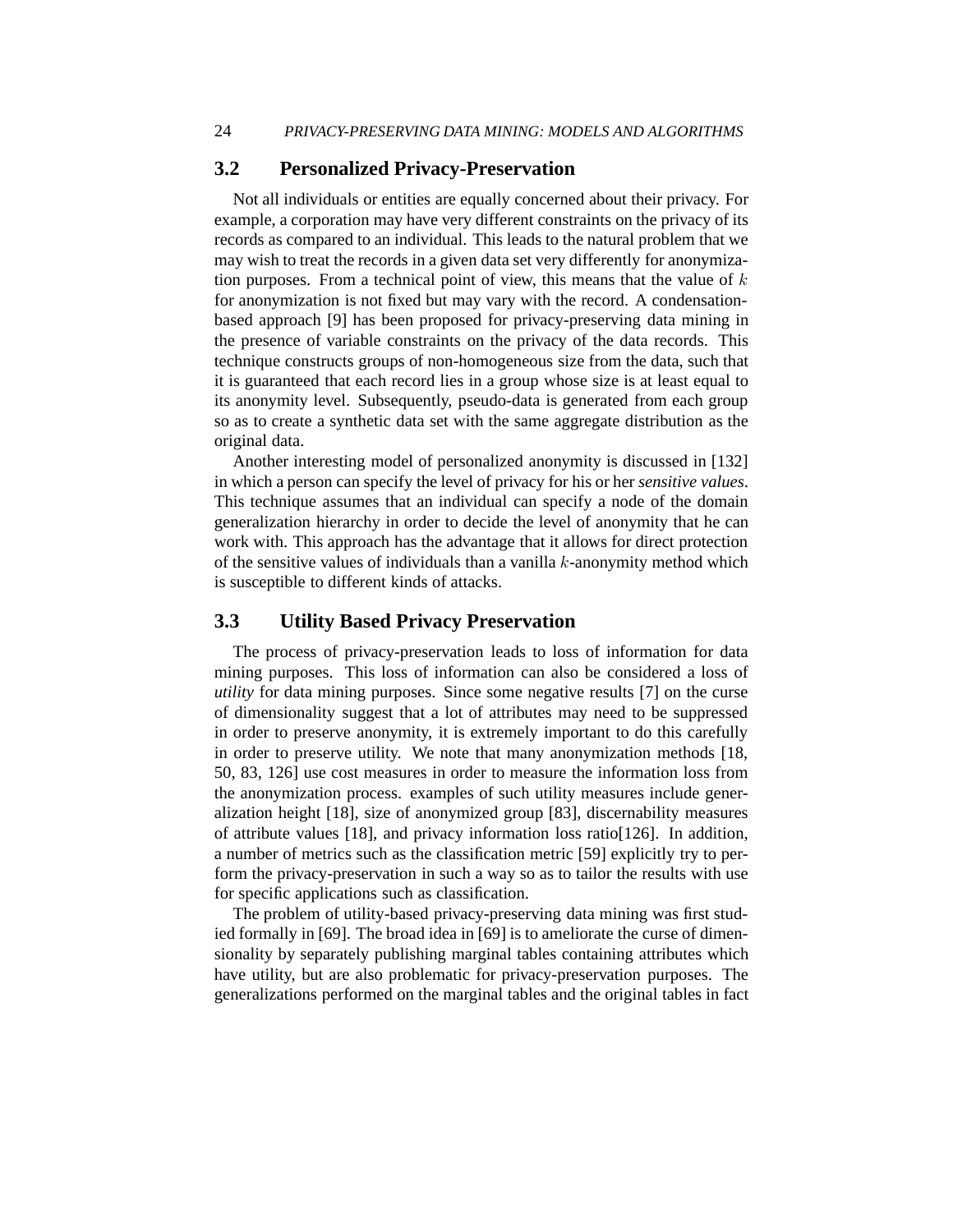do not need to be the same. It has been shown that this broad approach can preserve considerable utility of the data set without violating privacy.

A method for utility-based data mining using local recoding was proposed in [135]. The approach is based on the fact that different attributes have different utility from an application point of view. Most anonymization methods are *global*, in which a particular tuple value is mapped to the same generalized value globally. In local recoding, the data space is partitioned into a number of regions, and the mapping of the tuple to the generalizes value is local to that region. Clearly, this kind of approach has greater flexibility, since it can tailor the generalization process to a particular region of the data set. In [135], it has been shown that this method can perform quite effectively because of its local recoding strategy.

Another indirect approach to utility based anonymization is to make the privacy-preservation algorithms more aware of the workload [77]. Typically, data recipients may request only a subset of the data in many cases, and the union of these different requested parts of the data set is referred to as the workload. Clearly, a workload in which some records are used more frequently than others tends to suggest a different anonymization than one which is based on the entire data set. In [77], an effective and efficient algorithm has been proposed for workload aware anonymization.

Another direction for utility based privacy-preserving data mining is to anonymize the data in such a way that it remains useful for particular kinds of data mining or database applications. In such cases, the utility measure is often affected by the underlying application at hand. For example, in [50], a method has been proposed for k-anonymization using an information-loss metric as the utility measure. Such an approach is useful for the problem of classification. In [72], a method has been proposed for anonymization, so that the accuracy of the underlying queries is preserved.

### **3.4 Sequential Releases**

Privacy-preserving data mining poses unique problems for dynamic applications such as data streams because in such cases, the data is released sequentially. In other cases, different views of the table may be released sequentially. Once a data block is released, it is no longer possible to go back and increase the level of generalization. On the other hand, new releases may sharpen an attacker's view of the data and may make the overall data set more susceptible to attack. For example, when different views of the data are released sequentially, then one may use a join on the two releases [127] in order to sharpen the ability to distinguish particular records in the data. A technique discussed in [127] relies on lossy joins in order to cripple an attack based on global quasiidentifiers. The intuition behind this approach is that if the join is lossy enough,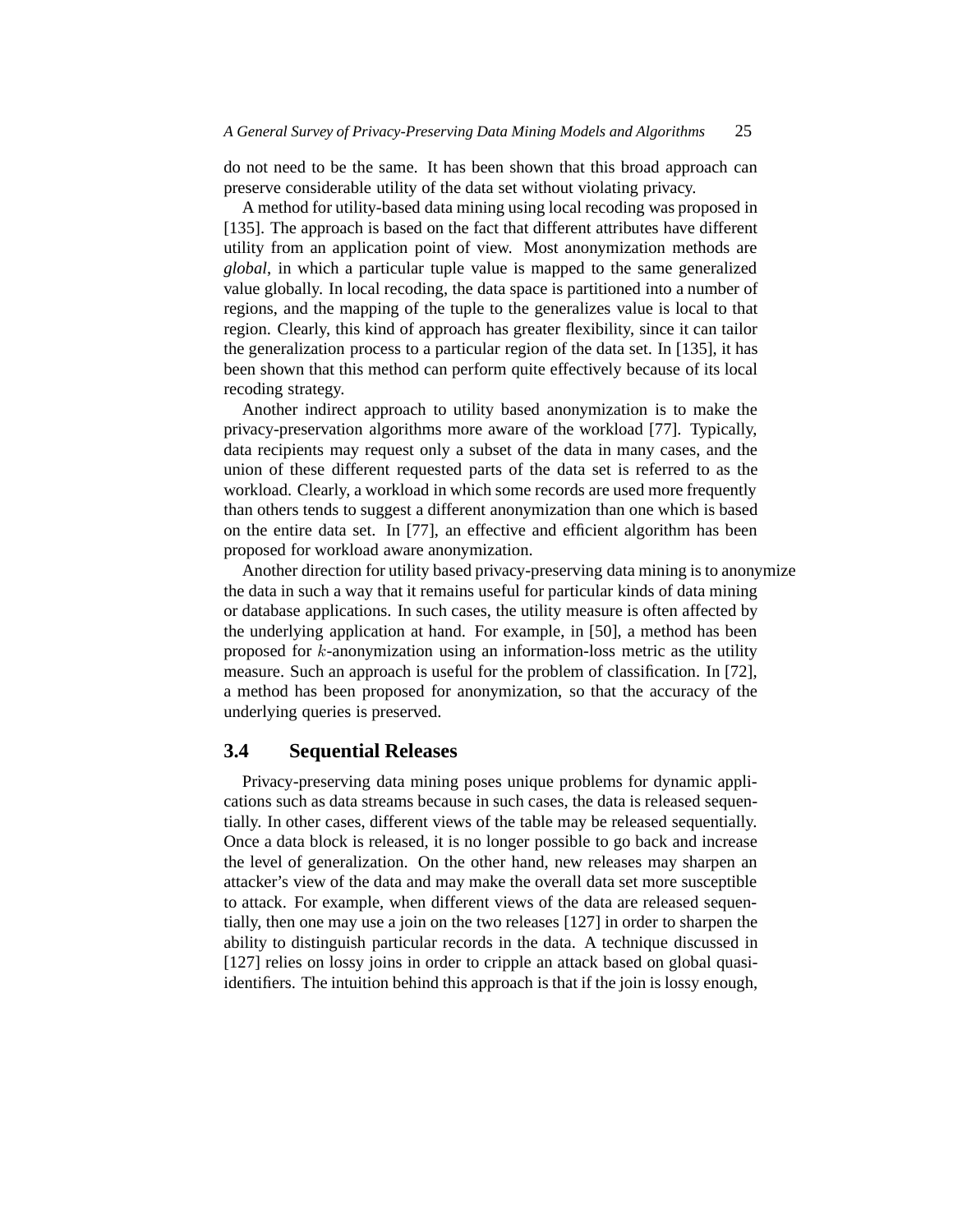it will reduce the confidence of the attacker in relating the release from previous views to the current release. Thus, the inability to link successive releases is key in preventing further discovery of the identity of records.

While the work in [127] explores the issue of sequential releases from the point of view of adding additional attributes, the work in [134] discusses the same issue when records are added to or deleted from the original data. A new generalization principle called m-invariance is proposed, which effectively limits the risk of privacy-disclosure in re-publication. Another method for handling sequential updates to the data set is discussed in [101]. The broad idea in this approach is to progressively and consistently increase the generalization granularity, so that the released data satisfies the  $k$ -anonymity requirement both with respect to the current table, as well as with respect to the previous releases.

### **3.5 The** *l***-diversity Method**

The k-anonymity is an attractive technique because of the simplicity of the definition and the numerous algorithms available to perform the anonymization. Nevertheless the technique is susceptible to many kinds of attacks especially when background knowledge is available to the attacker. Some kinds of such attacks are as follows:

- **Homogeneity Attack:** In this attack, all the values for a sensitive attribute within a group of  $k$  records are the same. Therefore, even though the data is k-anonymized, the value of the sensitive attribute for that group of k records can be predicted exactly.
- **Background Knowledge Attack:** In this attack, the adversary can use an association between one or more quasi-identifier attributes with the sensitive attribute in order to narrow down possible values of the sensitive field further. An example given in [83] is one in which background knowledge of low incidence of heart attacks among Japanese could be used to narrow down information for the sensitive field of what disease a patient might have. A detailed discussion of the effects of background knowledge on privacy may be found in [88].

Clearly, while k-anonymity is effective in preventing *identification* of a record, it may not always be effective in preventing inference of the sensitive values of the attributes of that record. Therefore, the technique of l-diversity was proposed which not only maintains the minimum group size of  $k$ , but also focusses on maintaining the diversity of the sensitive attributes. Therefore, the l-diversity model [83] for privacy is defined as follows:

DEFINITION 2.3 *Let a* q<sup>\*</sup>*-block be a set of tuples such that its non-sensitive values generalize to* q∗*. A* q∗*-block is* l*-diverse if it contains* l *"well repre-*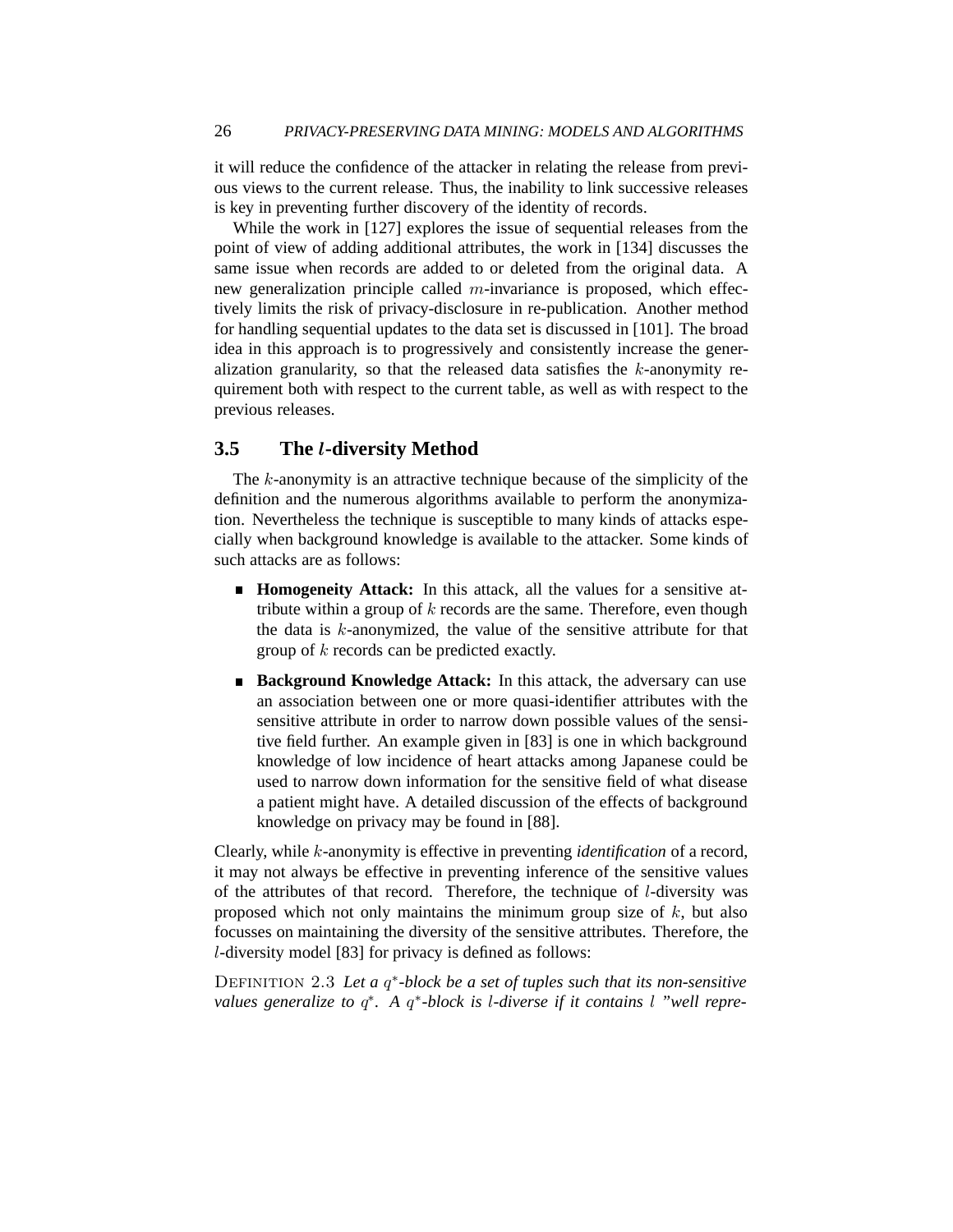*sented" values for the sensitive attribute* S*. A table is* l*-diverse, if every* q ∗ *block in it is* l*-diverse.*

A number of different instantiations for the l-diversity definition are discussed in [83]. We note that when there are multiple sensitive attributes, then the l-diversity problem becomes especially challenging because of the curse of dimensionality. Methods have been proposed in [83] for constructing l-diverse tables from the data set, though the technique remains susceptible to the curse of dimensionality [7]. Other methods for creating l-diverse tables are discussed in [133], in which a simple and efficient method for constructing the l-diverse representation is proposed.

### **3.6 The** *t***-closeness Model**

The *t*-closeness model is a further enhancement on the concept of *l*-diversity. One characteristic of the l-diversity model is that it treats all values of a given attribute in a similar way irrespective of its distribution in the data. This is rarely the case for real data sets, since the attribute values may be very skewed. This may make it more difficult to create feasible l-diverse representations. Often, an adversary may use background knowledge of the global distribution in order to make inferences about sensitive values in the data. Furthermore, not all values of an attribute are equally sensitive. For example, an attribute corresponding to a disease may be more sensitive when the value is positive, rather than when it is negative. In  $[79]$ , a *t*-closeness model was proposed which uses the property that the distance between the distribution of the sensitive attribute within an anonymized group should not be different from the global distribution by more than a threshold  $t$ . The Earth Mover distance metric is used in order to quantify the distance between the two distributions. Furthermore, the t-closeness approach tends to be more effective than many other privacypreserving data mining methods for the case of numeric attributes.

#### **3.7 Models for Text, Binary and String Data**

Most of the work on privacy-preserving data mining is focussed on numerical or categorical data. However, specific data domains such as strings, text, or market basket data may share specific properties with some of these general data domains, but may be different enough to require their own set of techniques for privacy-preservation. Some examples are as follows:

**Text and Market Basket Data:** While these can be considered a case of text and market basket data, they are typically too high dimensional to work effectively with standard *k*-anonymization techniques. However, these kinds of data sets have the special property that they are extremely *sparse*. The sparsity property implies that only a few of the attributes are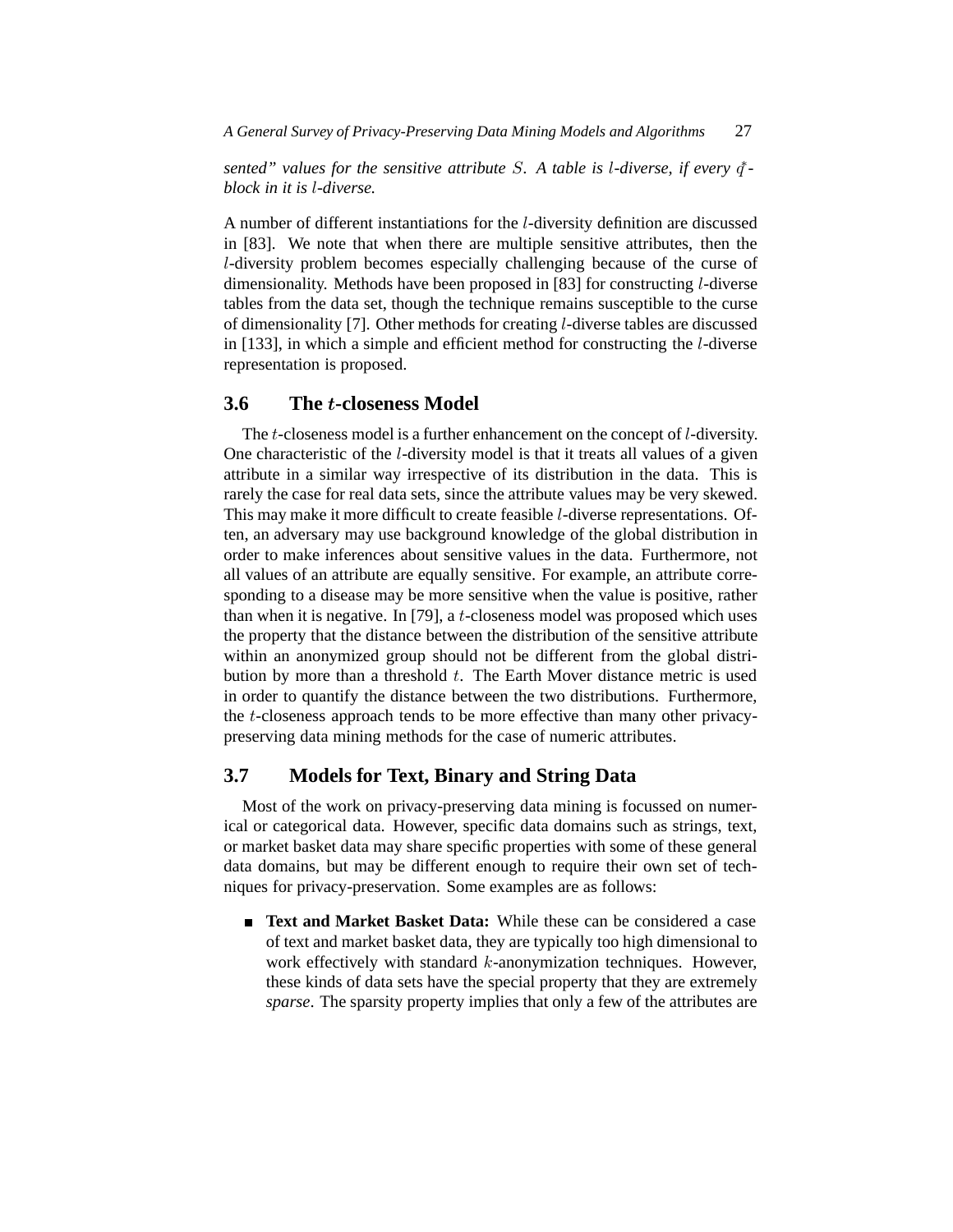non-zero, and most of the attributes take on zero values. In [11], techniques have been proposed to construct anonymization methods which take advantage of this sparsity. In particular sketch based methods have been used to construct anonymized representations of the data. Variations are proposed to construct anonymizations which may be used at data collection time.

**String Data:** String Data is considered challenging because of the variations in the lengths of strings across different records. Typically methods for k-anonymity are attribute specific, and therefore constructions of anonymizations for variable length records are quite difficult. In [12], a condensation based method has been proposed for anonymization of string data. This technique creates clusters from the different strings, and then generates synthetic data which has the same aggregate properties as the individual clusters. Since each cluster contains at least  $k$ -records, the anonymized data is guaranteed to at least satisfy the definitions of k-anonymity.

# **4. Distributed Privacy-Preserving Data Mining**

The key goal in most distributed methods for privacy-preserving data mining is to allow computation of useful aggregate statistics over the entire data set without compromising the privacy of the individual data sets within the different participants. Thus, the participants may wish to collaborate in obtaining aggregate results, but may not fully trust each other in terms of the distribution of their own data sets. For this purpose, the data sets may either be *horizontally partitioned* or be *vertically partitioned*. In horizontally partitioned data sets, the individual records are spread out across multiple entities, each of which have the same set of attributes. In vertical partitioning, the individual entities may have different attributes (or views) of the same set of records. Both kinds of partitioning pose different challenges to the problem of distributed privacypreserving data mining.

The problem of distributed privacy-preserving data mining overlaps closely with a field in cryptography for determining secure multi-party computations. A broad overview of the intersection between the fields of cryptography and privacy-preserving data mining may be found in [102]. The broad approach to cryptographic methods tends to compute functions over inputs provided by multiple recipients without actually sharing the inputs with one another. For example, in a 2-party setting, Alice and Bob may have two inputs x and y respectively, and may wish to both compute the function  $f(x, y)$  without revealing x or y to each other. This problem can also be generalized across  $k$ parties by designing the k argument function  $h(x_1 \ldots x_k)$ . Many data mining algorithms may be viewed in the context of repetitive computations of many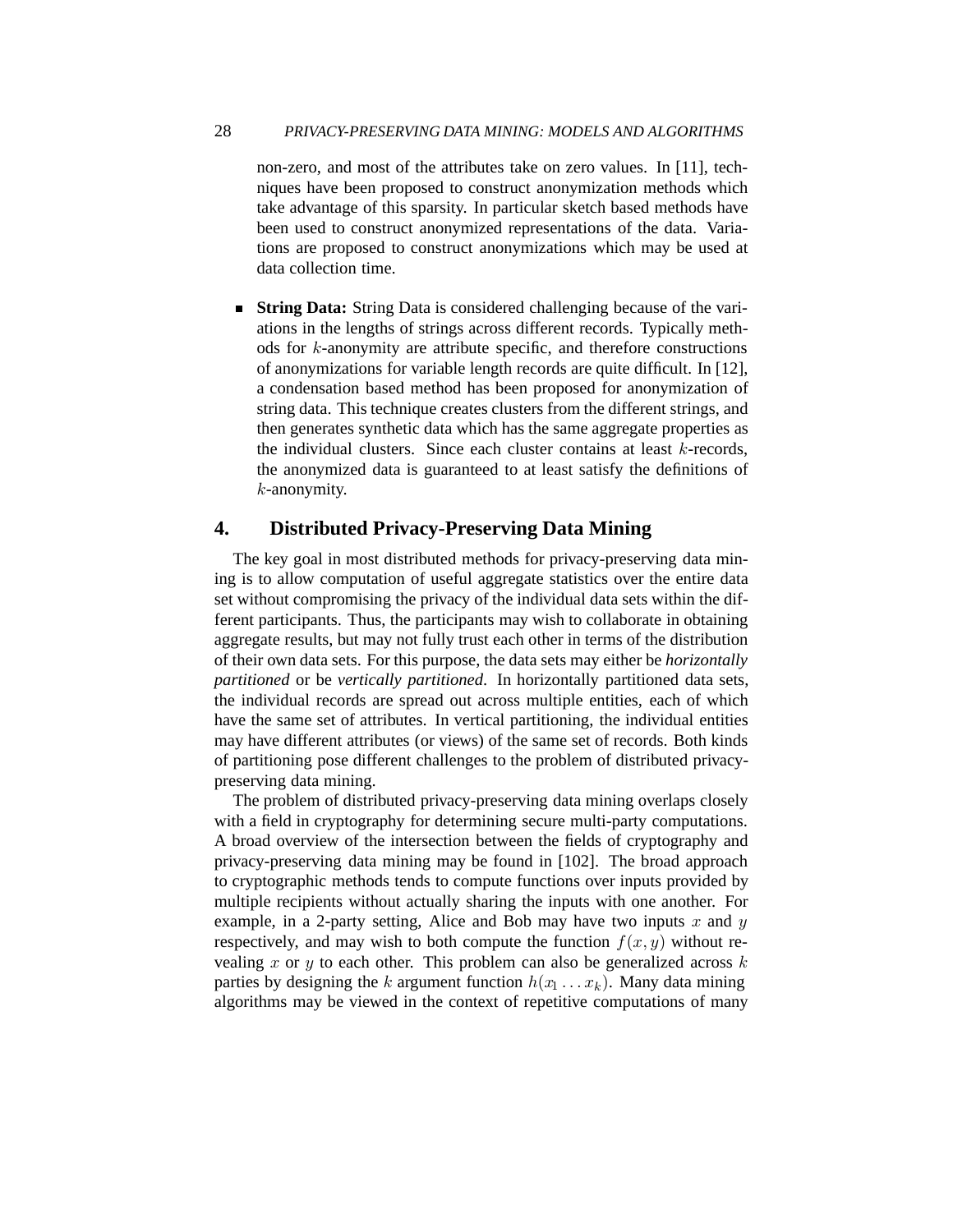such primitive functions such as the scalar dot product, secure sum etc. In order to compute the function  $f(x, y)$  or  $h(x_1, \ldots, x_k)$ , a *protocol* will have to designed for exchanging information in such a way that the function is computed without compromising privacy. We note that the robustness of the protocol depends upon the level of trust one is willing to place on the two participants Alice and Bob. This is because the protocol may be subjected to various kinds of adversarial behavior:

- **Semi-honest Adversaries:** In this case, the participants Alice and Bob are curious and attempt to learn from the information received by them during the protocol, but do not deviate from the protocol themselves. In many situations, this may be considered a realistic model of adversarial behavior.
- **Malicious Adversaries:** In this case, Alice and Bob may vary from the protocol, and may send sophisticated inputs to one another to learn from the information received from each other.

A key building-block for many kinds of secure function evaluations is the 1 out of 2 oblivious-transfer protocol. This protocol was proposed in [45, 105] and involves two parties: a *sender*, and a *receiver*. The sender's input is a pair  $(x_0, x_1)$ , and the receiver's input is a bit value  $\sigma \in \{0, 1\}$ . At the end of the process, the receiver learns  $x_{\sigma}$  only, and the sender learns nothing. A number of simple solutions can be designed for this task. In one solution [45, 53], the receiver generates two random public keys,  $K_0$  and  $K_1$ , but the receiver knows only the decryption key for  $K_{\sigma}$ . The receiver sends these keys to the sender, who encrypts  $x_0$  with  $K_0$ ,  $x_1$  with  $K_1$ , and sends the encrypted data back to the receiver. At this point, the receiver can only decrypt  $x_{\sigma}$ , since this is the only input for which they have the decryption key. We note that this is a semihonest solution, since the intermediate steps require an assumption of trust. For example, it is assumed that when the receiver sends two keys to the sender, they indeed know the decryption key to only one of them. In order to deal with the case of malicious adversaries, one must ensure that the sender chooses the public keys according to the protocol. An efficient method for doing so is described in [94]. In [94], generalizations of the 1 out of 2 oblivious transfer protocol to the 1 out  $N$  case and  $k$  out of  $N$  case are described.

Since the oblivious transfer protocol is used as a building block for secure multi-party computation, it may be repeated many times over a given function evaluation. Therefore, the computational effectiveness of the approach is important. Efficient methods for both semi-honest and malicious adversaries are discussed in [94]. More complex problems in this domain include the computation of probabilistic functions over a number of multi-party inputs [137]. Such powerful techniques can be used in order to abstract out the primitives from a number of computationally intensive data mining problems. Many of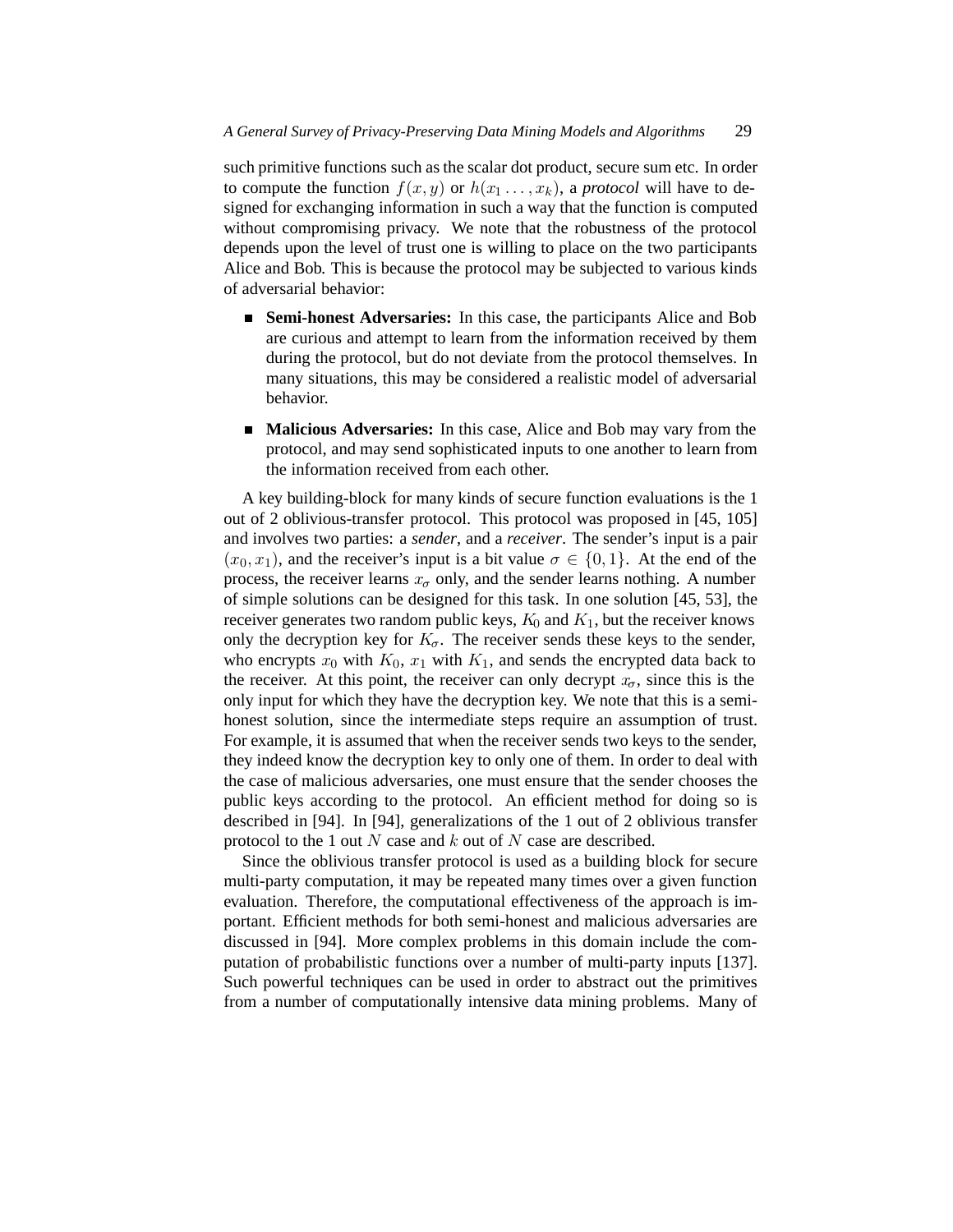the above techniques have been described for the 2-party case, though generic solutions also exist for the multiparty case. Some important solutions for the multiparty case may be found in [25].

The oblivious transfer protocol can be used in order to compute several data mining primitives related to vector distances in multi-dimensional space. A classic problem which is often used as a primitive for many other problems is that of computing the scalar dot-product in a distributed environment [58]. A fairly general set of methods in this direction are described in [39]. Many of these techniques work by sending changed or encrypted versions of the inputs to one another in order to compute the function with the different alternative versions followed by an oblivious transfer protocol to retrieve the correct value of the final output. A systematic framework is described in [39] to transform normal data mining problems to secure multi-party computation problems. The problems discussed in [39] include those of clustering, classification, association rule mining, data summarization, and generalization. A second set of methods for distributed privacy-preserving data mining is discussed in [32] in which the secure multi-party computation of a number of important data mining primitives is discussed. These methods include the secure sum, the secure set union, the secure size of set intersection and the scalar product. These techniques can be used as data mining primitives for secure multi-party computation over a variety of horizontally and vertically partitioned data sets. Next, we will discuss algorithms for secure multi-party computation over horizontally partitioned data sets.

# **4.1 Distributed Algorithms over Horizontally Partitioned Data Sets**

In horizontally partitioned data sets, different sites contain different sets of records with the same (or highly overlapping) set of attributes which are used for mining purposes. Many of these techniques use specialized versions of the general methods discussed in [32, 39] for various problems. The work in [80] discusses the construction of a popular decision tree induction method called ID3 with the use of approximations of the best splitting attributes. Subsequently, a variety of classifiers have been generalized to the problem of horizontally-partitioned privacy preserving mining including the Naive Bayes Classifier [65], and the SVM Classifier with nonlinear kernels [141]. An extreme solution for the horizontally partitioned case is discussed in [139], in which privacy-preserving classification is performed in a *fully* distributed setting, where each customer has private access to only their own record. A host of other data mining applications have been generalized to the problem of horizontally partitioned data sets. These include the applications of association rule mining [64], clustering [57, 62, 63] and collaborative filtering [104]. Methods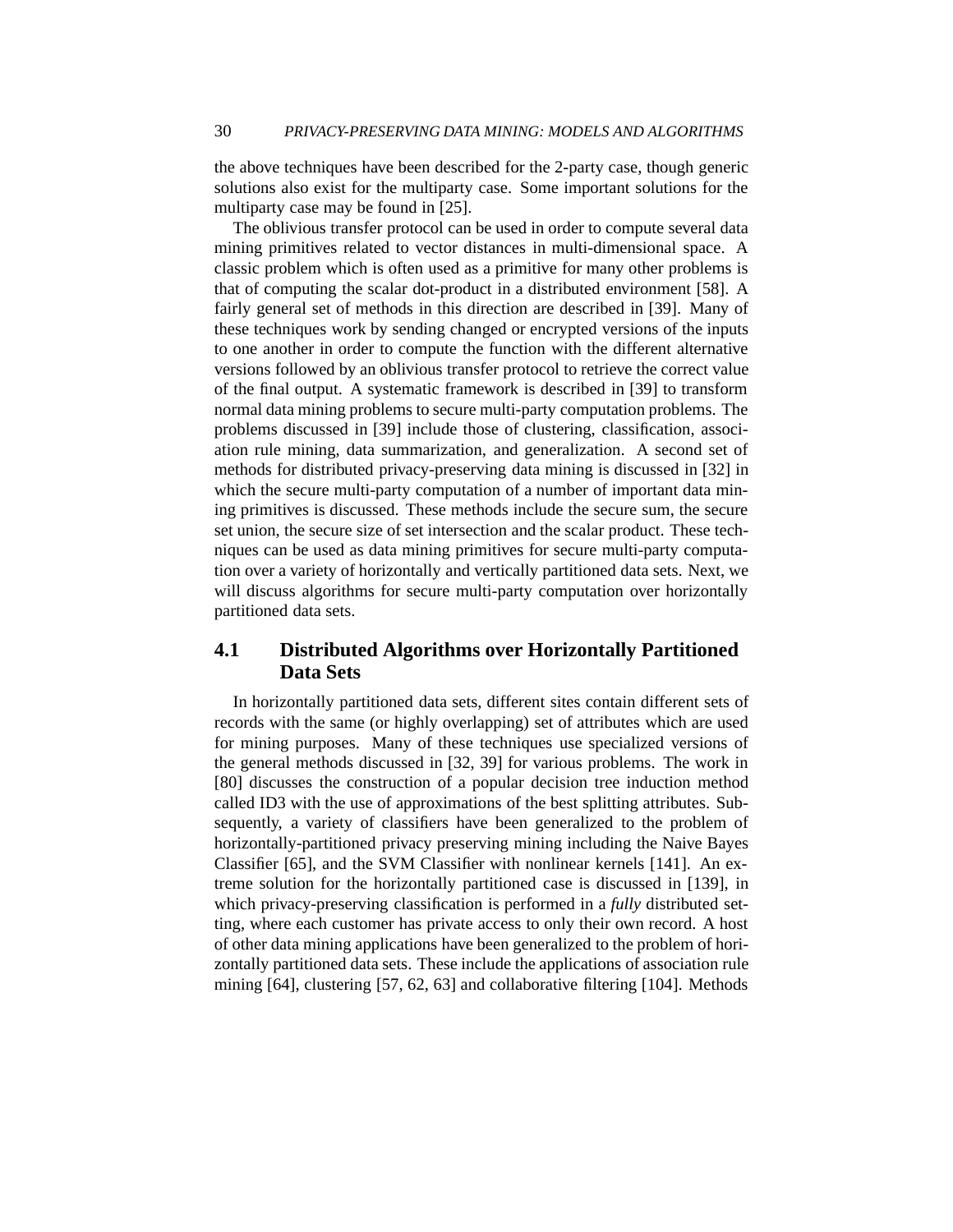for cooperative statistical analysis using secure multi-party computation methods are discussed in [40, 41].

A related problem is that of information retrieval and document indexing in a network of content providers. This problem arises in the context of multiple providers which may need to cooperate with one another in sharing their content, but may essentially be business competitors. In [17], it has been discussed how an adversary may use the output of search engines and content providers in order to reconstruct the documents. Therefore, the level of trust required grows with the number of content providers. A solution to this problem [17] constructs a centralized privacy-preserving index in conjunction with a distributed access control mechanism. The privacy-preserving index maintains strong privacy guarantees even in the face of colluding adversaries, and even if the entire index is made public.

# **4.2 Distributed Algorithms over Vertically Partitioned Data**

For the vertically partitioned case, many primitive operations such as computing the scalar product or the secure set size intersection can be useful in computing the results of data mining algorithms. For example, the methods in [58] discuss how to use to scalar dot product computation for frequent itemset counting. The process of counting can also be achieved by using the secure size of set intersection as described in [32]. Another method for association rule mining discussed in [119] uses the secure scalar product over the vertical bit representation of itemset inclusion in transactions, in order to compute the frequency of the corresponding itemsets. This key step is applied repeatedly within the framework of a roll up procedure of itemset counting. It has been shown in [119] that this approach is quite effective in practice.

The approach of vertically partitioned mining has been extended to a variety of data mining applications such as decision trees [122], SVM Classification [142], Naive Bayes Classifier [121], and k-means clustering [120]. A number of theoretical results on the ability to learn different kinds of functions in vertically partitioned databases with the use of cryptographic approaches are discussed in [42].

# **4.3 Distributed Algorithms for** *k***-Anonymity**

In many cases, it is important to maintain  $k$ -anonymity across different distributed parties. In [60], a k-anonymous protocol for data which is vertically partitioned across two parties is described. The broad idea is for the two parties to agree on the quasi-identifier to generalize to the same value before release. A similar approach is discussed in [128], in which the two parties agree on how the generalization is to be performed before release.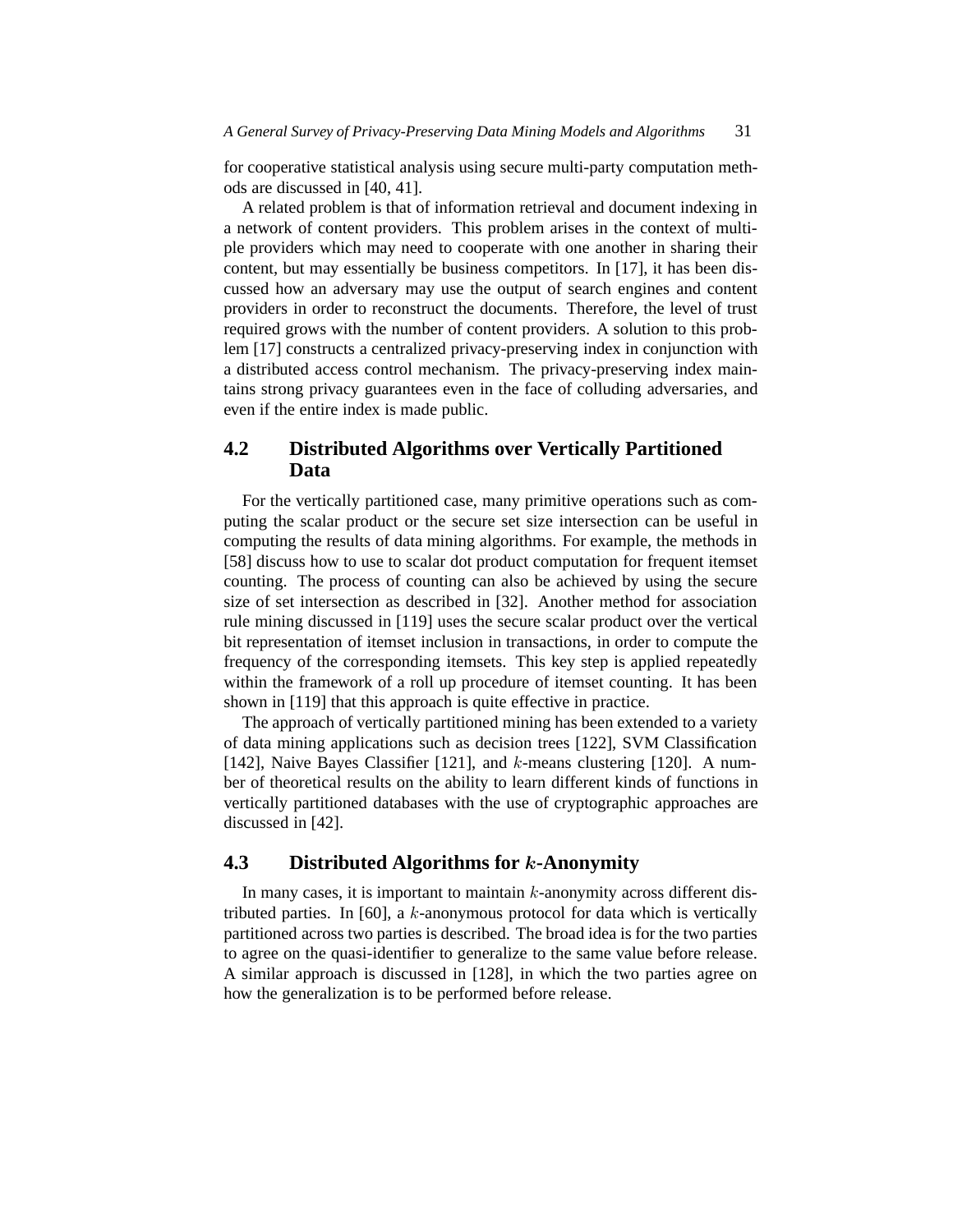#### 32 *PRIVACY-PRESERVING DATA MINING: MODELS AND ALGORITHMS*

In [144], an approach has been discussed for the case of horizontally partitioned data. The work in [144] discusses an extreme case in which each site is a customer which owns exactly one tuple from the data. It is assumed that the data record has both sensitive attributes and quasi-identifier attributes. The solution uses encryption on the sensitive attributes. The sensitive values can be decrypted only if therefore are at least  $k$  records with the same values on the quasi-identifiers. Thus, k-anonymity is maintained.

The issue of  $k$ -anonymity is also important in the context of hiding identification in the context of distributed location based services [20, 52]. In this case, k-anonymity of the user-identity is maintained even when the location information is released. Such location information is often released when a user may send a message at any point from a given location.

A similar issue arises in the context of communication protocols in which the anonymity of senders (or receivers) may need to be protected. A message is said to be *sender* k*-anonymous*, if it is guaranteed that an attacker can at most narrow down the identity of the sender to  $k$  individuals. Similarly, a message is said to be *receiver* k*-anonymous*, if it is guaranteed that an attacker can at most narrow down the identity of the receiver to  $k$  individuals. A number of such techniques have been discussed in [56, 135, 138].

### **5. Privacy-Preservation of Application Results**

In many cases, the output of applications can be used by an adversary in order to make significant inferences about the behavior of the underlying data. In this section, we will discuss a number of miscellaneous methods for privacypreserving data mining which tend to preserve the privacy of the end results of applications such as association rule mining and query processing. This problem is related to that of disclosure control [1] in statistical databases, though advances in data mining methods provide increasingly sophisticated methods for adversaries to make inferences about the behavior of the underlying data. In cases, where the commercial data needs to be shared, the association rules may represent sensitive information for target-marketing purposes, which needs to be protected from inference.

In this section, we will discuss the issue of disclosure control for a number of applications such as association rule mining, classification, and query processing. The key goal here is to prevent adversaries from making inferences from the end results of data mining and management applications. A broad discussion of the security and privacy implications of data mining are presented in [33]. We will discuss each of the applications below: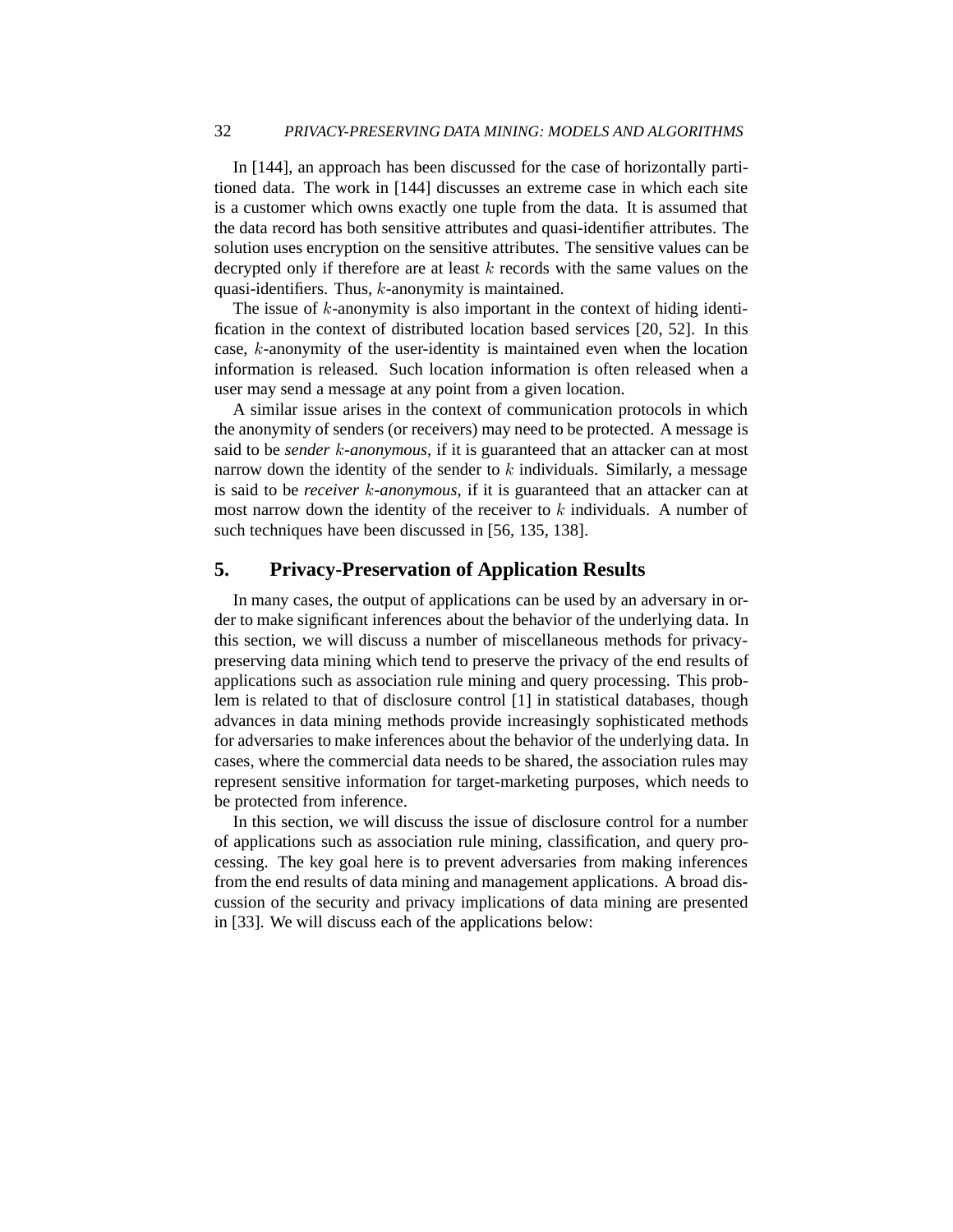#### **5.1 Association Rule Hiding**

Recent years have seen tremendous advances in the ability to perform association rule mining effectively. Such rules often encode important target marketing information about a business. Some of the earliest work on the challenges of association rule mining for database security may be found in [16]. Two broad approaches are used for association rule hiding:

- **Distortion:** In distortion [99], the entry for a given transaction is modified to a different value. Since, we are typically dealing with binary transactional data sets, the entry value is flipped.
- **Blocking:** In blocking [108], the entry is not modified, but is left incomplete. Thus, unknown entry values are used to prevent discovery of association rules.

We note that both the distortion and blocking processes have a number of side effects on the non-sensitive rules in the data. Some of the non-sensitive rules may be lost along with sensitive rules, and new *ghost rules* may be created because of the distortion or blocking process. Such side effects are undesirable since they reduce the utility of the data for mining purposes.

A formal proof of the NP-hardness of the distortion method for hiding association rule mining may be found in [16]. In [16], techniques are proposed for changing some of the 1-values to 0-values so that the support of the corresponding sensitive rules is appropriately lowered. The utility of the approach was defined by the number of non-sensitive rules whose support was also lowered by using such an approach. This approach was extended in [34] in which both support and confidence of the appropriate rules could be lowered. In this case, 0-values in the transactional database could also change to 1-values. In many cases, this resulted in spurious association rules (or ghost rules) which was an undesirable side effect of the process. A complete description of the various methods for data distortion for association rule hiding may be found in [124]. Another interesting piece of work which balances privacy and disclosure concerns of sanitized rules may be found in [99].

The broad idea of blocking was proposed in [23]. The attractiveness of the blocking approach is that it maintains the truthfulness of the underlying data, since it replaces a value with an unknown (often represented by '?') rather than a false value. Some interesting algorithms for using blocking for association rule hiding are presented in [109]. The work has been further extended in [108] with a discussion of the effectiveness of reconstructing the hidden rules. Another interesting set of techniques for association rule hiding with limited side effects is discussed in [131]. The objective of this method is to reduce the loss of non-sensitive rules, or the creation of ghost rules during the rule hiding process.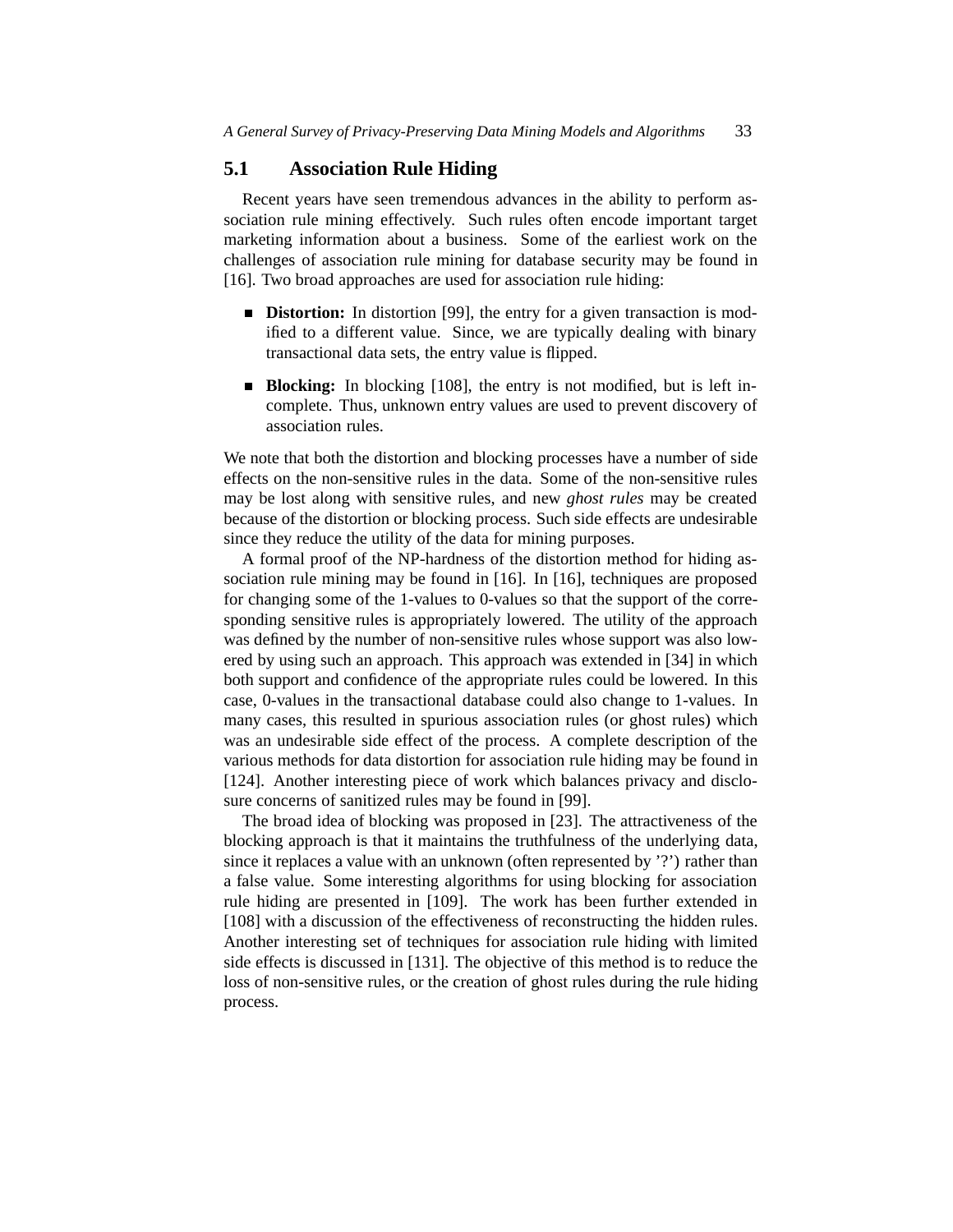In [6], it has been discussed how blocking techniques for hiding association rules can be used to prevent discovery of sensitive entries in the data set by an adversary. In this case, certain entries in the data are classified as sensitive, and only rules which disclose such entries are hidden. An efficient depth-first association mining algorithm is proposed for this task [6]. It has been shown that the methods can effectively reduce the disclosure of sensitive entries with the use of such a hiding process.

### **5.2 Downgrading Classifier Effectiveness**

An important privacy-sensitive application is that of classification, in which the results of a classification application may be sensitive information for the owner of a data set. Therefore the issue is to modify the data in such a way that the accuracy of the classification process is reduced, while retaining the utility of the data for other kinds of applications. A number of techniques have been discussed in [24, 92] in reducing the classifier effectiveness in context of classification rule and decision tree applications. The notion of *parsimonious downgrading* is proposed [24] in the context of blocking out inference channels for classification purposes while mining the effect to the overall utility. A system called Rational Downgrader [92] was designed with the use of these principles.

The methods for association rule hiding can also be generalized to rule based classifiers. This is because rule based classifiers often use association rule mining methods as subroutines, so that the rules with the class labels in their consequent are used for classification purposes. For a classifier downgrading approach, such rules are sensitive rules, whereas all other rules (with non-class attributes in the consequent) are non-sensitive rules. An example of a method for rule based classifier downgradation is discussed in [95] in which it has been shown how to effectively hide classification rules for a data set.

### **5.3 Query Auditing and Inference Control**

Many sensitive databases are not available for public access, but may have a public interface through which *aggregate querying* is allowed. This leads to the natural danger that a smart adversary may pose a sequence of queries through which he or she may infer sensitive facts about the data. The nature of this inference may correspond to *full disclosure*, in which an adversary may determine the exact values of the data attributes. A second notion is that of *partial disclosure* in which the adversary may be able to narrow down the values to a range, but may not be able to guess the exact value. Most work on query auditing generally concentrates on the full disclosure setting.

Two broad approaches are designed in order to reduce the likelihood of sensitive data discovery: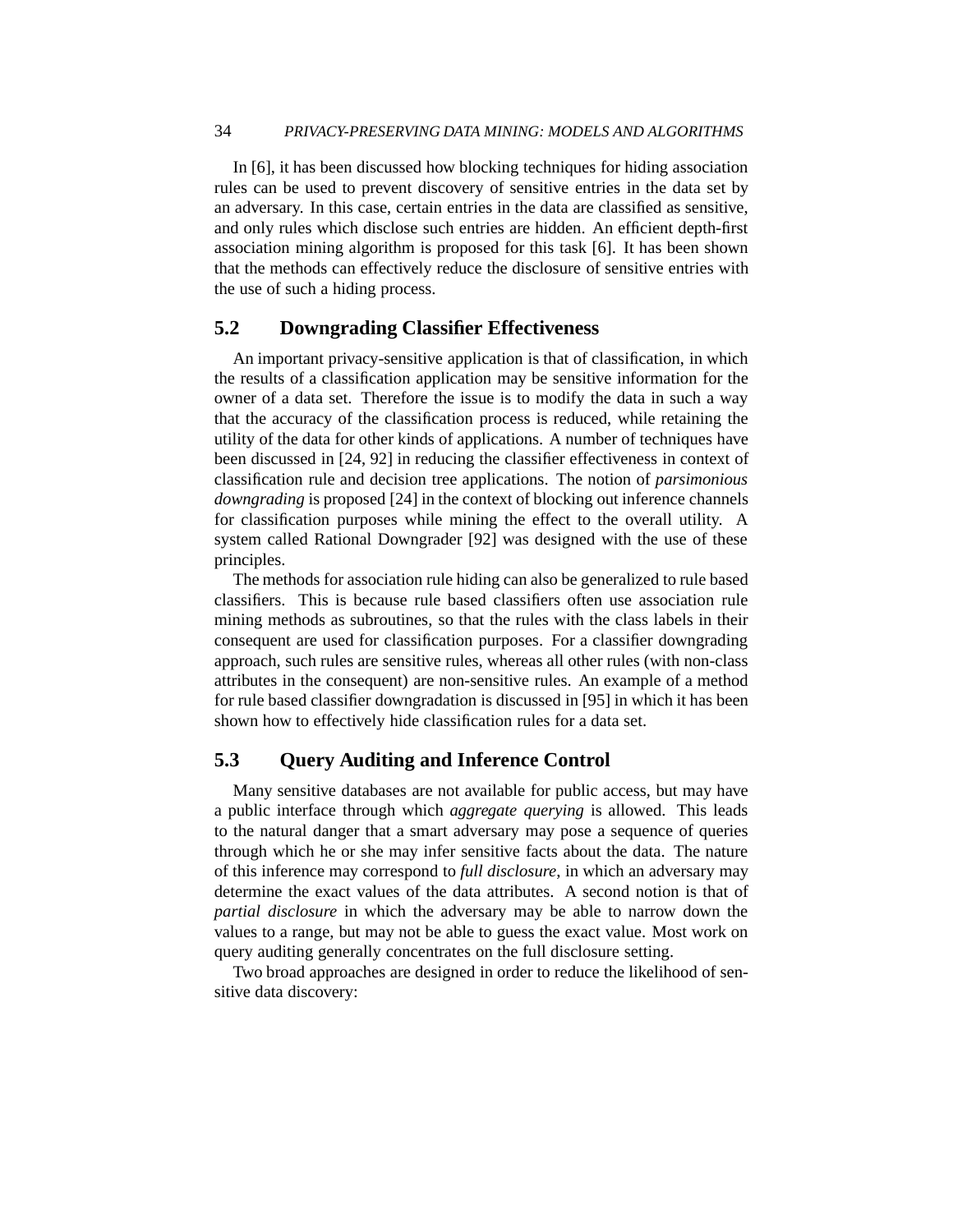- **Query Auditing:** In query auditing, we deny one or more queries from a sequence of queries. The queries to be denied are chosen such that the sensitivity of the underlying data is preserved. Some examples of query auditing methods include [37, 68, 93, 106].
- **Query Inference Control:** In this case, we perturb the underlying data or the query result itself. The perturbation is engineered in such a way, so as to preserve the privacy of the underlying data. Examples of methods which use perturbation of the underlying data include [3, 26, 90]. Examples of methods which perturb the query result include [22, 36, 42–44].

An overview of classical methods for query auding may be found in [1]. The query auditing problem has an *online* version, in which we do not know the sequence of queries in advance, and an *offline* version, in which we do know this sequence in advance. Clearly, the offline version is open to better optimization from an auditing point of view.

The problem of query auditing was first studied in [37, 106]. This approach works for the online version of the query auditing problem. In these works, the sum query is studied, and privacy is protected by using restrictions on sizes and pairwise overlaps of the allowable queries. Let us assume that the query size is restricted to be at most  $k$ , and the number of common elements in pairwise query sets is at most  $m$ . Then, if  $q$  be the number of elements that the attacker already knows from background knowledge, it was shown that [37, 106] that the maximum number of queries allowed is  $(2 \cdot k - (q + 1))/m$ . We note that if  $N$  be the total number of data elements, the above expression is always bounded above by  $2 \cdot N$ . If for some constant c, we choose  $k = N/c$  and  $m = 1$ , the approach can only support a constant number of queries, after which all queries would have to be denied by the auditor. Clearly, this is undesirable from an application point of view. Therefore, a considerable amount of research has been devoted to increasing the number of queries which can be answered by the auditor without compromising privacy.

In [67], the problem of sum auditing on sub-cubes of the data cube are studied, where a query expression is constructed using a string of 0, 1, and \*. The elements to be summed up are determined by using matches to the query string pattern. In [71], the problem of auditing a database of boolean values is studied for the case of sum and max queries. In [21], and approach for query auditing is discussed which is actually a combination of the approach of denying some queries and modifying queries in order to achieve privacy.

In [68], the authors show that denials to queries depending upon the answer to the current query can leak information. The authors introduce the notion of simulatable auditing for auditing sum and max queries. In [93], the authors devise methods for auditing max queries and bags of max and min queries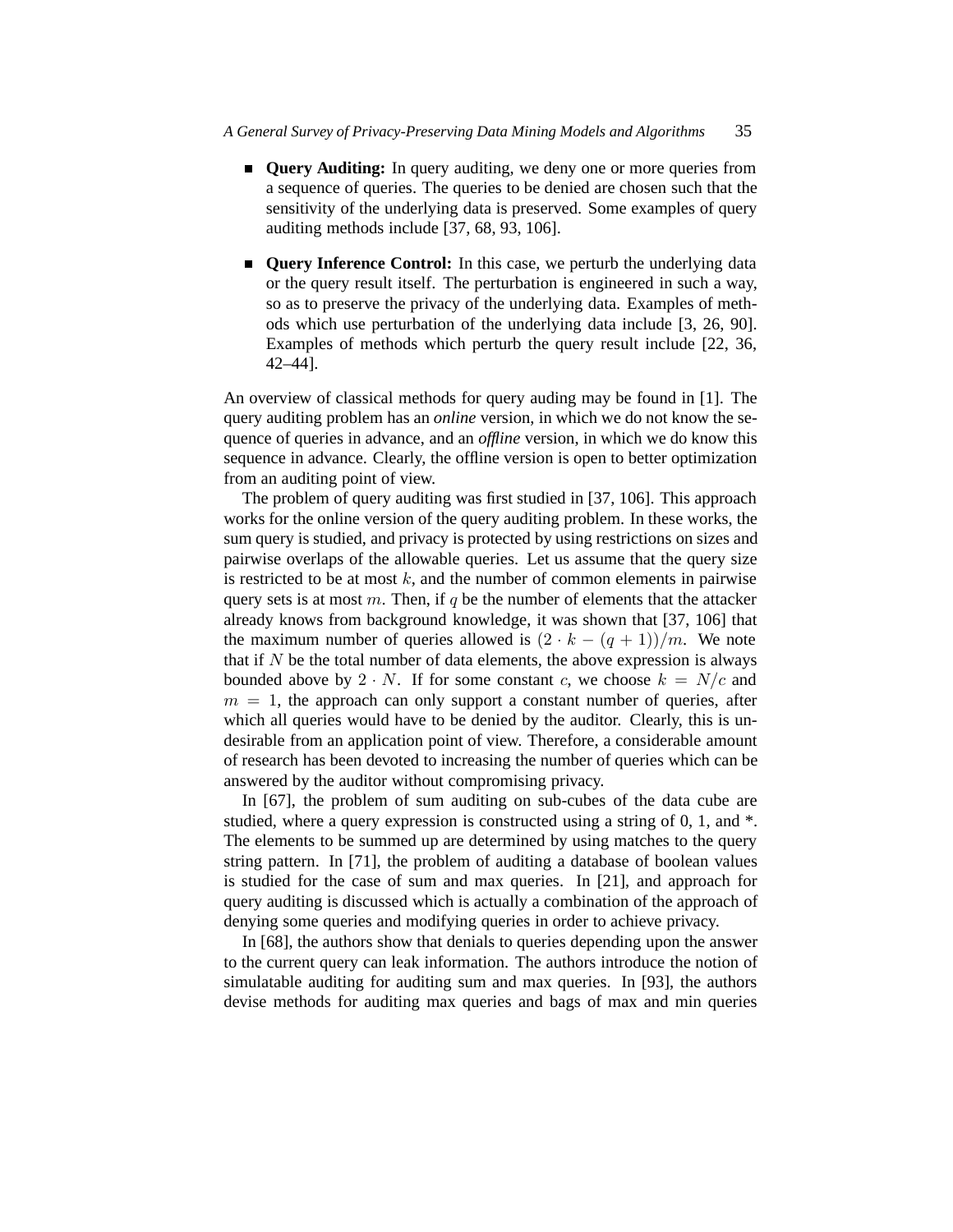under the partial and full disclosure settings. The authors also examine the notion of *utility* in the context of auditing, and obtain results for sum queries in the full disclosure setting.

A number of techniques have also been proposed for the offline version of the auditing problem. In [29], a number of variations of the offline auditing problem have been studied. In the offline auditing problem, we are given a sequence of queries which have been truthfully answered, and we need to determine if privacy has been breached. In [29], effective algorithms were proposed for the sum, max, and max and min versions of the problems. On the other hand, the sum and max version of the problem was shown to be NP-hard. In [4], an offline auditing framework was proposed for determining whether a database adheres to its disclosure properties. The key idea is to create an audit expression which specifies sensitive table entries.

A number of techniques have also been proposed for sanitizing or randomizing the data for query auditing purposes. These are fairly general models of privacy, since they preserve the privacy of the data even when the entire database is available. The standard methods for perturbation  $[2, 5]$  or k-anonymity  $[110]$ can always be used, and it is always guaranteed that an adversary may not derive anything more from the queries than they can from the base data. Thus, since a k-anonymity model guarantees a certain level of privacy even when the entire database is made available, it will continue to do so under any sequence of queries. In [26], a number of interesting methods are discussed for measuring the effectiveness of sanitization schemes in terms of balancing privacy and utility.

Instead of sanitizing the base data, it is possible to use summary constructs on the data, and respond to queries using only the information encoded in the summary constructs. Such an approach preserves privacy, as long as the summary constructs do not reveal sensitive information about the underlying records. A histogram based approach to data sanitization has been discussed in [26, 27]. In this technique the data is recursively partitioned into multidimensional cells. The final output is the exact description of the cuts along with the population of each cell. Clearly, this kind of description can be used for approximate query answering with the use of standard histogram query processing methods. In [55], a method has been proposed for privacy-preserving indexing of multi-dimensional data by using bucketizing of the underlying attribute values in conjunction with encryption of identification keys. We note that a choice of larger bucket sizes provides greater privacy but less accuracy. Similarly, optimizing the bucket sizes for accuracy can lead to reductions in privacy. This tradeoff has been studied in [55], and it has been shown that reasonable query precision can be maintained at the expense of partial disclosure.

In the class of methods which use summarization structures for inference control, an interesting method was proposed by Mishra and Sandler in [90],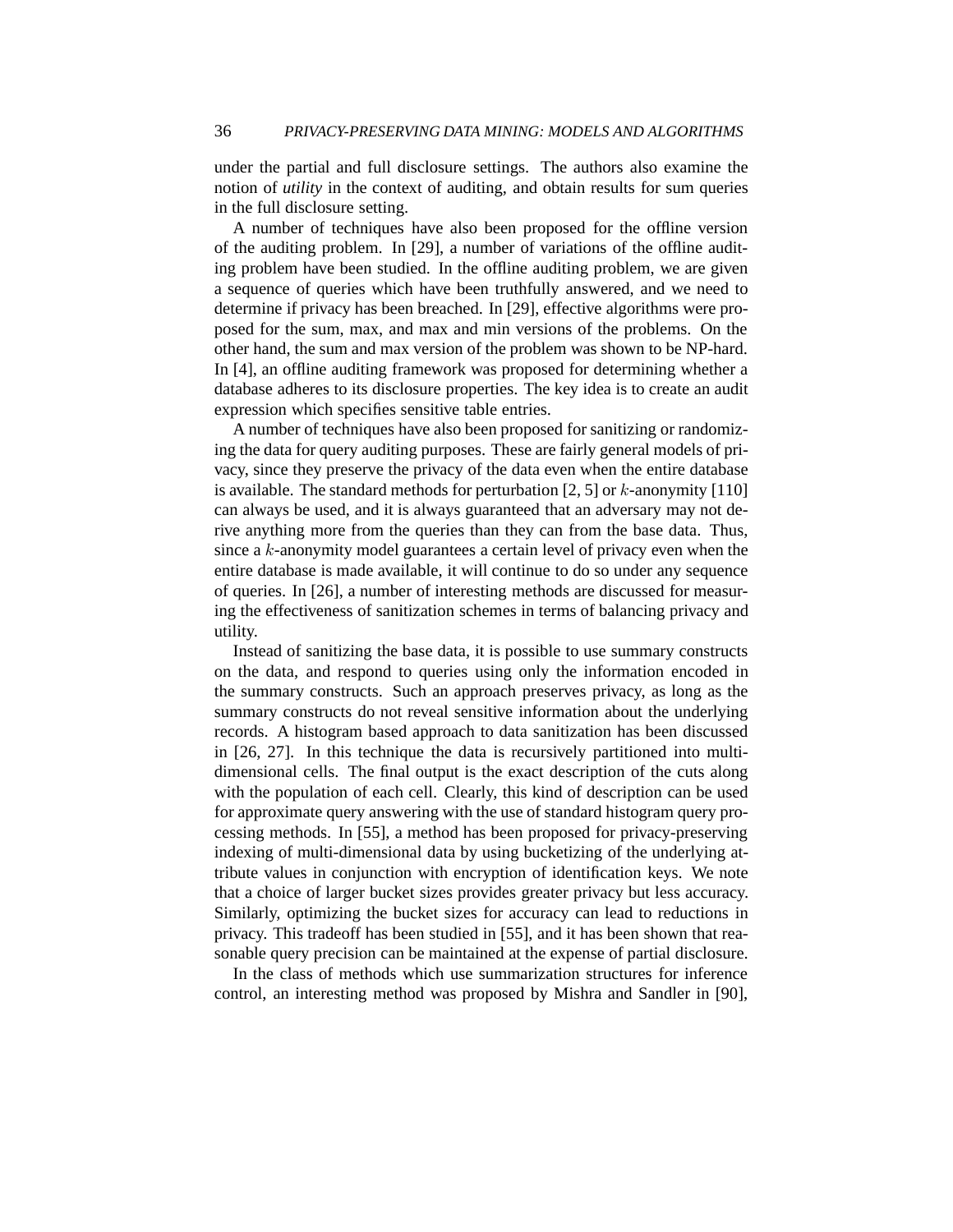which uses pseudo-random sketches for privacy-preservation. In this technique sketches are constructed from the data, and the sketch representations are used to respond to user queries. In [90], it has been shown that the scheme preserves privacy effectively, while continuing to be useful from a utility point of view.

Finally, an important class of query inference control methods changes the results of queries in order to preserve privacy. A classical method for aggregate queries such as the sum or relative frequency is that of random sampling [35]. In this technique, a random sample of the data is used to compute such aggregate functions. The random sampling approach makes it impossible for the questioner to precisely control the formation of query sets. The advantage of using a random sample is that the results of large queries are quite robust (in terms of *relative error*), but the privacy of individual records are preserved because of high *absolute error*.

Another method for query inference control is by adding noise to the results of queries. Clearly, the noise should be sufficient that an adversary cannot use small changes in the query arguments in order to infer facts about the base data. In [44], an interesting technique has been presented in which the result of a query is perturbed by an amount which depends upon the underlying sensitivity of the query function. This sensitivity of the query function is defined approximately by the change in the response to the query by changing one argument to the function. An important theoretical result [22, 36, 42, 43] shows that a surprisingly small amount of noise needs to be added to the result of a query, provided that the number of queries is sublinear in the number of database rows. With increasing sizes of databases today, this result provides fairly strong guarantees on privacy. Such queries together with their slightly noisy responses are referred to as the SuLQ primitive.

#### **6. Limitations of Privacy: The Curse of Dimensionality**

Many privacy-preserving data-mining methods are inherently limited by the curse of dimensionality in the presence of public information. For example, the technique in [7] analyzes the  $k$ -anonymity method in the presence of increasing dimensionality. The curse of dimensionality becomes especially important when adversaries may have considerable background information, as a result of which the boundary between pseudo-identifiers and sensitive attributes may become blurred. This is generally true, since adversaries may be familiar with the subject of interest and may have greater information about them than what is publicly available. This is also the motivation for techniques such as l-diversity [83] in which background knowledge can be used to make further privacy attacks. The work in [7] concludes that in order to maintain privacy, a large number of the attributes may need to be suppressed. Thus, the data loses its utility for the purpose of data mining algorithms. The broad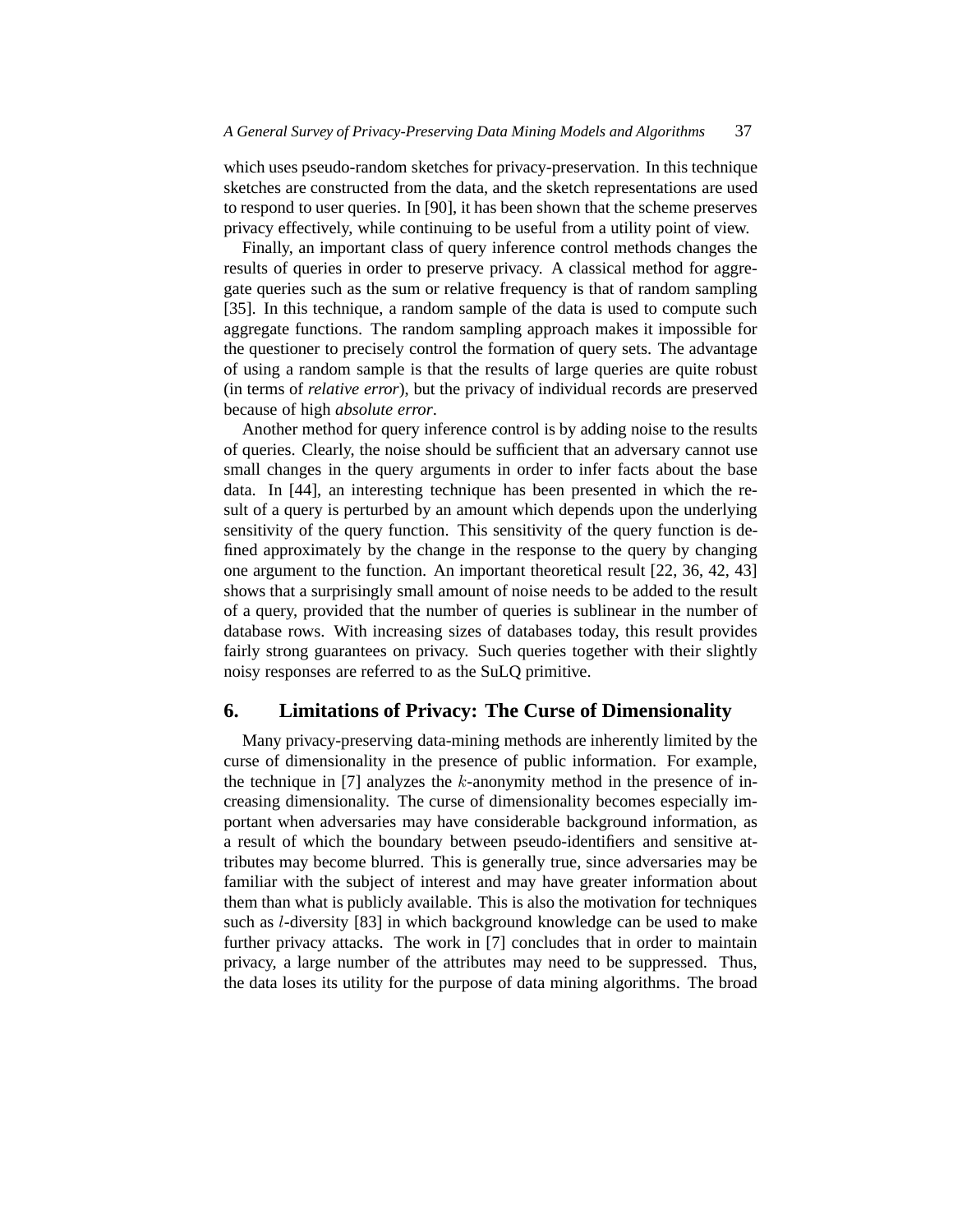intuition behind the result in [7] is that when attributes are generalized into wide ranges, the combination of a large number of generalized attributes is so sparsely populated, that even two anonymity becomes increasingly unlikely. While the method of *l*-diversity has not been formally analyzed, some observations made in [83] seem to suggest that the method becomes increasingly infeasible to implement effectively with increasing dimensionality.

The method of randomization has also been analyzed in [10]. This paper makes a first analysis of the ability to re-identify data records with the use of maximum likelihood estimates. Consider a d-dimensional record  $X =$  $(x_1 \ldots x_d)$ , which is perturbed to  $Z = (z_1 \ldots z_d)$ . For a given public record  $W = (w_1 \dots w_d)$ , we would like to find the probability that it could have been perturbed to Z using the perturbing distribution  $f_Y(y)$ . If this were true, then the set of values given by  $(Z-W)=(z_1-w_1 \ldots z_d-w_d)$  should be all drawn from the distribution  $f_Y(y)$ . The corresponding log-likelihood fit is given by  $-\sum_{i=1}^d \log(f_y(z_i - w_i))$ . The higher the log-likelihood fit, the greater the probability that the record  $W$  corresponds to  $X$ . In order to achieve greater anonymity, we would like the perturbations to be large enough, so that some of the spurious records in the data have greater log-likelihood fit to  $Z$  than the true record  $X$ . It has been shown in [10], that this probability reduces rapidly with increasing dimensionality for different kinds of perturbing distributions. Thus, the randomization technique also seems to be susceptible to the curse of high dimensionality.

We note that the problem of high dimensionality seems to be a fundamental one for privacy preservation, and it is unlikely that more effective methods can be found in order to preserve privacy when background information about a large number of features is available to even a subset of selected individuals. Indirect examples of such violations occur with the use of trail identifications [84, 85], where information from multiple sources can be compiled to create a high dimensional feature representation which violates privacy.

### **7. Applications of Privacy-Preserving Data Mining**

The problem of privacy-preserving data mining has numerous applications in homeland security, medical database mining, and customer transaction analysis. Some of these applications such as those involving bio-terrorism and medical database mining may intersect in scope. In this section, we will discuss a number of different applications of privacy-preserving data mining methods.

# **7.1 Medical Databases: The Scrub and Datafly Systems**

The scrub system [118] was designed for de-identification of clinical notes and letters which typically occurs in the form of textual data. Clinical notes and letters are typically in the form of text which contain references to pa-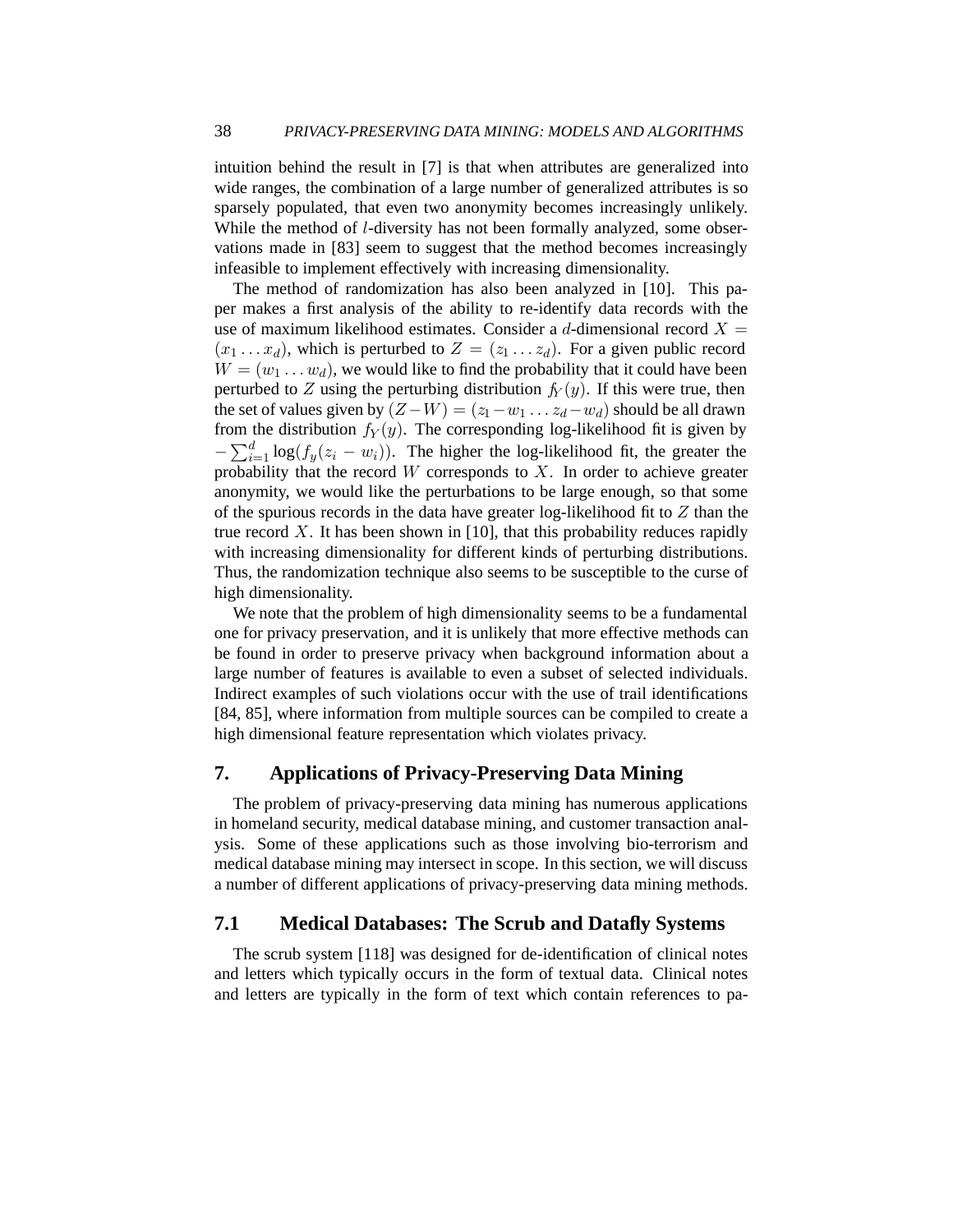tients, family members, addresses, phone numbers or providers. Traditional techniques simply use a global search and replace procedure in order to provide privacy. However clinical notes often contain cryptic references in the form of abbreviations which may only be understood either by other providers or members of the same institution. Therefore traditional methods can identify no more than 30-60% of the identifying information in the data [118]. The Scrub system uses numerous detection algorithms which compete in parallel to determine when a block of text corresponds to a name, address or a phone number. The Scrub System uses local knowledge sources which compete with one another based on the certainty of their findings. It has been shown in [118] that such a system is able to remove more than 99% of the identifying information from the data.

The Datafly System [117] was one of the earliest practical applications of privacy-preserving transformations. This system was designed to prevent identification of the subjects of medical records which may be stored in multidimensional format. The multi-dimensional information may include directly identifying information such as the social security number, or indirectly identifying information such as age, sex or zip-code. The system was designed in response to the concern that the process of removing only directly identifying attributes such as social security numbers was not sufficient to guarantee privacy. While the work has a similar motive as the k-anonymity approach of preventing record identification, it does not formally use a k-anonymity model in order to prevent identification through linkage attacks. The approach works by setting a minimum bin size for each field. The anonymity level is defined in Datafly with respect to this bin size. The values in the records are thus generalized to the ambiguity level of a bin size as opposed to exact values. Directly, identifying attributes such as the social-security-number, name, or zip-code are removed from the data. Furthermore, outlier values are suppressed from the data in order to prevent identification. Typically, the user of Datafly will set the anonymity level depending upon the profile of the data recipient in question. The overall anonymity level is defined between 0 and 1, which defines the minimum bin size for each field. An anonymity level of 0 results in Datafly providing the original data, whereas an anonymity level of 1 results in the maximum level of generalization of the underlying data. Thus, these two values provide two extreme values of trust and distrust. We note that these values are set depending upon the recipient of the data. When the records are released to the public, it is desirable to set of higher level of anonymity in order to ensure the maximum amount of protection. The generalizations in the datafly system are typically done independently at the individual attribute level, since the bins are defined independently for different attributes. The Datafly system is one of the earliest systems for anonymization, and is quite simple in its approach to anonymization. A lot of work in the anonymity field has been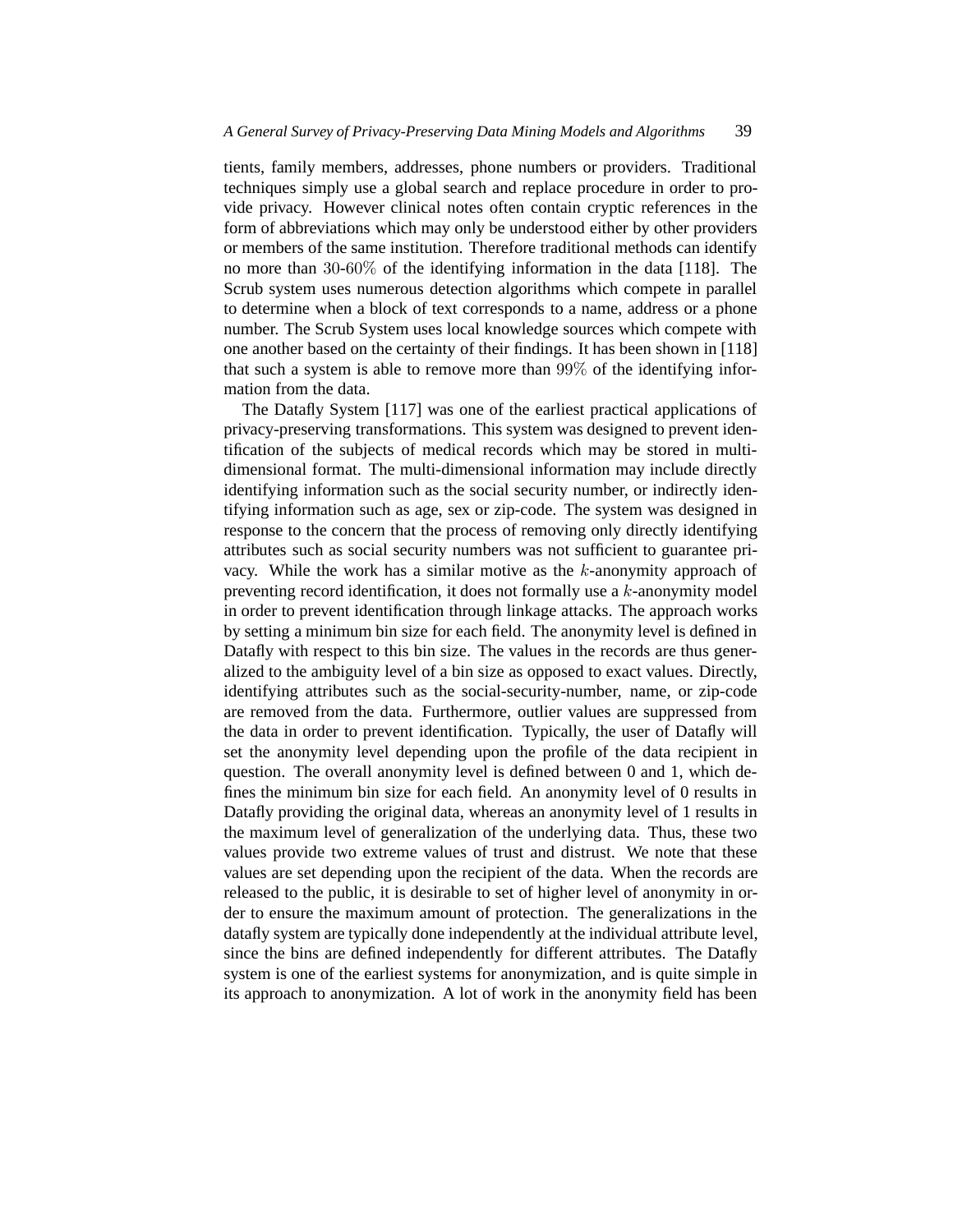done since the creation of the Datafly system, and there is considerable scope for enhancement of the Datafly system with the use of these models.

### **7.2 Bioterrorism Applications**

In typical bioterrorism applications, we would like to analyze medical data for privacy-preserving data mining purposes. Often a biological agent such as anthrax produces symptoms which are similar to other common respiratory diseases such as the cough, cold and the flu. In the absence of prior knowledge of such an attack, health care providers may diagnose a patient affected by an anthrax attack of have symptoms from one of the more common respiratory diseases. The key is to quickly identify a true anthrax attack from a normal outbreak of a common respiratory disease, In many cases, an unusual number of such cases in a given locality may indicate a bio-terrorism attack. Therefore, in order to identify such attacks it is necessary to track incidences of these common diseases as well. Therefore, the corresponding data would need to be reported to public health agencies. However, the common respiratory diseases are not reportable diseases by law. The solution proposed in [114] is that of "selective revelation" which initially allows only limited access to the data. However, in the event of suspicious activity, it allows a "drill-down" into the underlying data. This provides more identifiable information in accordance with public health law.

# **7.3 Homeland Security Applications**

A number of applications for homeland security are inherently intrusive because of the very nature of surveillance. In [113], a broad overview is provided on how privacy-preserving techniques may be used in order to deploy these applications effectively without violating user privacy. Some examples of such applications are as follows:

- **Credential Validation Problem:** In this problem, we are trying to match the subject of the credential to the person presenting the credential. For example, the theft of social security numbers presents a serious threat to homeland security. In the credential validation approach [113], an attempt is made to exploit the semantics associated with the social security number to determine whether the person presenting the SSN credential truly owns it.
- **Identity Theft:** A related technology [115] is to use a more *active* approach to avoid identity theft. The *identity angel* system [115], crawls through cyberspace, and determines people who are at risk from identity theft. This information can be used to notify appropriate parties. We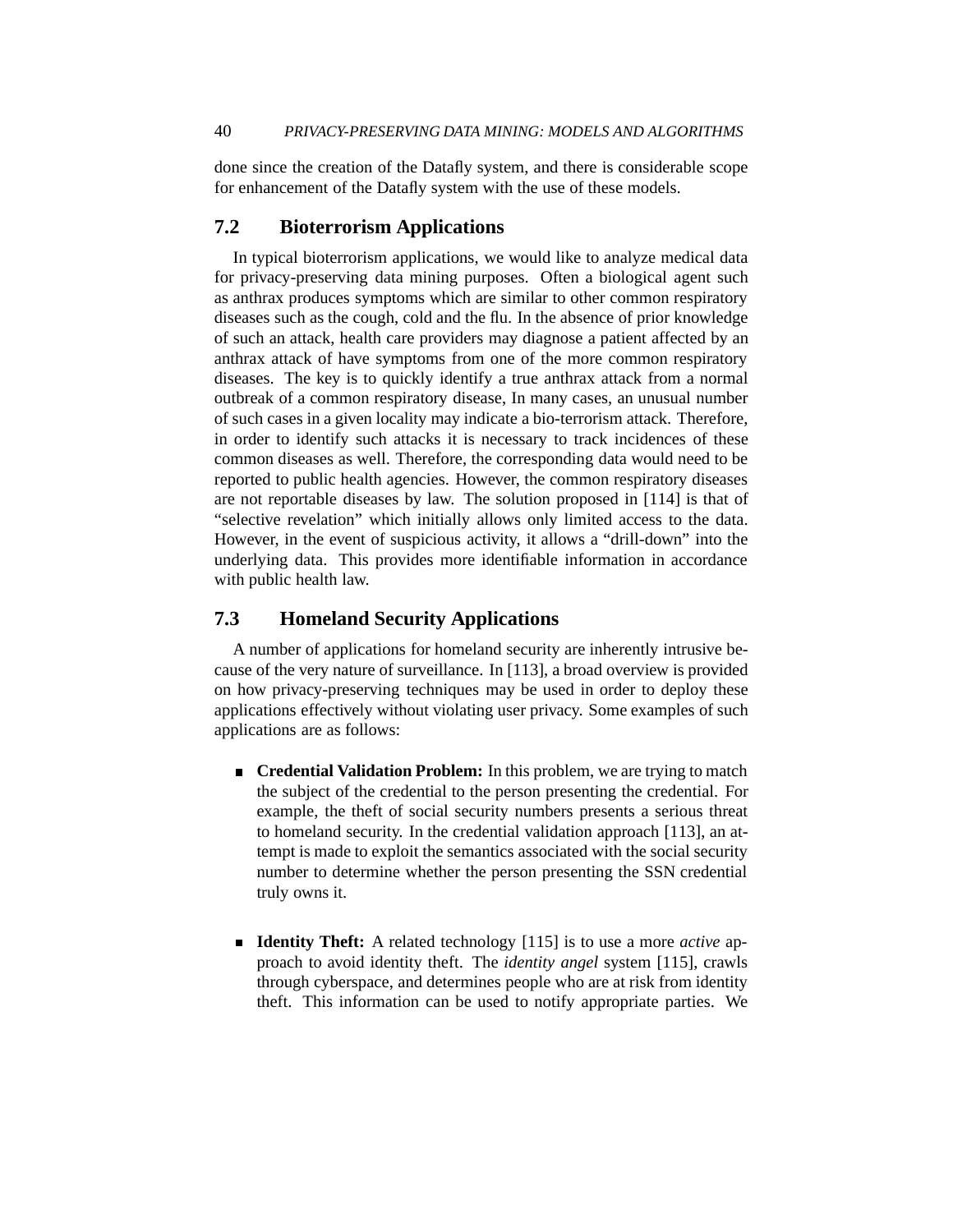note that both the above approaches to prevention of identity theft are relatively non-invasive and therefore do not violate privacy.

- **Web Camera Surveillance:** One possible method for surveillance is with the use of publicly available webcams [113, 116], which can be used to detect unusual activity. We note that this is a much more invasive approach than the previously discussed techniques because of personspecific information being captured in the webcams. The approach can be made more privacy-sensitive by extracting only *facial count* information from the images and using these in order to detect unusual activity. It has been hypothesized in [116] that unusual activity can be detected only in terms of facial count rather than using more specific information about particular individuals. In effect, this kind of approach uses a domain-specific downgrading of the information available in the webcams in order to make the approach privacy-sensitive.
- **Video-Surveillance:** In the context of sharing video-surveillance data, a major threat is the use of facial recognition software, which can match the facial images in videos to the facial images in a driver license database. While a straightforward solution is to completely black out each face, the result is of limited new, since all facial information has been wiped out. A more balanced approach [96] is to use selective downgrading of the facial information, so that it scientifically limits the ability of facial recognition software to reliably identify faces, while maintaining facial details in images. The algorithm is referred to as  $k$ -Same, and the key is to identify faces which are somewhat similar, and then construct new faces which construct combinations of features from these similar faces. Thus, the identity of the underlying individual is anonymized to a certain extent, but the video continues to remain useful. Thus, this approach has the flavor of a  $k$ -anonymity approach, except that it creates new synthesized data for the application at hand.
- **The Watch List Problem:** The motivation behind this problem [113] is that the government typically has a list of known terrorists or suspected entities which it wishes to track from the population. The aim is to view transactional data such as store purchases, hospital admissions, airplane manifests, hotel registrations or school attendance records in order to identify or track these entities. This is a difficult problem because the transactional data is private, and the privacy of subjects who do not appear in the watch list need to be protected. Therefore, the transactional behavior of non-suspicious subjects may not be identified or revealed. Furthermore, the problem is even more difficult if we assume that the watch list cannot be revealed to the data holders. The second assumption is a result of the fact that members on the watch list may only be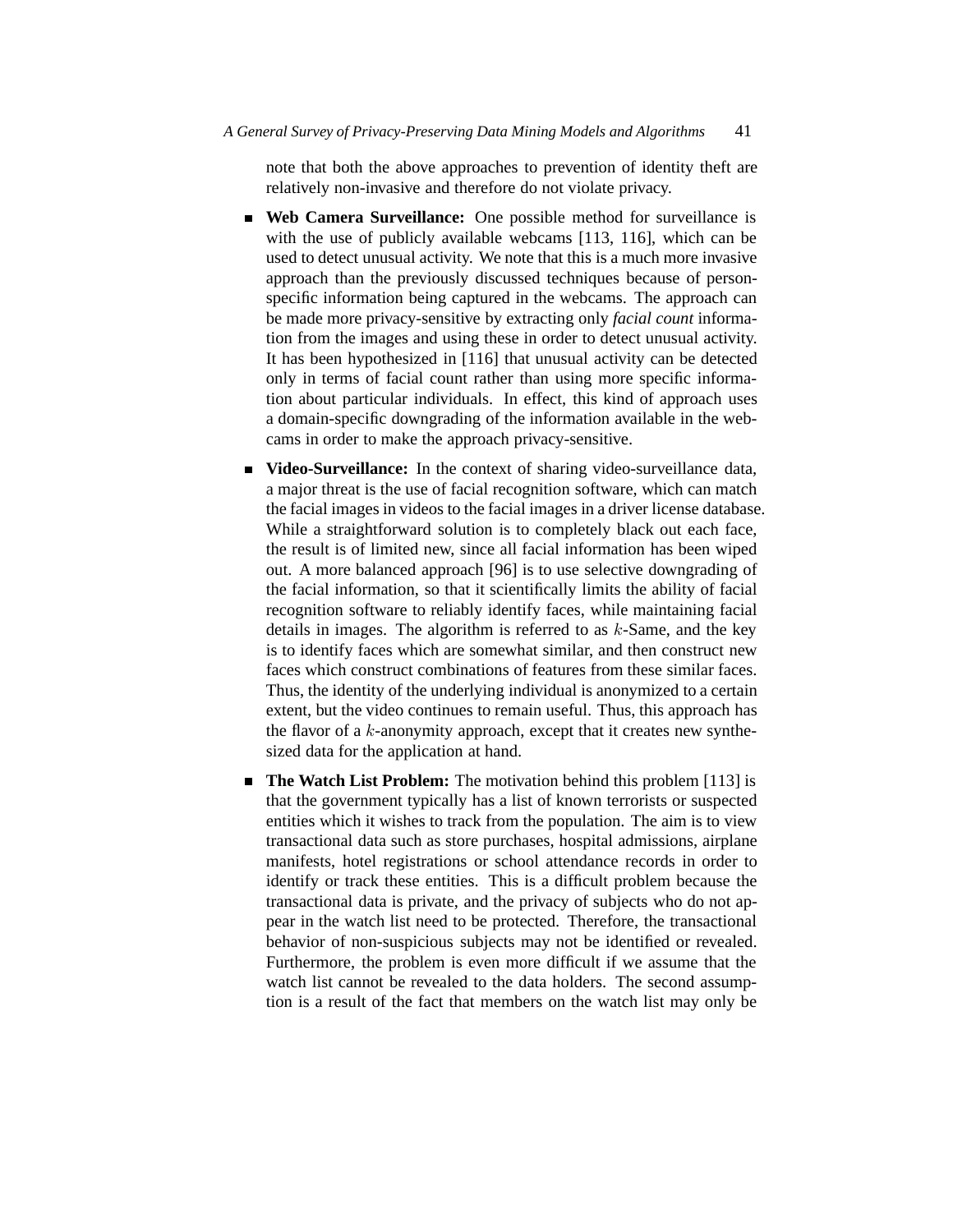suspected entities and should have some level of protection from identification as suspected terrorists to the general public. The watch list problem is currently an open problem [113].

### **7.4 Genomic Privacy**

Recent years have seen tremendous advances in the science of DNA sequencing and forensic analysis with the use of DNA. As result, the databases of collected DNA are growing very fast in the both the medical and law enforcement communities. DNA data is considered extremely sensitive, since it contains almost uniquely identifying information about an individual.

As in the case of multi-dimensional data, simple removal of directly identifying data such as social security number is not sufficient to prevent reidentification. In [86], it has been shown that a software called *CleanGene* can determine the identifiability of DNA entries independent of any other demographic or other identifiable information. The software relies on publicly available medical data and knowledge of particular diseases in order to assign identifications to DNA entries. It was shown in [86] that 98-100% of the individuals are identifiable using this approach. The identification is done by taking the DNA sequence of an individual and then constructing a genetic profile corresponding to the sex, genetic diseases, the location where the DNA was collected etc. This genetic profile has been shown in [86] to be quite effective in identifying the individual to a much smaller group. One way to protect the anonymity of such sequences is with the use of *generalization lattices* [87] which are constructed in such a way that an entry in the modified database cannot be distinguished from at least  $(k - 1)$  other entities. Another approach discussed in [11] constructs synthetic data which preserves the aggregate characteristics of the original data, but preserves the privacy of the original records. Another method for compromising the privacy of genomic data is that of *trail re-identification*, in which the uniqueness of patient visit patterns [84, 85] is exploited in order to make identifications. The premise of this work is that patients often visit and leave behind genomic data at various distributed locations and hospitals. The hospitals usually separate out the clinical data from the genomic data and make the genomic data available for research purposes. While the data is seemingly anonymous, the visit location pattern of the patients is encoded in the site from which the data is released. It has been shown in [84, 85] that this information may be combined with publicly available data in order to perform unique re-identifications. Some broad ideas for protecting the privacy in such scenarios are discussed in [85].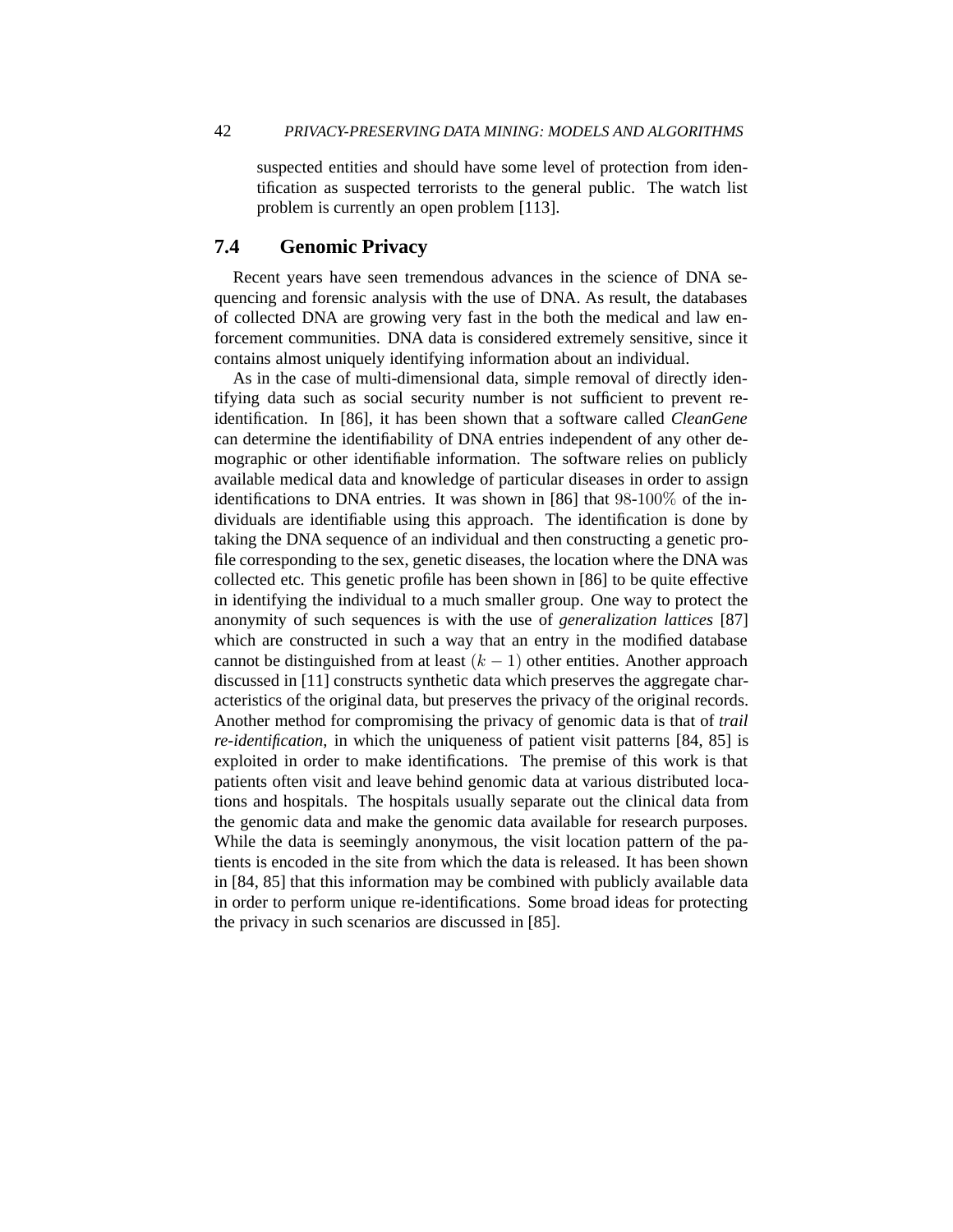#### **8. Summary**

In this paper, we presented a survey of the broad areas of privacy-preserving data mining and the underlying algorithms. We discussed a variety of data modification techniques such as randomization and  $k$ -anonymity based techniques. We discussed methods for distributed privacy-preserving mining, and the methods for handling horizontally and vertically partitioned data. We discussed the issue of downgrading the effectiveness of data mining and data management applications such as association rule mining, classification, and query processing. We discussed some fundamental limitations of the problem of privacy-preservation in the presence of increased amounts of public information and background knowledge. Finally, we discussed a number of diverse application domains for which privacy-preserving data mining methods are useful.

### **References**

- [1] Adam N., Wortmann J. C.: Security-Control Methods for Statistical Databases: A Comparison Study. *ACM Computing Surveys*, 21(4), 1989.
- [2] Agrawal R., Srikant R. Privacy-Preserving Data Mining. *Proceedings of the ACM SIGMOD Conference*, 2000.
- [3] Agrawal R., Srikant R., Thomas D. Privacy-Preserving OLAP. *Proceedings of the ACM SIGMOD Conference*, 2005.
- [4] Agrawal R., Bayardo R., Faloutsos C., Kiernan J., Rantzau R., Srikant R.: Auditing Compliance via a hippocratic database. *VLDB Conference*, 2004.
- [5] Agrawal D. Aggarwal C. C. On the Design and Quantification of Privacy-Preserving Data Mining Algorithms. *ACM PODS Conference*, 2002.
- [6] Aggarwal C., Pei J., Zhang B. A Framework for Privacy Preservation against Adversarial Data Mining. *ACM KDD Conference*, 2006.
- [7] Aggarwal C. C. On k-anonymity and the curse of dimensionality. *VLDB Conference*, 2005.
- [8] Aggarwal C. C., Yu P. S.: A Condensation approach to privacy preserving data mining. *EDBT Conference*, 2004.
- [9] Aggarwal C. C., Yu P. S.: On Variable Constraints in Privacy-Preserving Data Mining. *SIAM Conference*, 2005.
- [10] Aggarwal C. C.: On Randomization, Public Information and the Curse of Dimensionality. *ICDE Conference*, 2007.
- [11] Aggarwal C. C., Yu P. S.: On Privacy-Preservation of Text and Sparse Binary Data with Sketches. *SIAM Conference on Data Mining*, 2007.
- [12] Aggarwal C. C., Yu P. S." On Anonymization of String Data. *SIAM Conference on Data Mining*, 2007.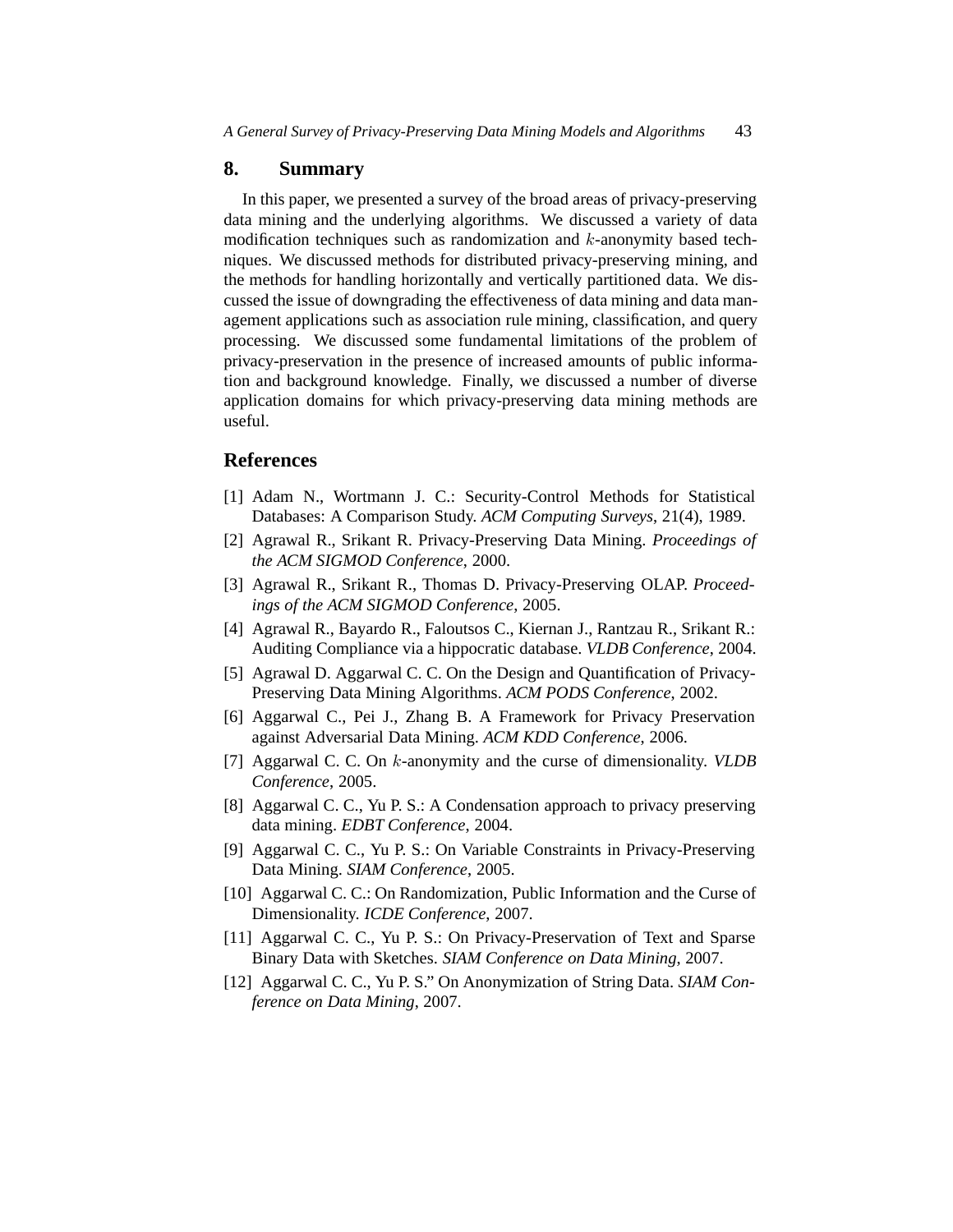- [13] Aggarwal G., Feder T., Kenthapadi K., Motwani R., Panigrahy R., Thomas D., Zhu A.: Anonymizing Tables. *ICDT Conference*, 2005.
- [14] Aggarwal G., Feder T., Kenthapadi K., Motwani R., Panigrahy R., Thomas D., Zhu A.: Approximation Algorithms for k-anonymity. *Journal of Privacy Technology*, paper 20051120001, 2005.
- [15] Aggarwal G., Feder T., Kenthapadi K., Khuller S., Motwani R., Panigrahy R., Thomas D., Zhu A.: Achieving Anonymity via Clustering. *ACM PODS Conference*, 2006.
- [16] Atallah, M., Elmagarmid, A., Ibrahim, M., Bertino, E., Verykios, V.: Disclosure limitation of sensitive rules, *Workshop on Knowledge and Data Engineering Exchange*, 1999.
- [17] Bawa M., Bayardo R. J., Agrawal R.: Privacy-Preserving Indexing of Documents on the Network. *VLDB Conference*, 2003.
- [18] Bayardo R. J., Agrawal R.: Data Privacy through Optimal k-Anonymization. *Proceedings of the ICDE Conference*, pp. 217–228, 2005.
- [19] Bertino E., Fovino I., Provenza L.: A Framework for Evaluating Privacy-Preserving Data Mining Algorithms. *Data Mining and Knowledge Discovery Journal*, 11(2), 2005.
- [20] Bettini C., Wang X. S., Jajodia S.: Protecting Privacy against Location Based Personal Identification. *Proc. of Secure Data Management Workshop*, Trondheim, Norway, 2005.
- [21] Biskup J., Bonatti P.: Controlled Query Evaluation for Known Policies by Combining Lying and Refusal. *Annals of Mathematics and Artificial Intelligence*, 40(1-2), 2004.
- [22] Blum A., Dwork C., McSherry F., Nissim K.: Practical Privacy: The SuLQ Framework. *ACM PODS Conference*, 2005.
- [23] Chang L., Moskowitz I.: An integrated framwork for database inference and privacy protection. *Data and Applications Security*. Kluwer, 2000.
- [24] Chang L., Moskowitz I.: Parsimonious downgrading and decision trees applied to the inference problem. *New Security Paradigms Workshop*, 1998.
- [25] Chaum D., Crepeau C., Damgard I.: Multiparty unconditionally secure protocols. *ACM STOC Conference*, 1988.
- [26] Chawla S., Dwork C., McSherry F., Smith A., Wee H.: Towards Privacy in Public Databases, *TCC*, 2005.
- [27] Chawla S., Dwork C., McSherry F., Talwar K.: On the Utility of Privacy-Preserving Histograms, *UAI*, 2005.
- [28] Chen K., Liu L.: Privacy-preserving data classification with rotation perturbation. *ICDM Conference*, 2005.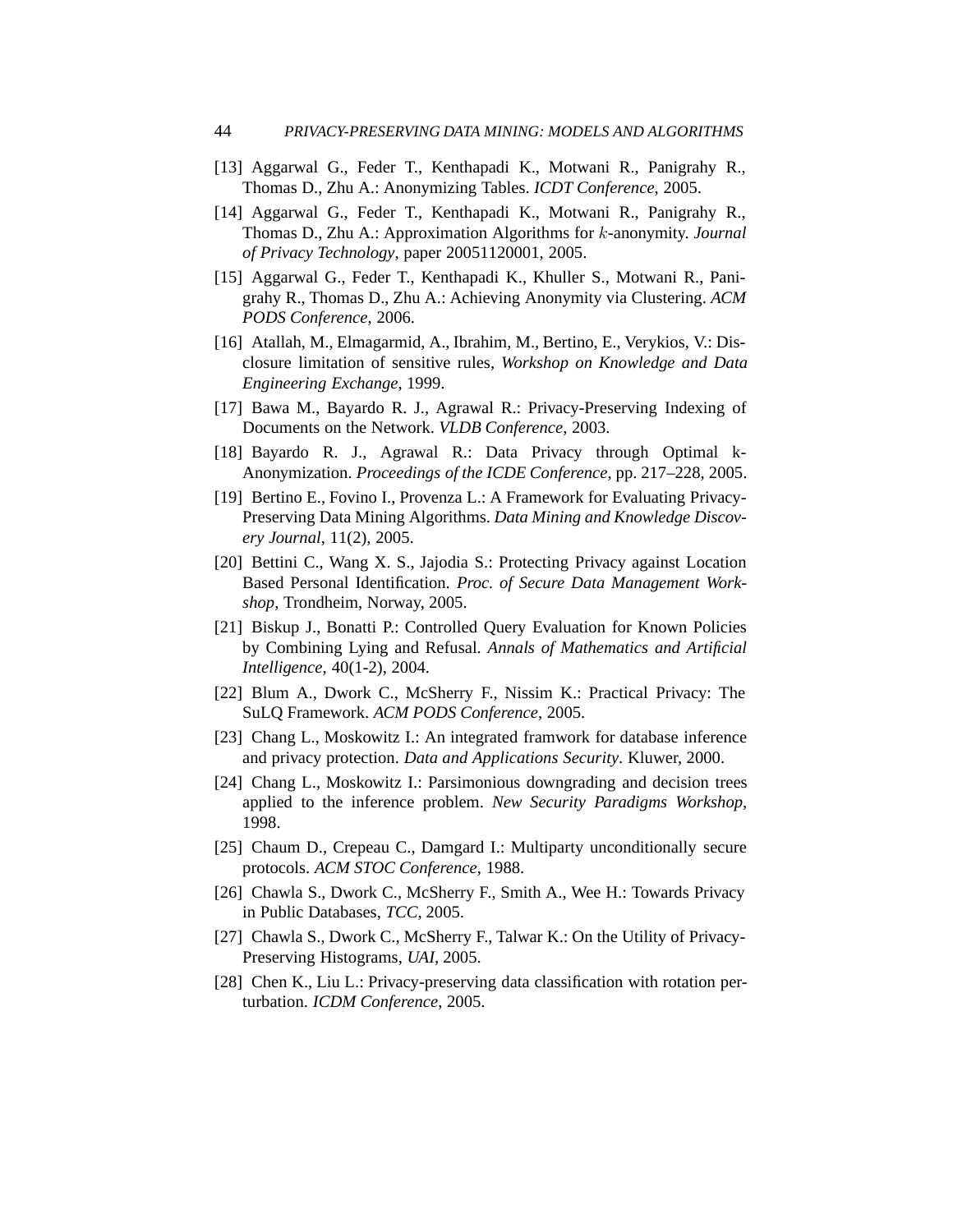- [29] Chin F.: Security Problems on Inference Control for SUM, MAX, and MIN Queries. *J. of the ACM*, 33(3), 1986.
- [30] Chin F., Ozsoyoglu G.: Auditing for Secure Statistical Databases. *Proceedings of the ACM'81 Conference*, 1981.
- [31] Ciriani V., De Capitiani di Vimercati S., Foresti S., Samarati P.: k-Anonymity. *Security in Decentralized Data Management*, ed. Jajodia S., Yu T., Springer, 2006.
- [32] Clifton C., Kantarcioglou M., Lin X., Zhu M.: Tools for privacypreserving distributed data mining. *ACM SIGKDD Explorations*, 4(2), 2002.
- [33] Clifton C., Marks D.: Security and Privacy Implications of Data Mining., *Workshop on Data Mining and Knowledge Discovery*, 1996.
- [34] Dasseni E., Verykios V., Elmagarmid A., Bertino E.: Hiding Association Rules using Confidence and Support, *4th Information Hiding Workshop*, 2001.
- [35] Denning D.: Secure Statistical Databases with Random Sample Queries. *ACM TODS Journal*, 5(3), 1980.
- [36] Dinur I., Nissim K.: Revealing Information while preserving privacy. *ACM PODS Conference*, 2003.
- [37] Dobkin D., Jones A., Lipton R.: Secure Databases: Protection against User Influence. *ACM Transactions on Databases Systems*, 4(1), 1979.
- [38] Domingo-Ferrer J,, Mateo-Sanz J.: Practical data-oriented microaggregation for statistical disclosure control. *IEEE TKDE*, 14(1), 2002.
- [39] Du W., Atallah M.: Secure Multi-party Computation: A Review and Open Problems.*CERIAS Tech. Report* 2001-51, Purdue University, 2001.
- [40] Du W., Han Y. S., Chen S.: Privacy-Preserving Multivariate Statistical Analysis: Linear Regression and Classification, Proc. SIAM Conf. Data Mining, 2004.
- [41] Du W., Atallah M.: Privacy-Preserving Cooperative Statistical Analysis, 17th Annual Computer Security Applications Conference, 2001.
- [42] Dwork C., Nissim K.: Privacy-Preserving Data Mining on Vertically Partitioned Databases, *CRYPTO*, 2004.
- [43] Dwork C., Kenthapadi K., McSherry F., Mironov I., Naor M.: Our Data, Ourselves: Privacy via Distributed Noise Generation. *EUROCRYPT*, 2006.
- [44] Dwork C., McSherry F., Nissim K., Smith A.: Calibrating Noise to Sensitivity in Private Data Analysis, *TCC*, 2006.
- [45] Even S., Goldreich O., Lempel A.: A Randomized Protocol for Signing Contracts. *Communications of the ACM*, vol 28, 1985.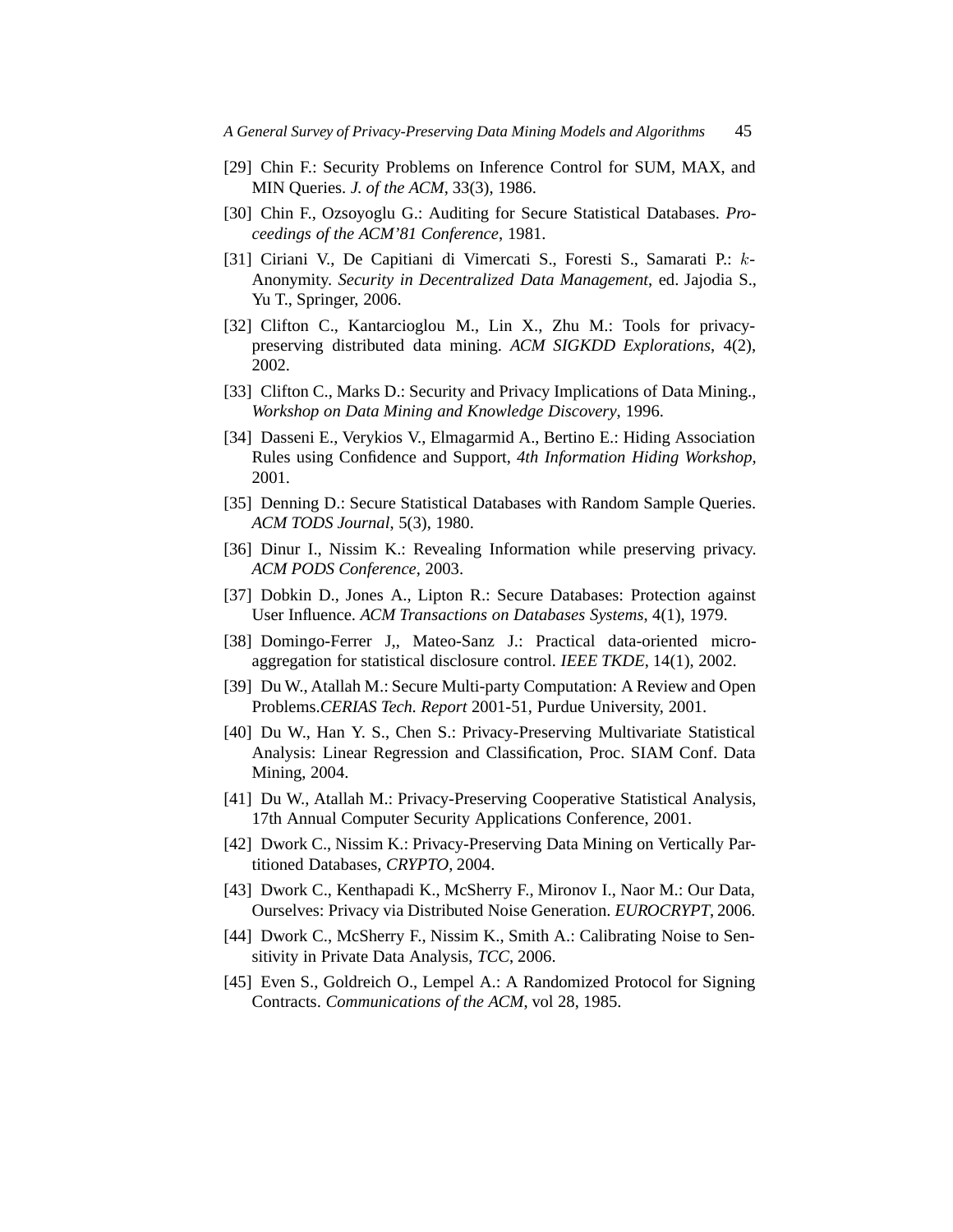- [46] Evfimievski A., Gehrke J., Srikant R. Limiting Privacy Breaches in Privacy Preserving Data Mining. *ACM PODS Conference*, 2003.
- [47] Evfimievski A., Srikant R., Agrawal R., Gehrke J.: Privacy-Preserving Mining of Association Rules. *ACM KDD Conference*, 2002.
- [48] Evfimievski A.: Randomization in Privacy-Preserving Data Mining. *ACM SIGKDD Explorations*, 4, 2003.
- [49] Fienberg S., McIntyre J.: Data Swapping: Variations on a Theme by Dalenius and Reiss. *Technical Report, National Institute of Statistical Sciences*, 2003.
- [50] Fung B., Wang K., Yu P.: Top-Down Specialization for Information and Privacy Preservation. *ICDE Conference*, 2005.
- [51] Gambs S., Kegl B., Aimeur E.: Privacy-Preserving Boosting. *Knowledge Discovery and Data Mining Journal*, to appear.
- [52] Gedik B., Liu L.: A customizable k-anonymity model for protecting location privacy, *ICDCS Conference*, 2005.
- [53] Goldreich O.: Secure Multi-Party Computation, Unpublished Manuscript, 2002.
- [54] Huang Z., Du W., Chen B.: Deriving Private Information from Randomized Data. pp. 37–48, *ACM SIGMOD Conference*, 2005.
- [55] Hore B., Mehrotra S., Tsudik B.: A Privacy-Preserving Index for Range Queries. *VLDB Conference*, 2004.
- [56] Hughes D, Shmatikov V.: Information Hiding, Anonymity, and Privacy: A modular Approach. *Journal of Computer Security*, 12(1), 3–36, 2004.
- [57] Inan A., Saygin Y., Savas E., Hintoglu A., Levi A.: Privacy-Preserving Clustering on Horizontally Partitioned Data. *Data Engineering Workshops*, 2006.
- [58] Ioannidis I., Grama A., Atallah M.: A secure protocol for computing dot products in clustered and distributed environments, *International Conference on Parallel Processing*, 2002.
- [59] Iyengar V. S.: Transforming Data to Satisfy Privacy Constraints. *KDD Conference*, 2002.
- [60] Jiang W., Clifton C.: Privacy-preserving distributed k-Anonymity. *Proceedings of the IFIP 11.3 Working Conference on Data and Applications Security*, 2005.
- [61] Johnson W., Lindenstrauss J.: Extensions of Lipshitz Mapping into Hilbert Space, *Contemporary Math.* vol. 26, pp. 189-206, 1984.
- [62] Jagannathan G., Wright R.: Privacy-Preserving Distributed k-means clustering over arbitrarily partitioned data. *ACM KDD Conference*, 2005.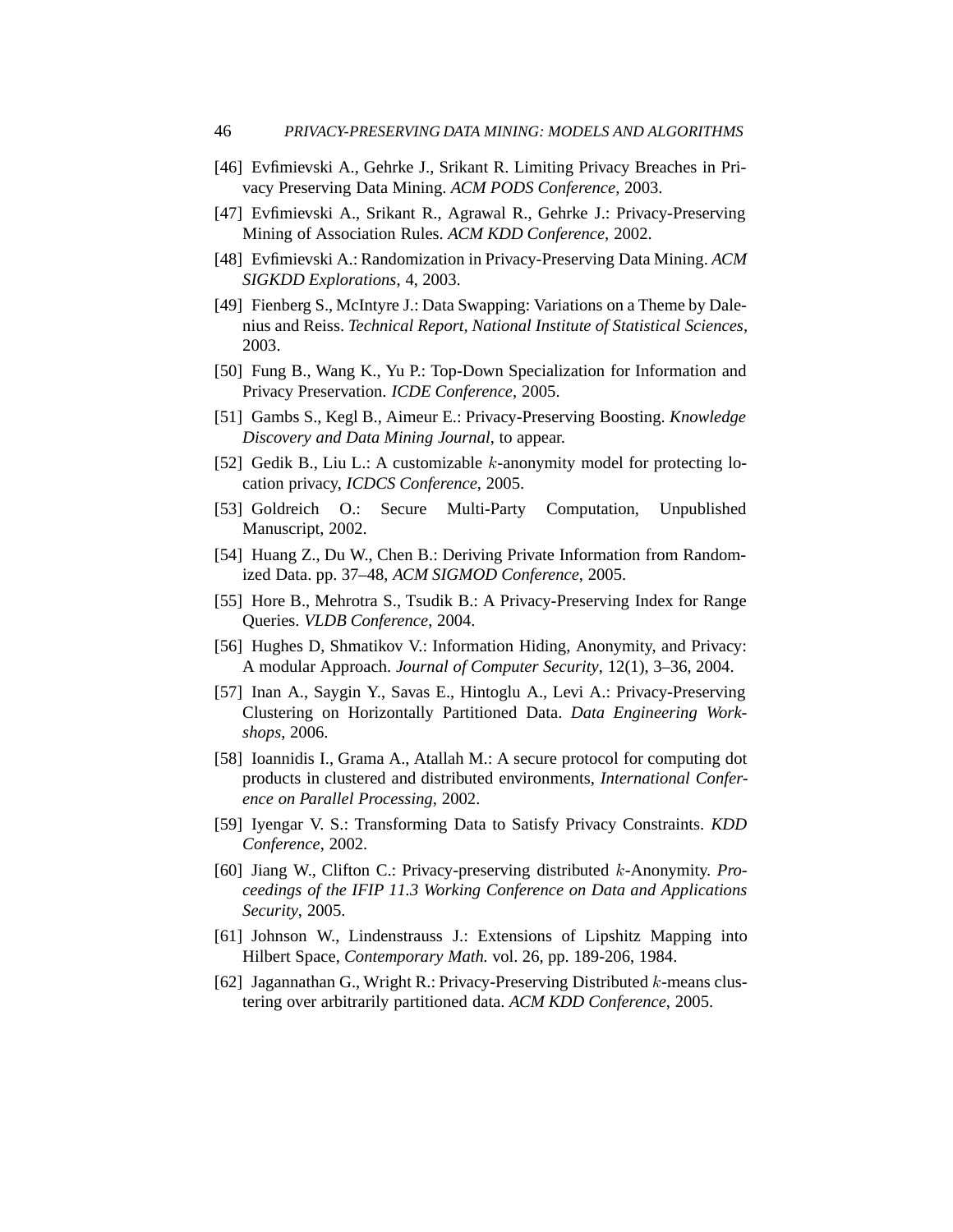- [63] Jagannathan G., Pillaipakkamnatt K., Wright R.: A New Privacy-Preserving Distributed k-Clustering Algorithm. *SIAM Conference on Data Mining*, 2006.
- [64] Kantarcioglu M., Clifton C.: Privacy-Preserving Distributed Mining of Association Rules on Horizontally Partitioned Data. *IEEE TKDE Journal*, 16(9), 2004.
- [65] Kantarcioglu M., Vaidya J.: Privacy-Preserving Naive Bayes Classifier for Horizontally Partitioned Data. *IEEE Workshop on Privacy-Preserving Data Mining*, 2003.
- [66] Kargupta H., Datta S., Wang Q., Sivakumar K.: On the Privacy Preserving Properties of Random Data Perturbation Techniques. *ICDM Conference*, pp. 99-106, 2003.
- [67] Karn J., Ullman J.: A model of statistical databases and their security. *ACM Transactions on Database Systems*, 2(1):1–10, 1977.
- [68] Kenthapadi K.,Mishra N., Nissim K.: Simulatable Auditing, *ACM PODS Conference*, 2005.
- [69] Kifer D., Gehrke J.: Injecting utility into anonymized datasets. *SIGMOD Conference*, pp. 217-228, 2006.
- [70] Kim J., Winkler W.: Multiplicative Noise for Masking Continuous Data, *Technical Report Statistics 2003-01, Statistical Research Division, US Bureau of the Census*, Washington D.C., Apr. 2003.
- [71] Kleinberg J., Papadimitriou C., Raghavan P.: Auditing Boolean Attributes. *Journal of Computer and System Sciences*, 6, 2003.
- [72] Koudas N., Srivastava D., Yu T., Zhang Q.: Aggregate Query Answering on Anonymized Tables. *ICDE Conference*, 2007.
- [73] Lakshmanan L., Ng R., Ramesh G. To Do or Not To Do: The Dilemma of Disclosing Anonymized Data. *ACM SIGMOD Conference*, 2005.
- [74] Liew C. K., Choi U. J., Liew C. J. A data distortion by probability distribution. *ACM TODS*, 10(3):395-411, 1985.
- [75] LeFevre K., DeWitt D., Ramakrishnan R.: Incognito: Full Domain K-Anonymity. *ACM SIGMOD Conference*, 2005.
- [76] LeFevre K., DeWitt D., Ramakrishnan R.: Mondrian Multidimensional K-Anonymity. *ICDE Conference*, 25, 2006.
- [77] LeFevre K., DeWitt D., Ramakrishnan R.: Workload Aware Anonymization. *KDD Conference*, 2006.
- [78] Li F., Sun J., Papadimitriou S. Mihaila G., Stanoi I.: Hiding in the Crowd: Privacy Preservation on Evolving Streams through Correlation Tracking. *ICDE Conference*, 2007.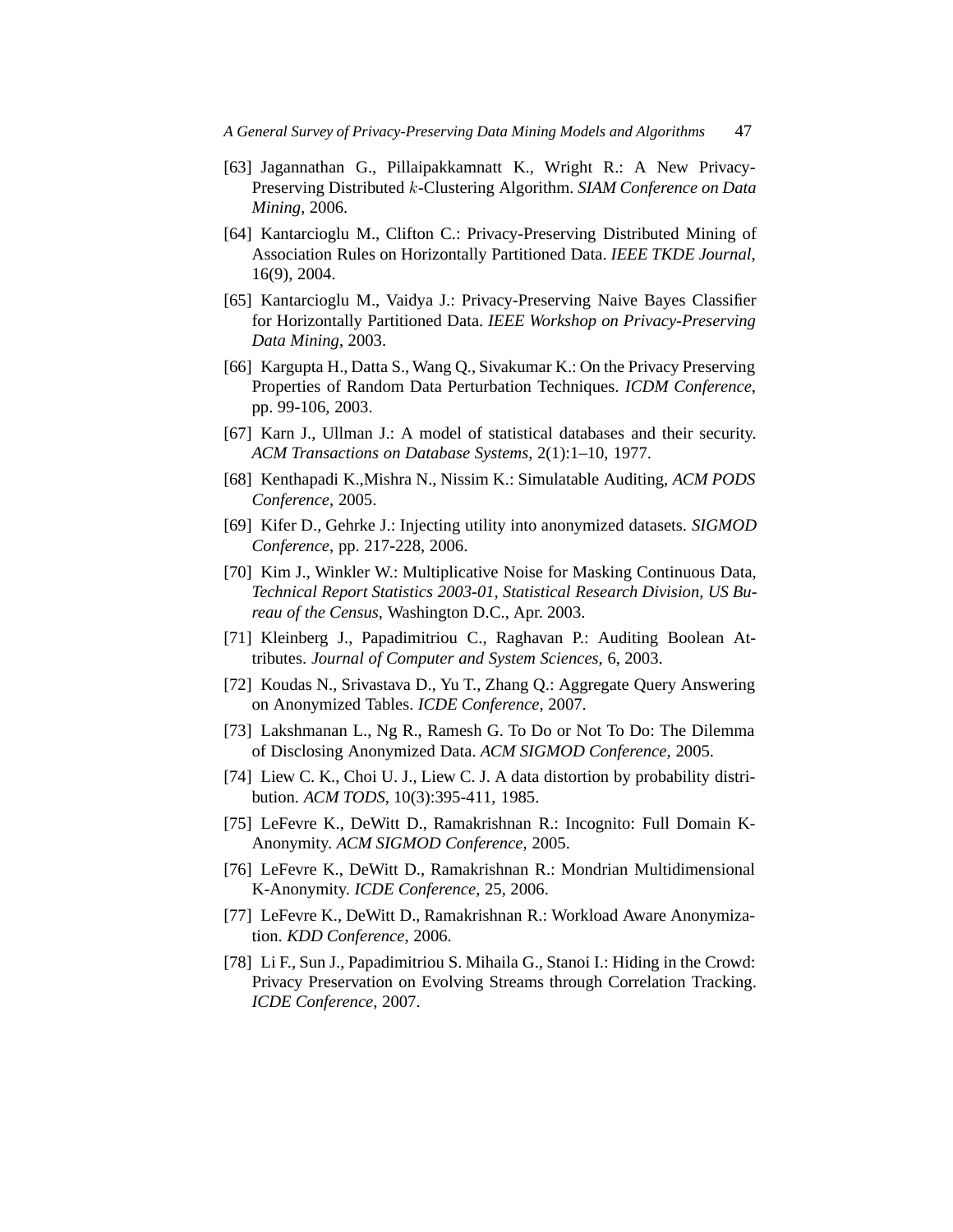- [79] Li N., Li T., Venkatasubramanian S:  $t$ -Closeness: Orivacy beyond  $k$ anonymity and l-diversity. *ICDE Conference*, 2007.
- [80] Lindell Y., Pinkas B.: Privacy-Preserving Data Mining. *CRYPTO*, 2000.
- [81] Liu K., Kargupta H., Ryan J.: Random Projection Based Multiplicative Data Perturbation for Privacy Preserving Distributed Data Mining. *IEEE Transactions on Knowledge and Data Engineering*, 18(1), 2006.
- [82] Liu K., Giannella C. Kargupta H.: An Attacker's View of Distance Preserving Maps for Privacy-Preserving Data Mining. *PKDD Conference*, 2006.
- [83] Machanavajjhala A., Gehrke J., Kifer D., and Venkitasubramaniam M.: l-Diversity: Privacy Beyond k-Anonymity. *ICDE*, 2006.
- [84] Malin B, Sweeney L. Re-identification of DNA through an automated linkage process. *Journal of the American Medical Informatics Association*, pp. 423–427, 2001.
- [85] Malin B. Why methods for genomic data privacy fail and what we can do to fix it, *AAAS Annual Meeting*, Seattle, WA, 2004.
- [86] Malin B., Sweeney L.: Determining the identifiability of DNA database entries. *Journal of the American Medical Informatics Association*, pp. 537–541, November 2000.
- [87] Malin, B. Protecting DNA Sequence Anonymity with Generalization Lattices. *Methods of Information in Medicine*, 44(5): 687-692, 2005.
- [88] Martin D., Kifer D., Machanavajjhala A., Gehrke J., Halpern J.: Worst-Case Background Knowledge. *ICDE Conference*, 2007.
- [89] Meyerson A., Williams R. On the complexity of optimal  $k$ -anonymity. *ACM PODS Conference*, 2004.
- [90] Mishra N., Sandler M.: Privacy vis Pseudorandom Sketches. *ACM PODS Conference*, 2006.
- [91] Mukherjee S., Chen Z., Gangopadhyay S.: A privacy-preserving technique for Euclidean distance-based mining algorithms using Fourier based transforms, *VLDB Journal*, 2006.
- [92] Moskowitz I., Chang L.: A decision theoretic system for information downgrading. *Joint Conference on Information Sciences*, 2000.
- [93] Nabar S., Marthi B., Kenthapadi K., Mishra N., Motwani R.: Towards Robustness in Query Auditing. *VLDB Conference*, 2006.
- [94] Naor M., Pinkas B.: Efficient Oblivious Transfer Protocols, *SODA Conference*, 2001.
- [95] Natwichai J., Li X., Orlowska M.: A Reconstruction-based Algorithm for Classification Rules Hiding. *Australasian Database Conference*, 2006.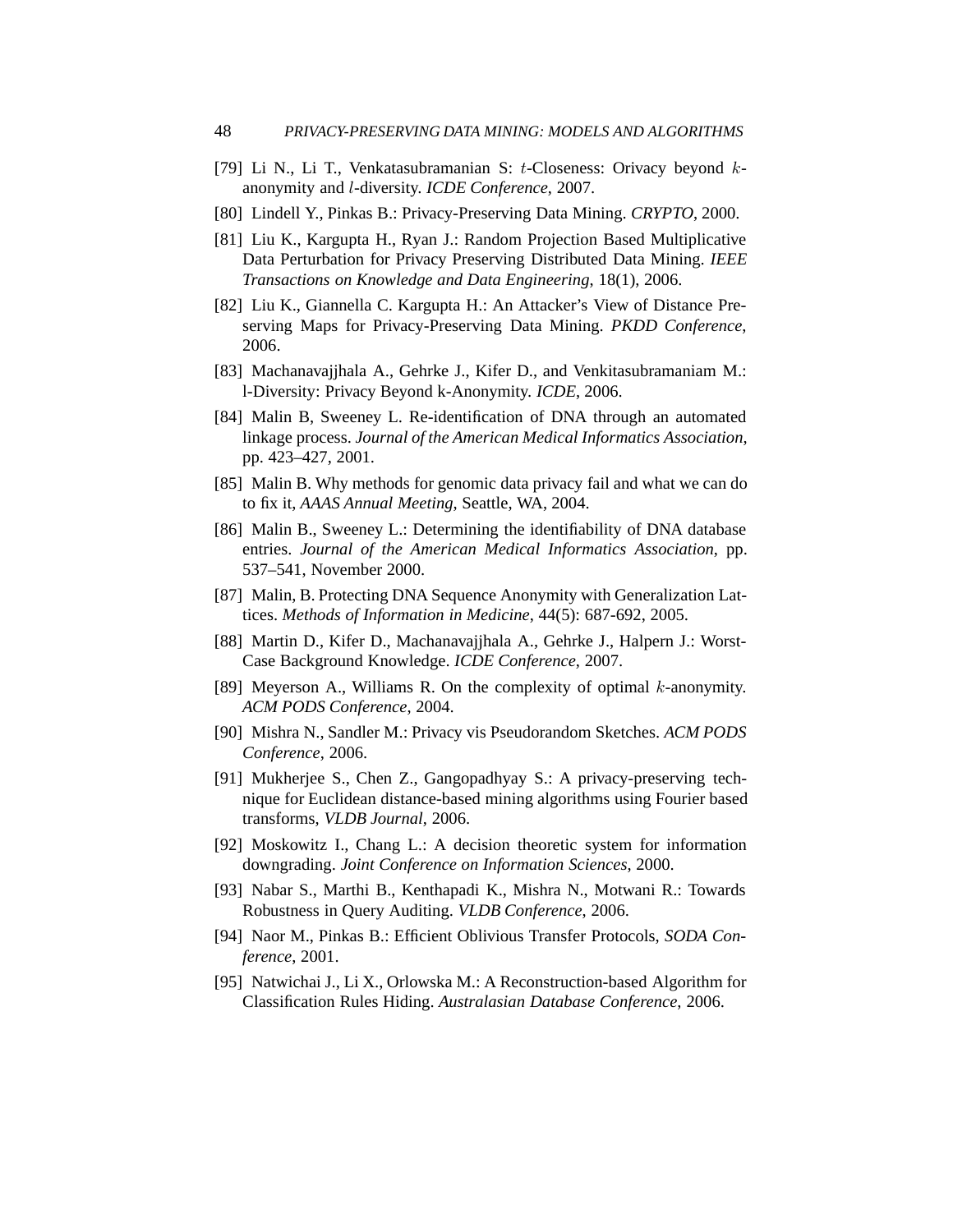- [96] Newton E., Sweeney L., Malin B.: Preserving Privacy by De-identifying Facial Images. *IEEE Transactions on Knowledge and Data Engineering, IEEE TKDE*, February 2005.
- [97] Oliveira S. R. M., Zaane O.: Privacy Preserving Clustering by Data Transformation, *Proc. 18th Brazilian Symp. Databases*, pp. 304-318, Oct. 2003.
- [98] Oliveira S. R. M., Zaiane O.: Data Perturbation by Rotation for Privacy-Preserving Clustering, *Technical Report TR04-17*, Department of Computing Science, University of Alberta, Edmonton, AB, Canada, August 2004.
- [99] Oliveira S. R. M., Zaiane O., Saygin Y.: Secure Association-Rule Sharing. *PAKDD Conference*, 2004.
- [100] Park H., Shim K. Approximate Algorithms for K-anonymity. *ACM SIG-MOD Conference*, 2007.
- [101] Pei J., Xu J., Wang Z., Wang W., Wang K.: Maintaining k-Anonymity against Incremental Updates. *Symposium on Scientific and Statistical Database Management*, 2007.
- [102] Pinkas B.: Cryptographic Techniques for Privacy-Preserving Data Mining. *ACM SIGKDD Explorations*, 4(2), 2002.
- [103] Polat H., Du W.: SVD-based collaborative filtering with privacy. *ACM SAC Symposium*, 2005.
- [104] Polat H., Du W.: Privacy-Preserving Top-N Recommendations on Horizontally Partitioned Data. *Web Intelligence*, 2005.
- [105] Rabin M. O.: How to exchange secrets by oblivious transfer, *Technical Report* TR-81, Aiken Corporation Laboratory, 1981.
- [106] Reiss S.: Security in Databases: A combinatorial Study, *Journal of ACM*, 26(1), 1979.
- [107] Rizvi S., Haritsa J.: Maintaining Data Privacy in Association Rule Mining. *VLDB Conference*, 2002.
- [108] Saygin Y., Verykios V., Clifton C.: Using Unknowns to prevent discovery of Association Rules, *ACM SIGMOD Record*, 30(4), 2001.
- [109] Saygin Y., Verykios V., Elmagarmid A.: Privacy-Preserving Association Rule Mining, *12th International Workshop on Research Issues in Data Engineering*, 2002.
- [110] Samarati P.: Protecting Respondents' Identities in Microdata Release. IEEE Trans. Knowl. Data Eng. 13(6): 1010-1027 (2001).
- [111] Shannon C. E.: The Mathematical Theory of Communication, University of Illinois Press, 1949.
- [112] Silverman B. W.: Density Estimation for Statistics and Data Analysis. *Chapman and Hall*, 1986.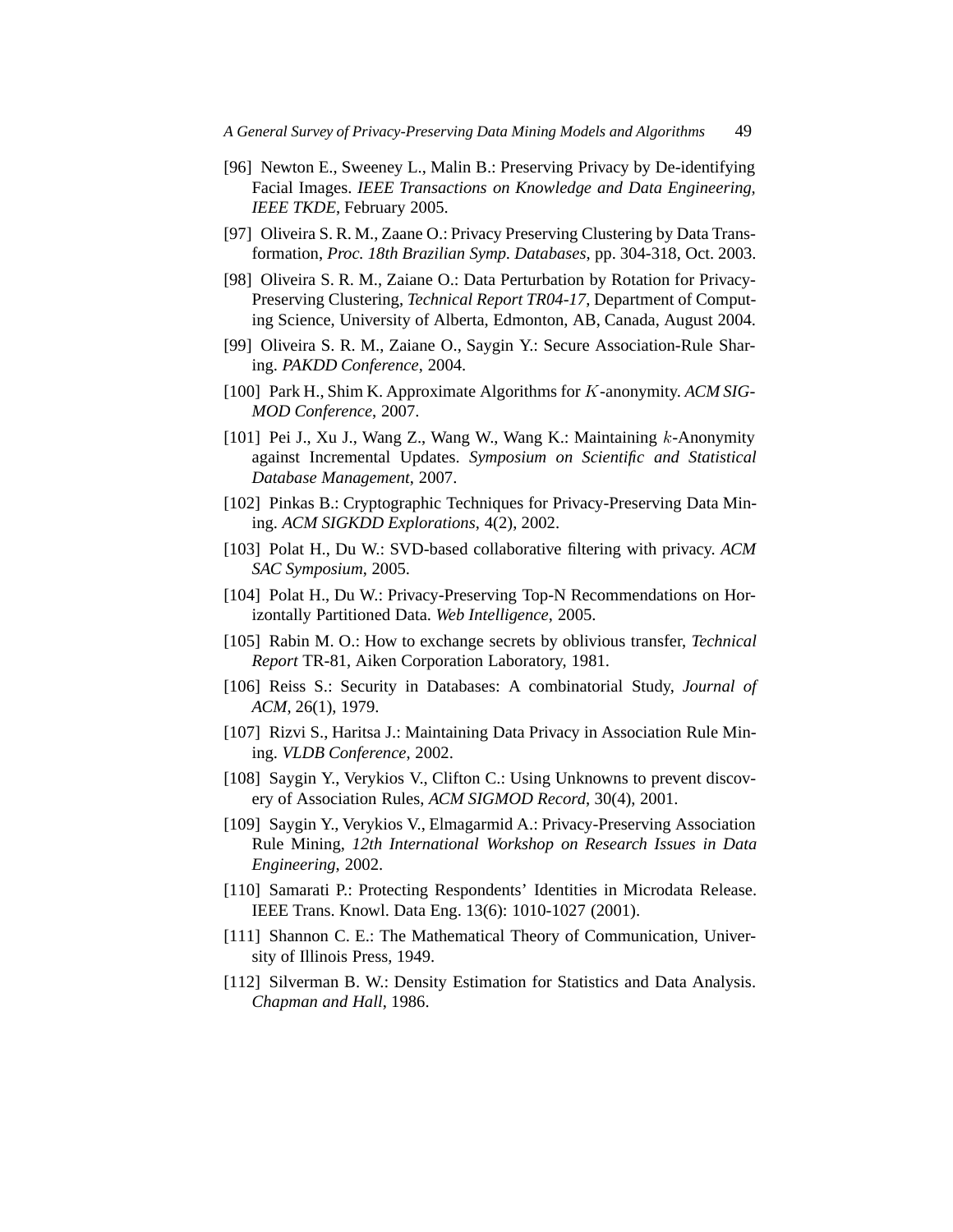- [113] Sweeney L.: Privacy Technologies for Homeland Security. *Testimony before the Privacy and Integrity Advisory Committee of the Deprtment of Homeland Scurity*, Boston, MA, June 15, 2005.
- [114] Sweeney L.: Privacy-Preserving Bio-terrorism Surveillance. *AAAI Spring Symposium, AI Technologies for Homeland Security*, 2005.
- [115] Sweeney L.: AI Technologies to Defeat Identity Theft Vulnerabilities. *AAAI Spring Symposium, AI Technologies for Homeland Security*, 2005.
- [116] Sweeney L., Gross R.: Mining Images in Publicly-Available Cameras for Homeland Security. *AAAI Spring Symposium, AI Technologies for Homeland Security*, 2005.
- [117] Sweeney L.: Guaranteeing Anonymity while Sharing Data, the Datafly System. *Journal of the American Medical Informatics Association*, 1997.
- [118] Sweeney L.: Replacing Personally Identifiable Information in Medical Records, the Scrub System. *Journal of the American Medical Informatics Association*, 1996.
- [119] Vaidya J., Clifton C.: Privacy-Preserving Association Rule Mining in Vertically Partitioned Databases. *ACM KDD Conference*, 2002.
- [120] Vaidya J., Clifton C.: Privacy-Preserving k-means clustering over vertically partitioned Data. *ACM KDD Conference*, 2003.
- [121] Vaidya J., Clifton C.: Privacy-Preserving Naive Bayes Classifier over vertically partitioned data. *SIAM Conference*, 2004.
- [122] Vaidya J., Clifton C.: Privacy-Preserving Decision Trees over vertically partitioned data. *Lecture Notes in Computer Science*, Vol 3654, 2005.
- [123] Verykios V. S., Bertino E., Fovino I. N., Provenza L. P., Saygin Y., Theodoridis Y.: State-of-the-art in privacy preserving data mining. *ACM SIGMOD Record*, v.33 n.1, 2004.
- [124] Verykios V. S., Elmagarmid A., Bertino E., Saygin Y.,, Dasseni E.: Association Rule Hiding. *IEEE Transactions on Knowledge and Data Engineering*, 16(4), 2004.
- [125] Wang K., Yu P., Chakraborty S.: Bottom-Up Generalization: A Data Mining Solution to Privacy Protection. *ICDM Conference*, 2004.
- [126] Wang K., Fung B. C. M., Yu P. Template based Privacy -Preservation in classification problems. *ICDM Conference*, 2005.
- [127] Wang K., Fung B. C. M.: Anonymization for Sequential Releases. *ACM KDD Conference*, 2006.
- [128] Wang K., Fung B. C. M., Dong G.: Integarting Private Databases for Data Analysis. *Lecture Notes in Computer Science*, 3495, 2005.